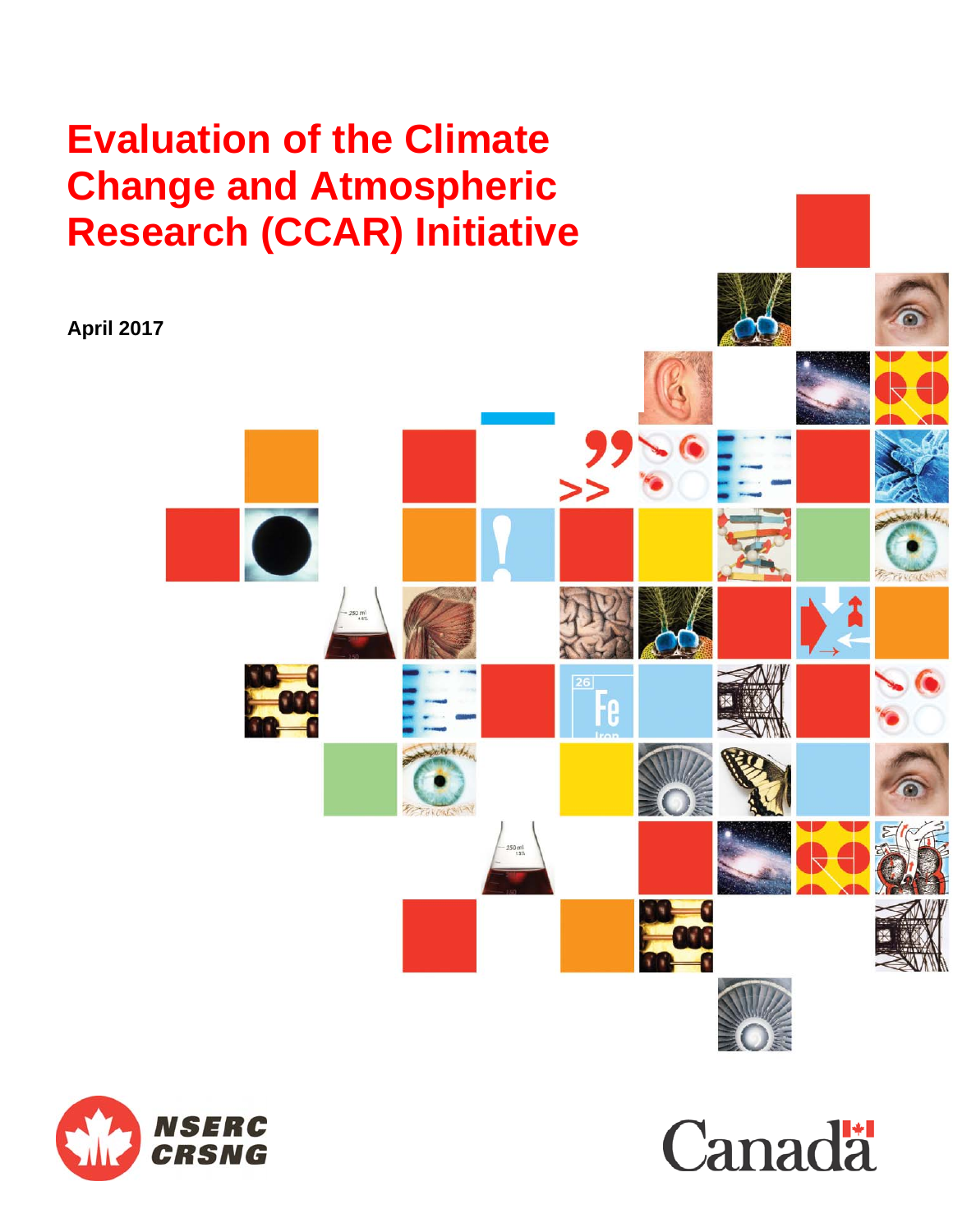# **Table of Contents**

| $\mathbf{1}$   |                                                                                      |
|----------------|--------------------------------------------------------------------------------------|
| 1.1            |                                                                                      |
| 1.2            |                                                                                      |
| 1.3            |                                                                                      |
| 1.4            |                                                                                      |
| $\overline{2}$ |                                                                                      |
| 3              | Enhancing Canadian Research on Climate Change and Atmospheric Processes  8           |
| 4              |                                                                                      |
| 5              |                                                                                      |
| 6              | The Next Generation of Researchers in Climate Change and Atmospheric Processes 21    |
| 7              |                                                                                      |
| 7.1            |                                                                                      |
| 8              |                                                                                      |
|                |                                                                                      |
|                |                                                                                      |
|                |                                                                                      |
|                |                                                                                      |
|                |                                                                                      |
|                | Appendix F: Other Federal Government Funding Programs/Initiatives to Address Climate |
|                |                                                                                      |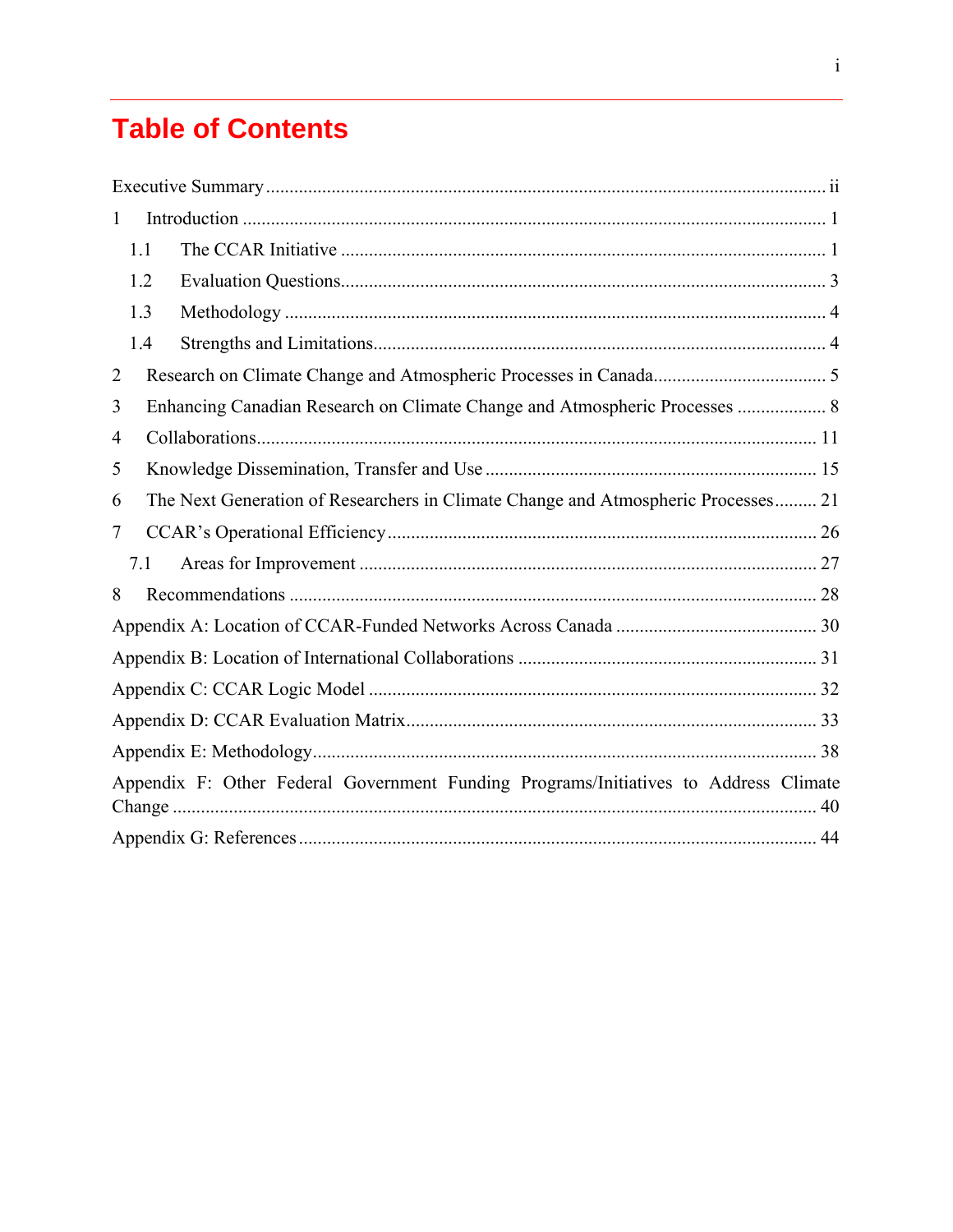### Executive Summary

#### Why is it important to fund climate change and atmospheric research?

The evaluation examined the rationale for CCAR, and found that there is a continued need for research to understand the underlying physical processes that are changing the Canadian climate. Climate change poses significant challenges to Canada and the world, with current and anticipated impacts that could have serious ecological, health, social and economic effects. Canada has an important role in climate change research as a northern nation where impacts are expected to be extreme.

#### Is CCAR an appropriate and necessary role for the federal government?

CCAR is one of the only sources of public funding for research on climate change and atmospheric processes, and is the largest in terms of the amount and duration of funding. Overall, it appears that providing funding for climate change research through CCAR is an appropriate and necessary role for the federal government given the increasing demand for information on climate change, a lack of available funding for fundamental research related to climate change and atmospheric processes and because all Canadians are vulnerable to the impacts of climate change. Additionally, CCAR supports several key priorities of the federal government, as well as its national and international commitments to prioritize, address and reduce the impacts of climate change.

#### Enhancing Canadian research on climate change and atmospheric processes

The evaluation was conducted before the five-year period of network funding was completed and before the networks consolidated the scientific progress they had made. Consequently, the evaluation centered on how effective CCAR-funded networks have been in terms of enhancing research on climate change and atmospheric processes to date. Overall, network members highlighted their network's contributions to the broader research community, such as: developing new or enhancing existing knowledge; improving various climate models and systems used to help predict changes in weather and climate patterns; linking observational and modeling data; building new, contributing to or applying existing observational datasets, etc. It was also acknowledged that the scale and scope of the research conducted would not have been possible without CCAR funds and the use of a network approach. This approach had a number of important benefits including: facilitating collaborations, enabling knowledge dissemination, transfer and use, as well as training a large number of highly qualified personnel (HQP). This latter benefit of the network approach is quite important to enhancing Canada's research capacity as it had direct implications for the extent of data collection, and analysis and/or reporting that could be undertaken by the networks.

#### CCAR collaborations

The CCAR initiative employed a network approach in part to encourage a high level of collaboration between network members, particularly university researchers and federal government scientists. Findings from the evaluation suggest that this objective was achieved as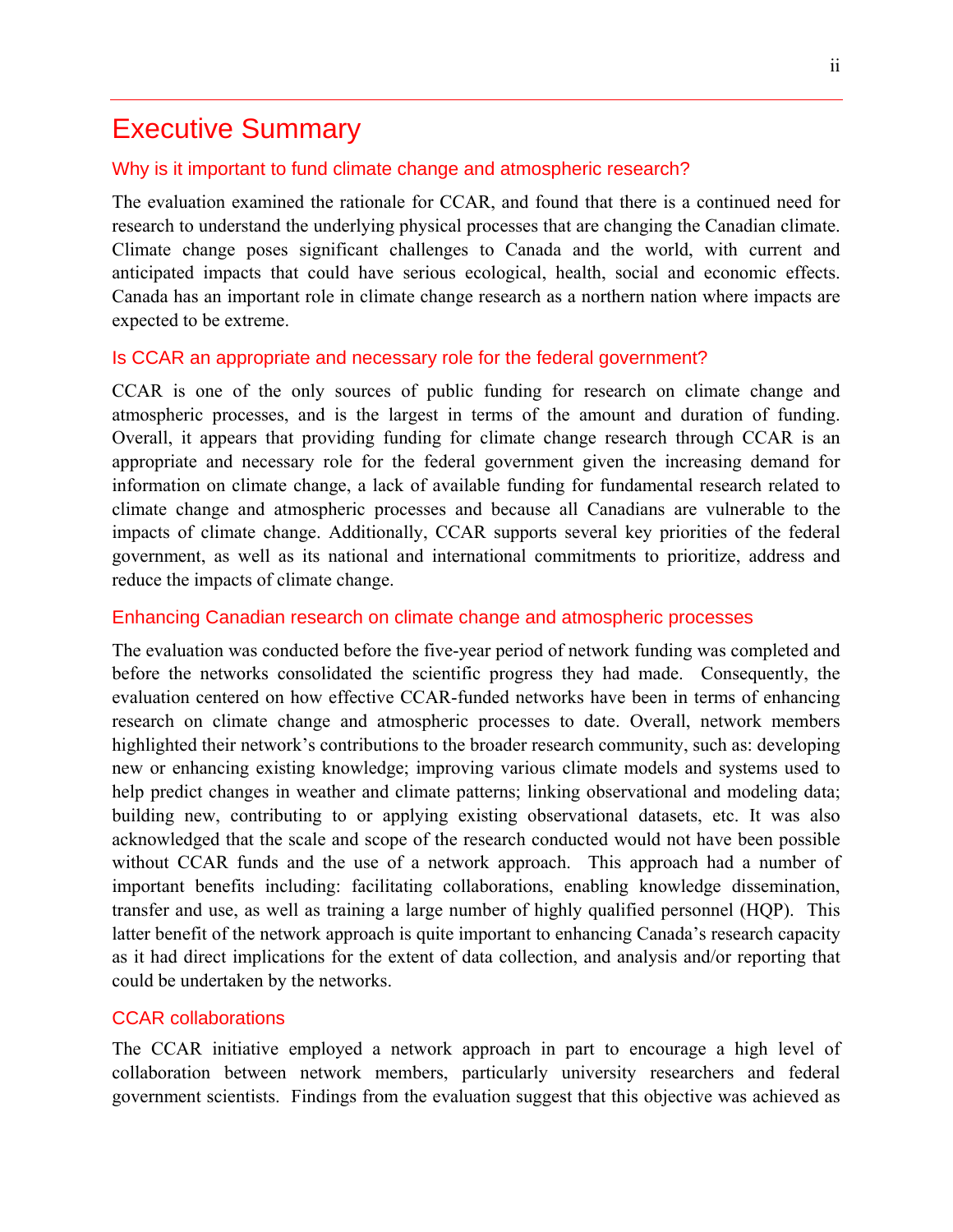collaborations between many different groups of national and international researchers, scientists and HQP existed within all seven networks. Network members perceive these collaborations as key contributors to enhancing the pace of discovery and the quality of the research produced by their network. The majority also consider the collaborations that existed within the CCARfunded networks to be successful. All university researchers (100%) indicated that their involvement with the network increased their interest to continue collaborating with federal government scientists or other end-users on future research projects. While almost all federal government scientists or other end-users (96.9%) said the same about university researchers.

### Knowledge dissemination, transfer & use

CCAR-funded networks were required to engage in knowledge dissemination and transfer activities to facilitate the use of the findings and/or products they generated by federal government departments and/or other appropriate end-users. The evaluation observed networks as they started to engage in such activities, the most common of which were conference presentations, research publications, media and social media activities, as well as network meetings, workshops and teleconferences. The network-specific activities were particularly important for knowledge transfer because they involved direct engagement and/or communication with end-users, including federal government scientists. The success of these dissemination and transfer activities has in turn supported the use of the knowledge and/or products already generated by the CCAR-funded networks by the federal government, particularly scientists working at Environment and Climate Change Canada (ECCC), as well as other potential end-users.

### The next generation of researchers in climate change and atmospheric processes

A key element of NSERC's mandate is to help develop the next generation of scientists and to help generate scientific capacity by supporting graduate students and post-doctoral fellows in their academic and employment pursuits. The evaluation found that CCAR explicitly met this mandate by encouraging and enabling the networks to hire and train over 400 HQP. Through their involvement in CCAR-funded networks HQP received opportunities to: develop a variety of research and professional skills; contribute to research publications; and, present at national and international conferences.

### CCAR's operational efficiency

Overall, it appears that the CCAR initiative is delivered in an efficient manner. The ratio of administrative expenditures for every \$1 of grants expenditures between fiscal years 2012-13 to 2015-16 was 4.45 cents. This is slightly lower than the ratio of administrative expenditures for NSERC's Research Grants and Scholarships (RGS) Directorate<sup>1</sup>, which was 4.93 cents for every dollar spent during the same period. The lower ratio of administrative expenditures for CCAR may be attributed to the size of the grants (i.e. approximately \$5 million per grant), which is higher than the average grant distributed by the RGS Directorate

 $1$  CCAR is housed within the RGS Directorate.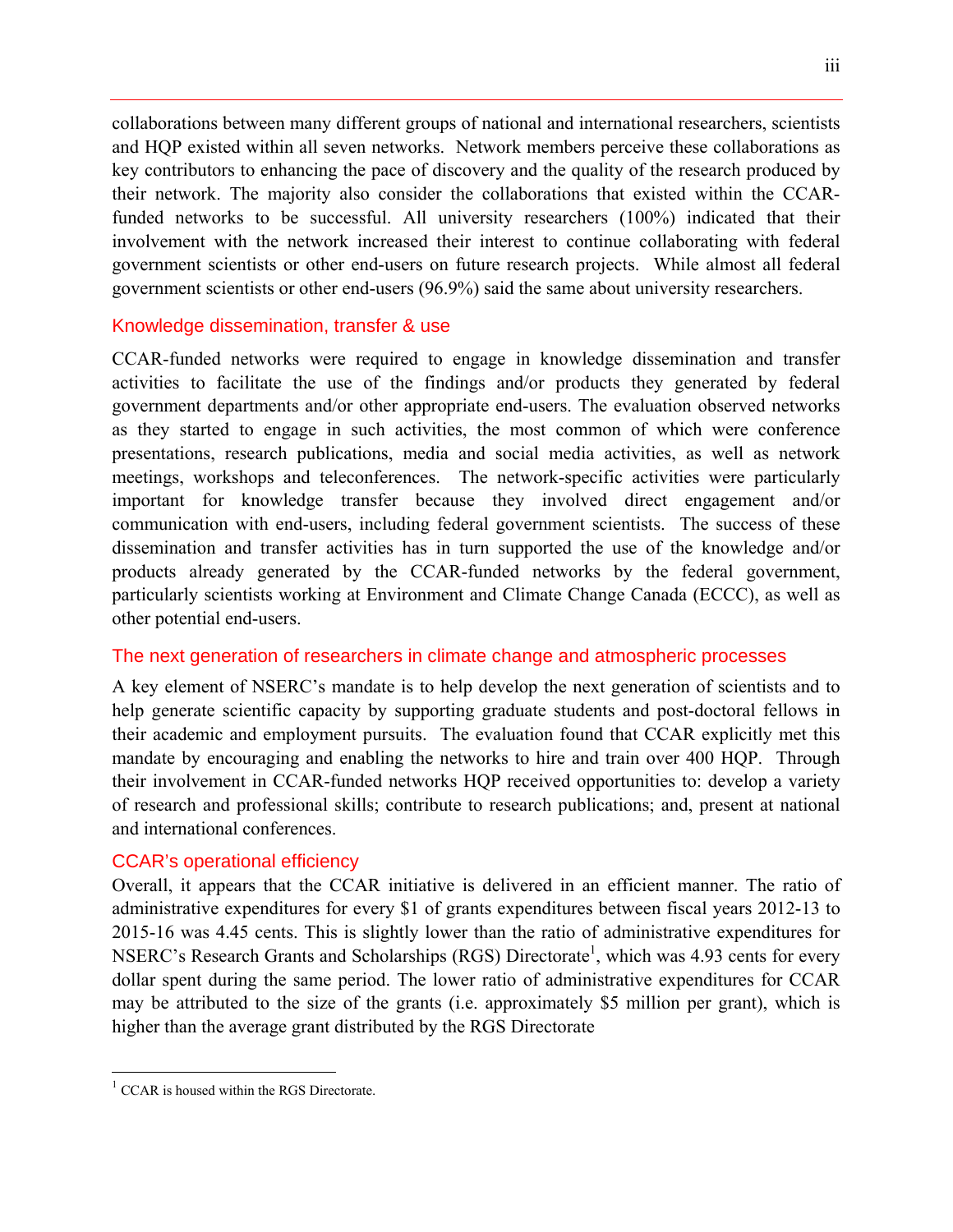#### Areas for improvement

Network members appear to be satisfied with their experience with the CCAR initiative including: the size and duration of the grants; the flexibility with which funds may be allocated across the network; and, the requirement of collaborations between university researchers and federal government scientists. There are, however, opportunities for improvement with regards to expanding the funding model to include small research projects in addition to networks. There are also opportunities to improve the monitoring and collection of performance information from the networks through their annual progress reports.

#### Recommendations

- **1. The federal government continues to fund fundamental research in climate change and atmospheric processes through NSERC's CCAR initiative, as long as these areas remain priorities for the federal government.** CCAR is currently the only source of largescale research funding available to academic climate change and atmospheric researchers working in Canada. Continued CCAR funding would reinforce a Canada's capacity to conduct important research in these areas, and continued opportunities to train the next generation of highly qualified personnel in the fields of climate change and atmospheric processes. Sustained support for CCAR will build on the science base to inform decisionmaking, protect the health and well-being of Canadians, build resilience particularly in Northern and Indigenous communities, and enhance competitiveness in key economic sectors. It will also allow movement into new climate-related research areas, as well as maintenance and enhancement of long-term research initiatives.
- **2. Maintain the requirement that collaborations involve active research participation of scientists from at least one federal government department.** Collaboration among university researchers and federal government scientists is an essential component of the CCAR initiative and a key factor contributing to network success. By requiring such collaborations the CCAR initiative is perceived as reducing the research gap between academia and the federal government and supporting the sharing of expertise, as well as physical and human resources. Moreover, it is anticipated that these collaborations will facilitate the transfer of knowledge to and within federal government departments. In addition to the collaborations between university researchers and federal government scientists it is important to recognize the positive impact of other forms of collaborations within the CCAR-funded networks, particularly multidisciplinary collaborations and collaborations with international researchers. Such collaborations are important as research questions related to climate change and/or atmospheric processes are complex and rarely apply solely to one discipline or country. Consequently, the CCAR initiative should also continue to encourage these other forms of collaboration within funded networks.
- **3. Consider expanding the funding model of the CCAR initiative to include large networks and small research projects.** Large networks are valuable to address "big science" research questions with a focused objective as they increase the scale and scope of the outputs produced. There are, however, drawbacks to large networks including a lack of flexibility to respond to emerging research questions and difficulties adapting to changing needs within the research community. This is primarily because network financial and human resources are already committed to ongoing research projects. Funding small projects is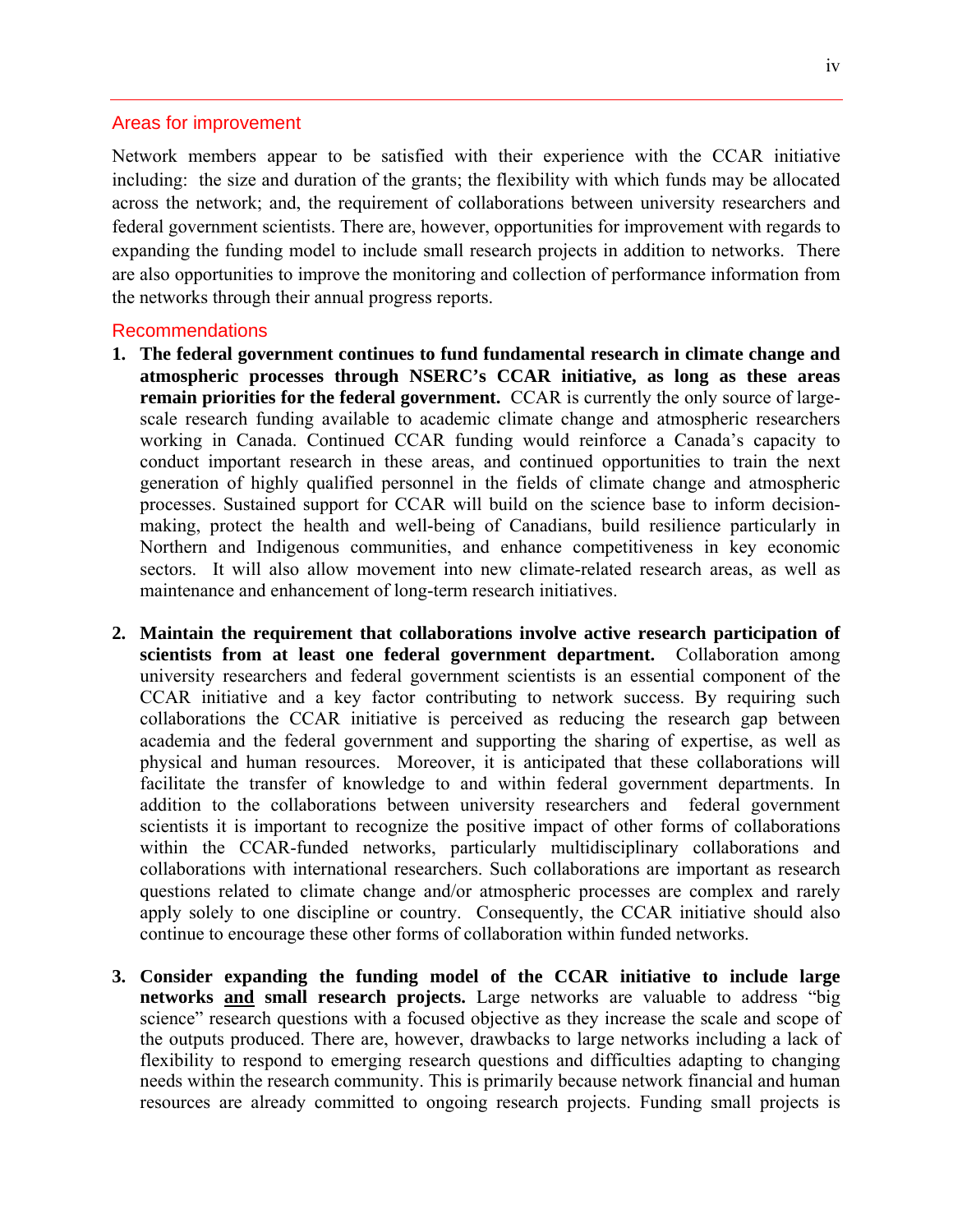anticipated to mitigate some of these challenges by enabling researchers to quickly engage in short-term and targeted research to address new/emerging issues and/or events that may arise. It is anticipated that these research projects will also support national research priorities and generate knowledge that will be transferred to the federal government and other potential end-users for the benefit of Canada. The expansion of the CCAR initiative's funding model is supported by the majority of members of the current CCAR-funded networks.

**4. CCAR management may want to consider developing a performance measurement strategy, as well as revising to their reporting templates.** As outlined in the new Policy on Results, federal government departments must demonstrate the achievement of results including outputs and outcomes. Defining and measuring the long-term scientific outcomes of the CCAR initiative and their indicators is a challenge, as funded networks are examining complex issues and these outcomes are not anticipated to transpire for many years. This process may be facilitated by using a working group approach and engaging federal government scientists involved with CCAR-funded networks to think strategically in terms of defining the key scientific outcomes of CCAR and how to measure the achievement of these outcomes. Moreover, adding closed-ended questions to the reporting templates will help increase the clarity and availability of performance information regarding the CCAR initiative, while still allowing the Principal Investigators (PIs) to highlight some of the unique attributes of and research generated by their network in response to the open-ended questions.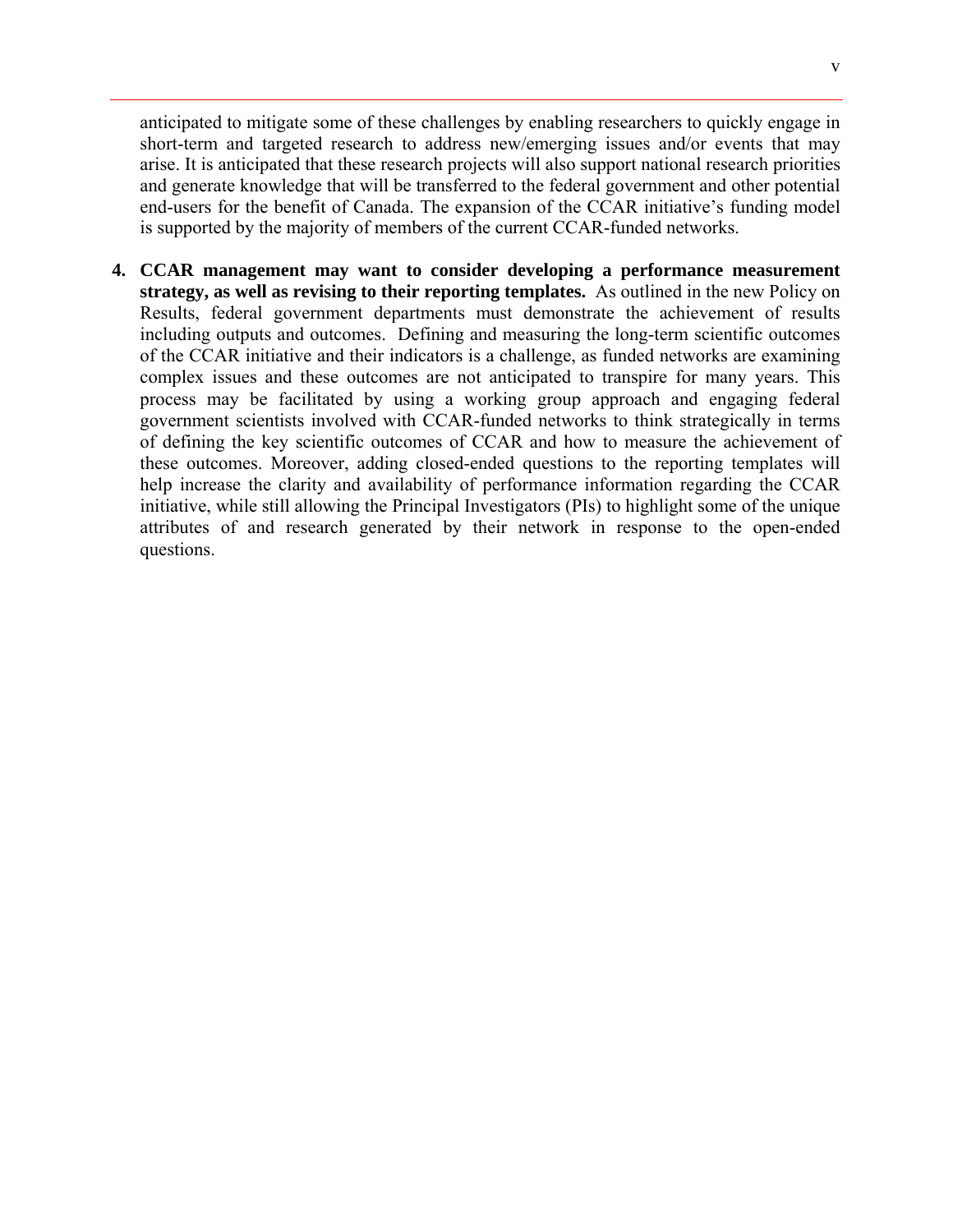### 1 Introduction

This report presents the key findings, conclusions and recommendations from the evaluation of the Natural Sciences and Engineering Research Council's (NSERC) Climate Change and Atmospheric Research (CCAR) initiative. This is the first evaluation of the CCAR initiative and covers the period from fiscal year 2012-2013 until mid-way through 2016-2017. NSERC's and SSHRC's (Social Sciences and Humanities Research Council) Evaluation Division (hereafter referred to as the Evaluation Division) conducted the evaluation in collaboration with Alderson-Gill & Associates Inc.

The evaluation was designed to ensure that NSERC adheres to the requirements of the Treasury Board's *Policy on Results* (2016)<sup>2</sup> and section 42.1(1) of the *Financial Administration Act*, which requires that every grants and contributions program is evaluated every five years  $(1985)^3$ . While the CCAR initiative has been implemented for less than five years, the initiative is currently set to end in 2017-2018, it was determined that an evaluation would be conducted to provide NSERC senior management with findings regarding CCAR's relevance, delivery, performance and efficiency.

### 1.1 The CCAR Initiative

 $\overline{a}$ 

### Objectives and expected outcomes

Announced in the 2011 federal budget, the CCAR initiative is a five year program designed help Canadian researchers and scientists understand the economic, environmental, health and safety risks and opportunities of a changing climate and to make sound decisions on adaptation. Administered by NSERC, the initiative provides grants that support a limited number of largescale research networks focused on addressing challenges that are high priorities for both the Canadian academic research community and federal government departments. The challenges addressed by funded networks connect to at least one of the following three theme areas: 1) earth system processes and their representation in models; 2) earth system prediction through improved forecasting methodologies; and 3) understanding recent changes in the Arctic and other Canadian cold region environments.

The main objective of the CCAR initiative is to produce valuable results and knowledge that can be transferred and disseminated to federal departments and other end-users to maximize their impact for the benefit of Canadians. Such benefits include, but are not limited to informed policies, regulations and/or services regarding climate change and atmospheric processes that reflect ongoing conditions, as well as an increased capacity to predict and adapt to changes in the climate and in atmospheric processes. Additionally, the CCAR initiative is expected to:

 facilitate collaborative research between Canadian university researchers and federal government scientists, as well as other potential partners including international researchers;

<sup>&</sup>lt;sup>2</sup> Treasury Board. (2016). *Policy on Results*. Retrieved from:  $\frac{https://www.tbs-set.gc.ca/pol/doc-eng.aspx?id=31300}{3}$ <br><sup>3</sup> Treasury Board, (1985). *Financial Administration* Act, Retrieved from: http://laws-lois.justice.gc.ca/eng/acts/f-1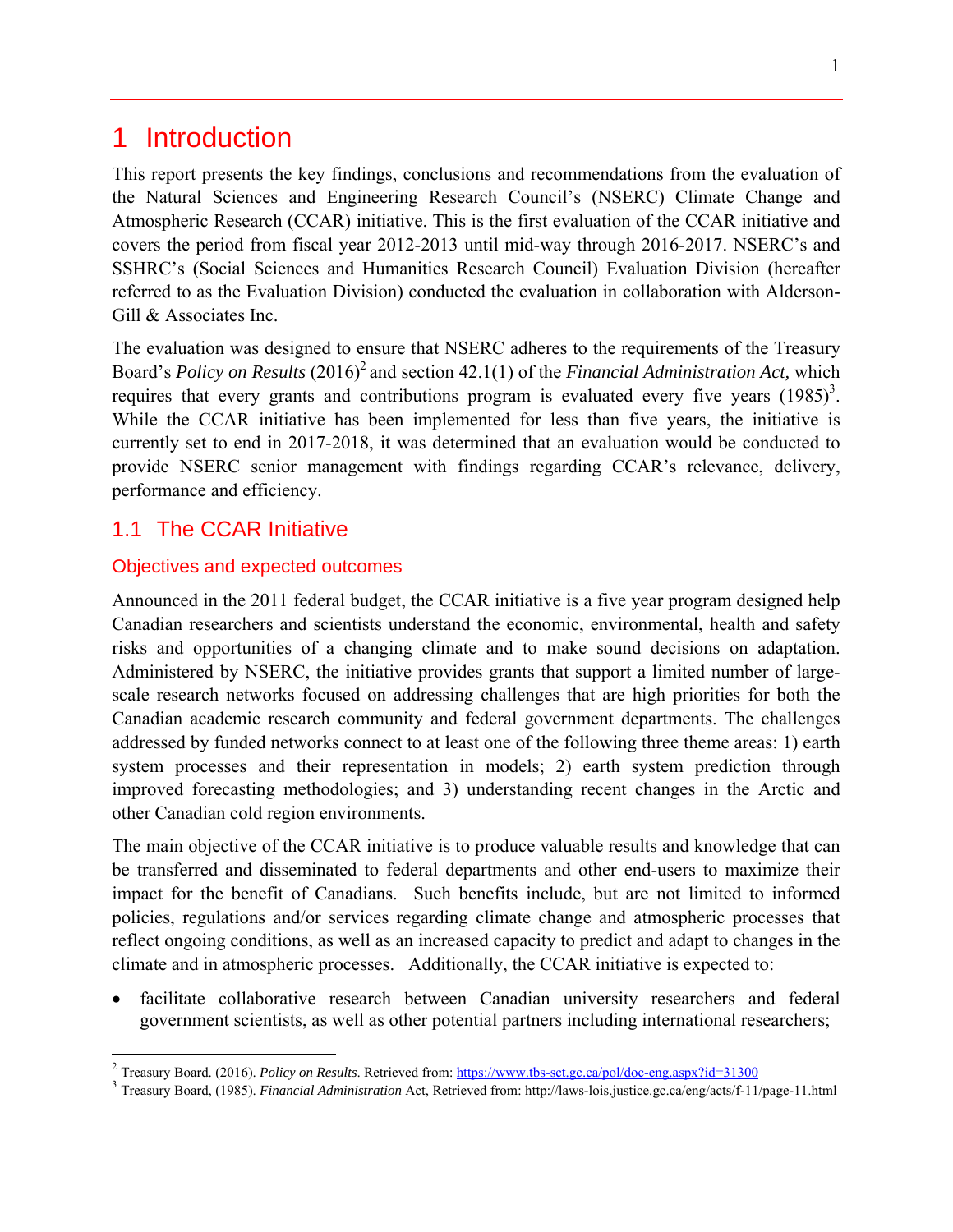- further strengthen Canada's leadership role and capacity in the three theme areas;
- train the next generation of highly qualified personnel (HQP) in the fields of climate change and atmospheric processes;
- build synergies with, but not duplicate, existing funding initiatives; and,
- build on existing scientific knowledge and ensure that metadata results are available to, and compatible with, existing data-archiving platforms.

CCAR's expected outcomes are anticipated to occur at a variety of points in time. The achievement of these outcomes relies heavily on the activities of and decisions made by network principal investigators (PIs) and members. Expected outcomes are graphically depicted in the CCAR logic model, found in Appendix C, along with the initiative's activities and outputs.

### Selecting and monitoring CCAR-funding recipients

NSERC employed a two-stage process for evaluating applications to the CCAR initiative. Initially, applicants were asked to submit a letter of intent (LOI) outlining the main research activities their proposed network would address and how they aligned with one or more of the theme areas, as well as anticipated collaborations, network outcomes, and biographies of the key network members including the PIs and federal government scientists. The call for LOIs was made in March, 2012 and of the 58 LOIs received, 24 applicants were invited to submit a full proposal.

Eligible proposals were peer-reviewed by the CCAR Initiative: Grant Selection Committee. Members of this committee were chosen from the international climate change and atmospheric processes research community, based on their stature and experience. Successful applications were screened by CCAR staff to ensure adherence to NSERC's policies and guidelines. When the list of successful applicants was finalized staff informed all applicants of the results in writing and the list of funded networks was posted on NSERC's website.

CCAR staff are responsible for administering the grants, as well as monitoring network outcomes and the use of funds through annual progress reports and statements of account submitted by the Principal Investigator (PI) on behalf of their network. The annual progress reports collect performance information through open-ended questions regarding: the network's accomplishments to date; anticipated research directions until the end of the grant; the growth and development of the research team; extent of HQP training; collaborations and interactions between network members including university researchers and federal government scientists; data management of research results; and, the communication/promotion of research results. The annual progress reports are reviewed by CCAR program staff. They are also peer-reviewed by researchers working in the fields of climate change and/or atmospheric processes who advise the program as to whether networks are making progress towards achieving expected outcomes. Once reviewed, CCAR program staff follow-up with each PI regarding the progress of their network, including whether there are any concerns/issues that need to be addressed. The progress reports and statements of account for each network also inform decisions regarding the release the next installment of funding and if there are any changes to me made to the amount of funding released for the next year. CCAR program staff also monitor the performance of funded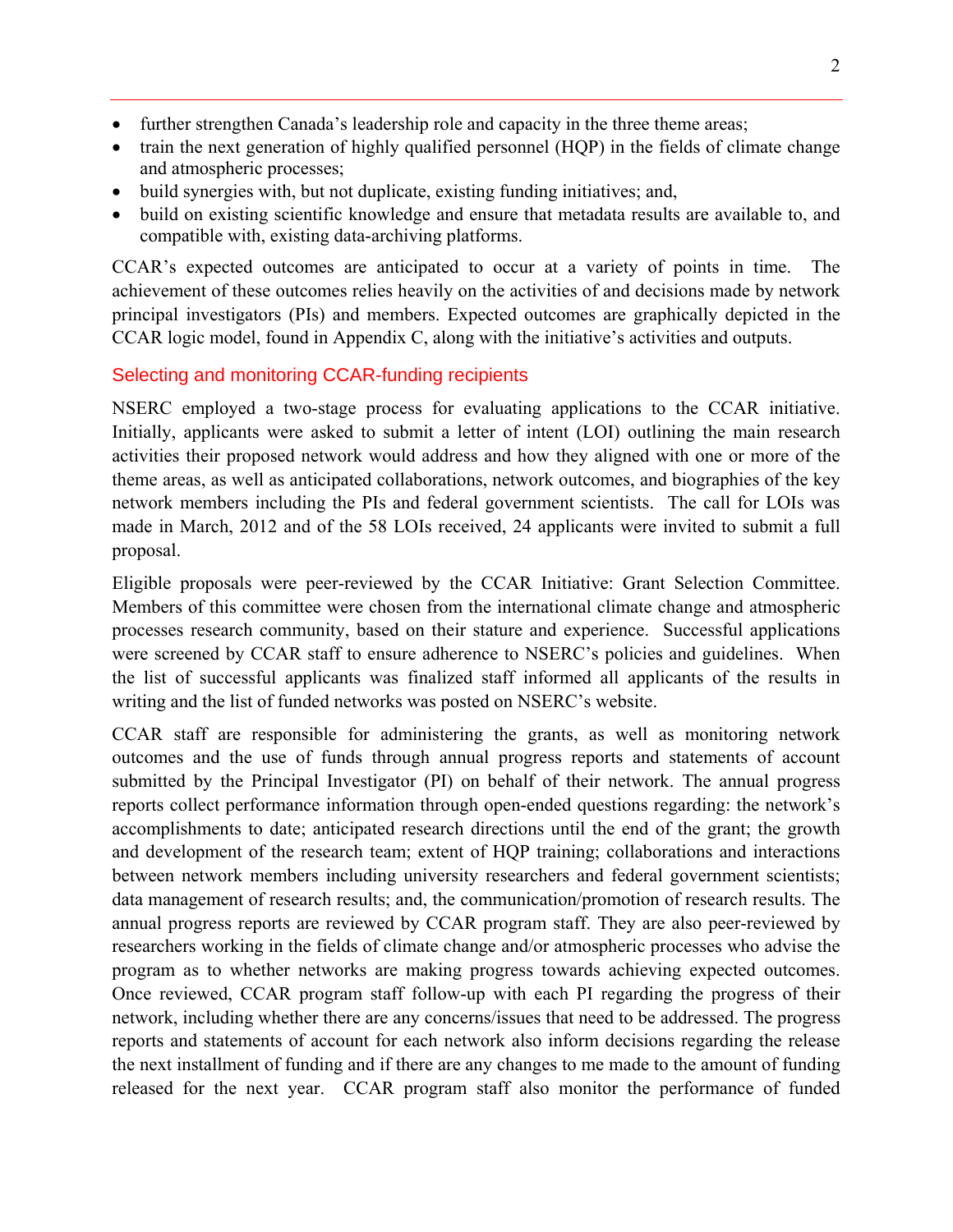networks through participation in annual network meetings, teleconferences and/or ad hoc discussions with network PIs.

### Funded networks

CCAR-funded networks are led by world-class Canadian university researchers and comprise Canadian university researchers and federal government scientists, along with HQP, international researchers and other partners, such as northern communities and/or the private sector. Funded networks receive grants of up to \$5 million over five years. Currently, there are seven networks receiving grants through the CCAR initiative<sup>4</sup>:

- Canadian Arctic GEOTRACES Program: Biogeochemical and Tracer Study of a Rapidly Changing Arctic Ocean;
- Canadian Network for Regional Climate and Weather Processes (CNRCWP);
- Canadian Sea Ice and Snow Evolution (CanSISE) Network;
- Changing Cold Regions Network (CCRN);
- Network on Climate and Aerosols (NETCARE): Addressing Key Uncertainties in Remote Canadian Environments;
- Research related to the Polar Environment Atmospheric Research Laboratory (PEARL): Probing the Atmosphere of the High Arctic (PAHA); and,
- Ventilation, Interactions and Transports Across the Labrador Sea (VITALS).

### 1.2 Evaluation Questions

The evaluation questions, located in Table 1 below, were developed in consultation with CCAR staff and management. The questions pertaining to performance are explicitly linked to the expected outcomes noted in the funding opportunity's logic model, found in Appendix C. The evaluation matrix located in Appendix D illustrates which lines of inquiry were used to inform each evaluation question.

#### **Table 1: Evaluation Questions**

**Relevance:** The extent to which CCAR addresses a demonstrable need, is aligned with federal government priorities and reflects an appropriate role for the government.

- 1. Is there a continued need for the CCAR initiative in light of the current context?
- 2. To what extent are the objectives of the CCAR initiative consistent with federal government priorities and NSERC strategic outcomes?
- 3. To what extent is providing the CCAR initiative funding an appropriate role for the federal government?

**Design & Delivery:** The extent to which CCAR is administered and delivered in its intended manner and reflects best practices.

4. To what extent are efficient and effective means being used to deliver the program?

 $\overline{a}$ 4 Detailed information about each network is available on the following website: http://www.nserc-crsng.gc.ca/\_doc/Professors-Professeurs/CCAR-RCCA\_eng.pdf.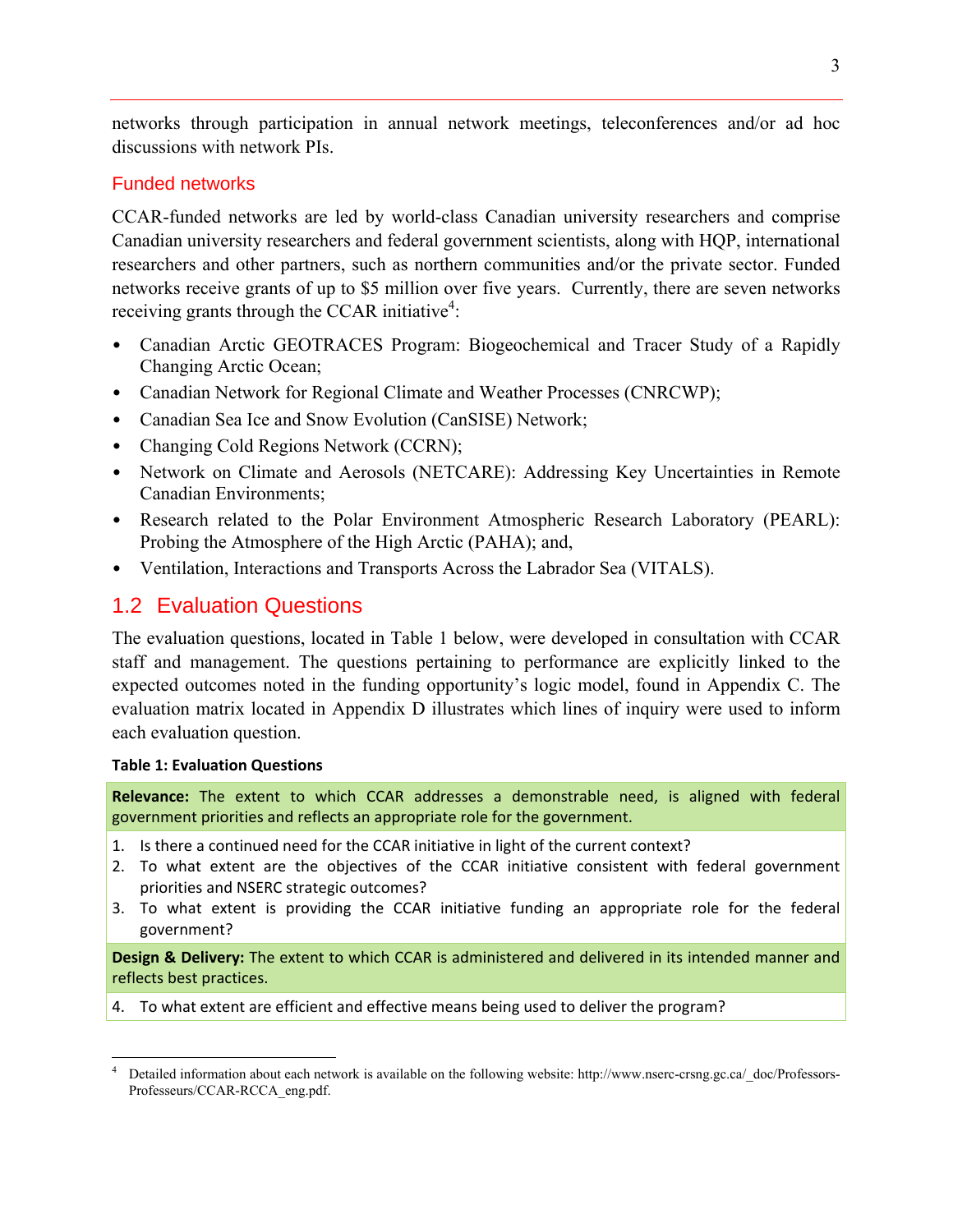**Performance:** The extent to which CCAR is achieving or demonstrating progress towards expected outcomes.

- 5. To what extent is the CCAR initiative contributing to knowledge transfer and the use of research findings, methods, tools and/or data records by the federal government and other appropriate end‐ users?
- 6. To what extent is the CCAR initiative contributing to strengthened research capacity?
- 7. To what extent is the CCAR initiative contributing to developing a pool of highly qualified personnel in the fields of climate change and atmospheric processes?

**Efficiency and Economy:** CCAR's resource utilization in relation to the production of outputs and progress towards expected outcomes.

8. To what extent is the CCAR initiative delivered in a cost-efficient manner?

### 1.3 Methodology

Evaluating the extent to which CCAR is achieving its objectives and expected outcomes required multiple lines of inquiry including: a literature review, file review, case studies, key informant interviews, a survey of collaborators and co-investigators, a survey of HQP, as well as a costefficiency analysis. The seven lines of inquiry used to conduct the evaluation and the team members involved in each one are described further in Appendix E. To guide the data collection, a detailed evaluation matrix, including the evaluation questions, indicators and the sources of data was developed with CCAR staff and management.

### 1.4 Strengths and Limitations

While the evaluation benefitted from multiple lines of inquiry there are several limitations to the evaluation data. These limitations were identified prior to or throughout the evaluation and strategies were employed to address the limitations and facilitate the collection, analysis and/or use of data.

#### Recent implementation of CCAR

The CCAR initiative was implemented in 2012-13 and funded networks received their first funding installment in February, 2013. Therefore, during the time of the evaluation funded networks were only half to two-thirds of the way through their grant period. Consequently, it is too early to determine whether funded networks were able to complete all of their proposed project activities and the extent to which CCAR achieved its expected outcomes. Additionally, certain network activities, such as knowledge dissemination and transfer are likely to continue for some following the end of the grant period. For instance, journal articles may be submitted and/or approved for publication, and network members may continue to attend conferences and/or share their findings with other researchers. The evaluation addressed this limitation by focusing on the network activities and CCAR outcomes realized to date. It also attempted to assess the extent to which it is anticipated that expected network activities and CCAR outcomes will be achieved based on the progress of the networks.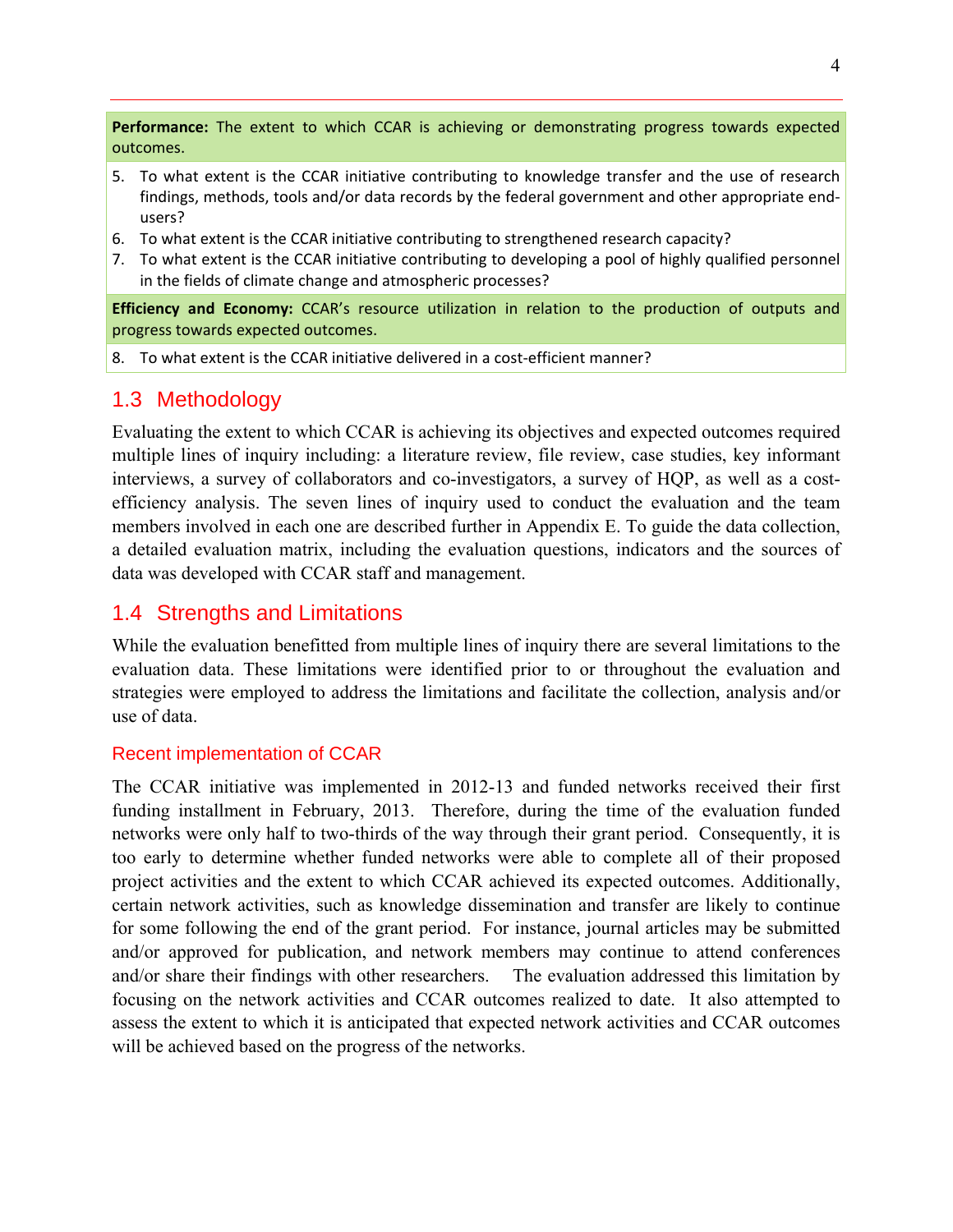#### High Levels of Participation and Self-Reported Data

Overall, there were high levels of participation from members of CCAR-funded networks for several lines of inquiry throughout the course of the evaluation. For instance, the majority of network members invited to participate in a case study interview agreed to participate and there was a high response rate for the survey of Co-Investigators and Collaborators (45%), as well as the survey of HQP (39%). These lines of inquiry, however, relied on self-reported data and there was concern that the network members may have a slight bias towards reporting positive results because they want the CCAR initiative to continue beyond its original five years. The evaluation addressed this limitation by employing the technique of "triangulation", which facilitates the verification of data through cross verification of two or more sources<sup>5</sup>. In particular, by collecting data on the same evaluation questions from multiple sources using multiple lines of inquiry the Evaluation Division was able to increase the validity of the evaluation findings; thereby, minimizing the impact of any potential bias.

### 2 Research on Climate Change and Atmospheric Processes in Canada

*The evaluation examined the rationale for CCAR, including evidence in the literature indicating that climate change poses significant challenges to Canada and the world, with current and anticipated impacts that could have serious ecological, health, social and economic effects. As such, there is a continued need for research to understand the underlying physical processes that are changing the Canadian climate. Canada has an important role in climate change research as a northern nation where impacts are expected to be extreme and because of the potential impacts of climate change for all Canadians. CCAR was found to be unique in Canada as a program targeting climate change research, as it is one of the only sources of public funding for climate change research, and is the largest in terms of the amount of funding and funding period. The evaluation found that CCAR is an excellent fit with the federal government's current climate change priorities and NSERC's strategic outcomes, and is in keeping with federal roles and responsibilities.* 

#### Why is it important to fund climate change and atmospheric research?

Climate systems are highly complex, consisting of inter-linkages between atmospheres, oceans, sea ice, land surface and the biosphere (American Meteorological Society (AMS), 2014). An understanding of the dynamic nature of these systems is imperative, in order to mitigate and adapt to changes that occur within them. Consequently, research into these systems is needed to reduce data and knowledge gaps and to help accurately predict climate changes, as well as their impacts (AMS, 2014).

The vulnerability of Canada's environment, communities, and economy to a changing climate is well documented in the literature, as are many of the negative impacts of such changes including,

 $<sup>5</sup>$  Better Evaluation. "Triangulation", Retrieved from: http://betterevaluation.org/en/evaluation-options/triangulation</sup>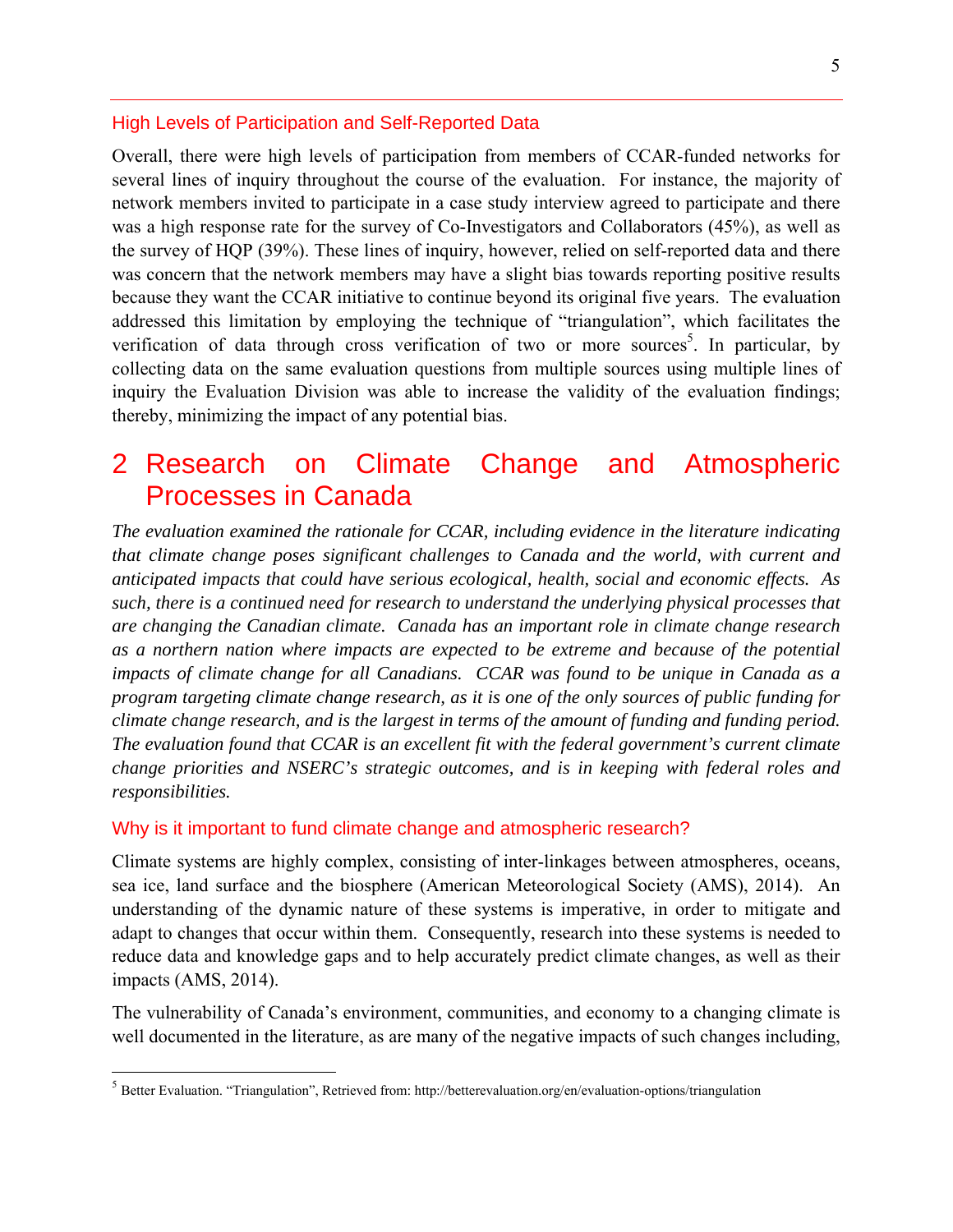but not limited to: droughts; changes in the landscape; and, extreme temperatures. These negative impacts are particularly evident in Canada's North where thawing permafrost is affecting the stability of roads, buildings, pipelines, and other infrastructure as a result of temperature increases. The health of Canadians is also vulnerable to the changing climate as observed through increases in food prices and/or food shortages, as well as increases in infectious diseases, such as West Nile (Lemmen, 2008; Séguin, 2008).

Findings from the evaluation of the CCAR initiative concur with the literature and highlight some of the negative impacts of the changing climate on the Canadian environment. For instance, almost all network PIs, university researchers and/or government scientists that participated in the case studies spoke about the impacts they and/or their colleagues have observed over the years, such as increases in flooding, depletion of the ozone, forest fires and changes to important ecosystems. These individuals also echoed the assertion that impacts are particularly evident in Canada's North.

### Is CCAR an appropriate and necessary role for the federal government?

CCAR is considered by key informants and case study participants as an essential source of federal funding because it is the only large-scale  $6$  research funding available for Canadian researchers to perform fundamental and applied research solely within the realm of the natural sciences and engineering (NSE) that is aimed at better understanding climate change and atmospheric processes. Other funding sources and/or research networks in Canada focused on the impacts of climate change tend to include a health or social sciences component, e.g. ArcticNet<sup>7</sup>, and/or are focused solely on applied research, e.g. Pacific Climate Impacts Consortium (PCIC). Furthermore, other forms of federal funding for climate change research as available through Environment and Climate Change Canada  $(ECCC)^8$  and Natural Resources Canada (NRCan) are often allocated to focused objectives, are only for applied research, and/or are offered on a smaller scale<sup>9</sup>.

In addition to offering some funding for climate change research, ECCC and NRCan also have their own internal teams of scientists working together, with other departments, as well as with the national and international research community to engage in research related to climate change. The results of this research are used for climate policy development, adaptation and mitigation actions, as well as for climate-related services and products. These departmental research teams, however, cannot often meet the increasing demand for information from the federal government and/or Canadians in order to better understand, monitor and address changes in climate and atmospheric systems (Office of the Auditor General of Canada, 2010 and 2014).

Given this increasing demand for information, a lack of available funding for fundamental research related to climate change and atmospheric processes rooted in the NSE, and because all Canadians are vulnerable to the impacts of climate change, key informants (including

<sup>6</sup> CCAR funds networks up to \$1 million a year for five years.

<sup>7</sup> ArcticNet is an NSERC funded Network of Centres of Excellence of Canada http://www.arcticnet.ulaval.ca/index.php

 $8$  At the national level climate change is primarily the responsibility of ECCC

<sup>&</sup>lt;sup>9</sup> A list of federal funding programs/initiatives related to climate change is found in Appendix F.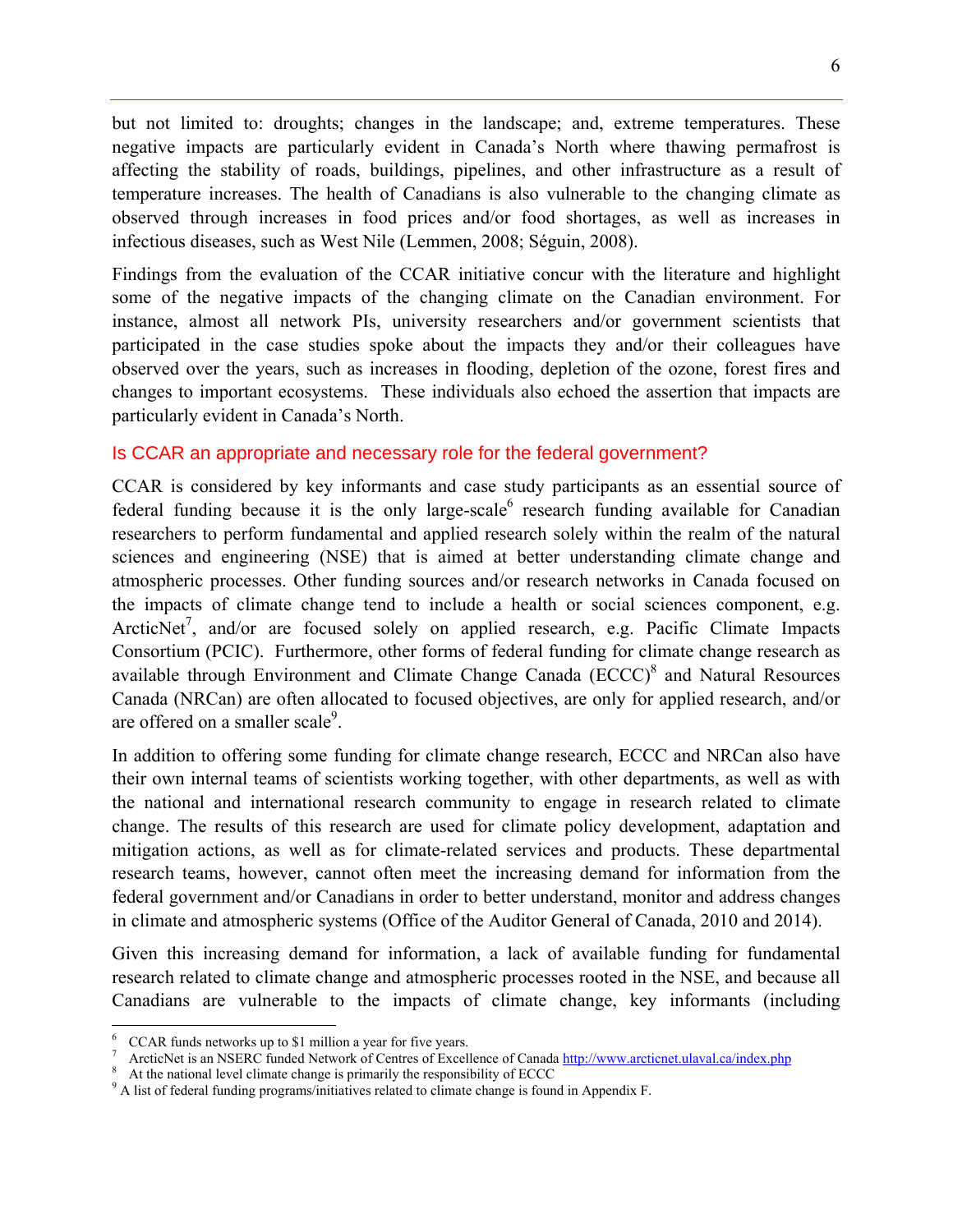representatives from several federal government departments) and case study participants agree that CCAR is an appropriate and necessary role for the federal government. It was further agreed that by supporting research in Canada, CCAR is reinforcing the country's status as a key contributor to the fields of climate change and atmospheric research, as well as developing and retaining Canadian research expertise. Moreover, several key informants and case study participants perceived CCAR as an initiative that supports key priorities of the federal government as the three research themes were developed in collaboration with ECCC scientists and policy-makers to ensure their alignment with government objectives.

Other reasons why it is considered necessary for the federal government to continue to fund research on climate change and atmospheric processes include the government's national and international commitments to prioritize, address and reduce the impacts of climate change. These commitments include, but are not limited to the agreement made at the United Nations Climate Conference  $(COP21)^{10}$ , which Canada ratified on October 5, 2016, as well as the government's Speech from the Throne and mandate letters to its Ministers outlining several priorities related to climate change. Moreover, changes in the Canadian climate affect a wide range of federal government responsibilities including, but not limited to: Indigenous Canadians, health, the environment, natural resources, oceans, transportation, etc. At times these changes have significant implications for the policies and programs of federal departments, particularly those related to the health of Canadians, as well as Canada's ecosystems, industries and infrastructures (OAG, 2010).

Despite ECCC's responsibility for addressing climate change in Canada and its involvement in developing the research themes for CCAR, the federal government determined that the initiative would be delivered by NSERC. Key informants perceive NSERC is well placed to deliver a program like CCAR because of its mandate to fund fundamental and applied research in the NSE in Canada, as well as its experience and resources for running a large peer-review process and administering large network grants, including monitoring the progress of funded networks. Additionally, CCAR is perceived as closely aligned to NSERC's mission by bridging the gap that often exists between academia and government and by fostering the next generation of researchers in the  $NSE<sup>11</sup>$ . Key informants also spoke of how CCAR-funded networks support the Council's strategic objectives of building a diversified and competitive research base and bringing Canadian research into the international community<sup>12</sup> by engaging in multidisciplinary and international research.

<sup>&</sup>lt;sup>10</sup> http://www.cop21.gouv.fr/en/<br><sup>11</sup> NSERC (2015). *Our Organization: What Drives Us.* Retrieved from: <u>http://www.nserc-crsng.gc.ca/NSERC-</u>

CRSNG/NSERC2020-CRSNG2020/OurOrganization-NotreOrganisation\_eng.asp 12 NSERC (2015). *NSERC 2020 Strategic Plan*. Retrieved from: http://www.nserc-crsng.gc.ca/NSERC-CRSNG/NSERC2020- CRSNG2020/index\_eng.asp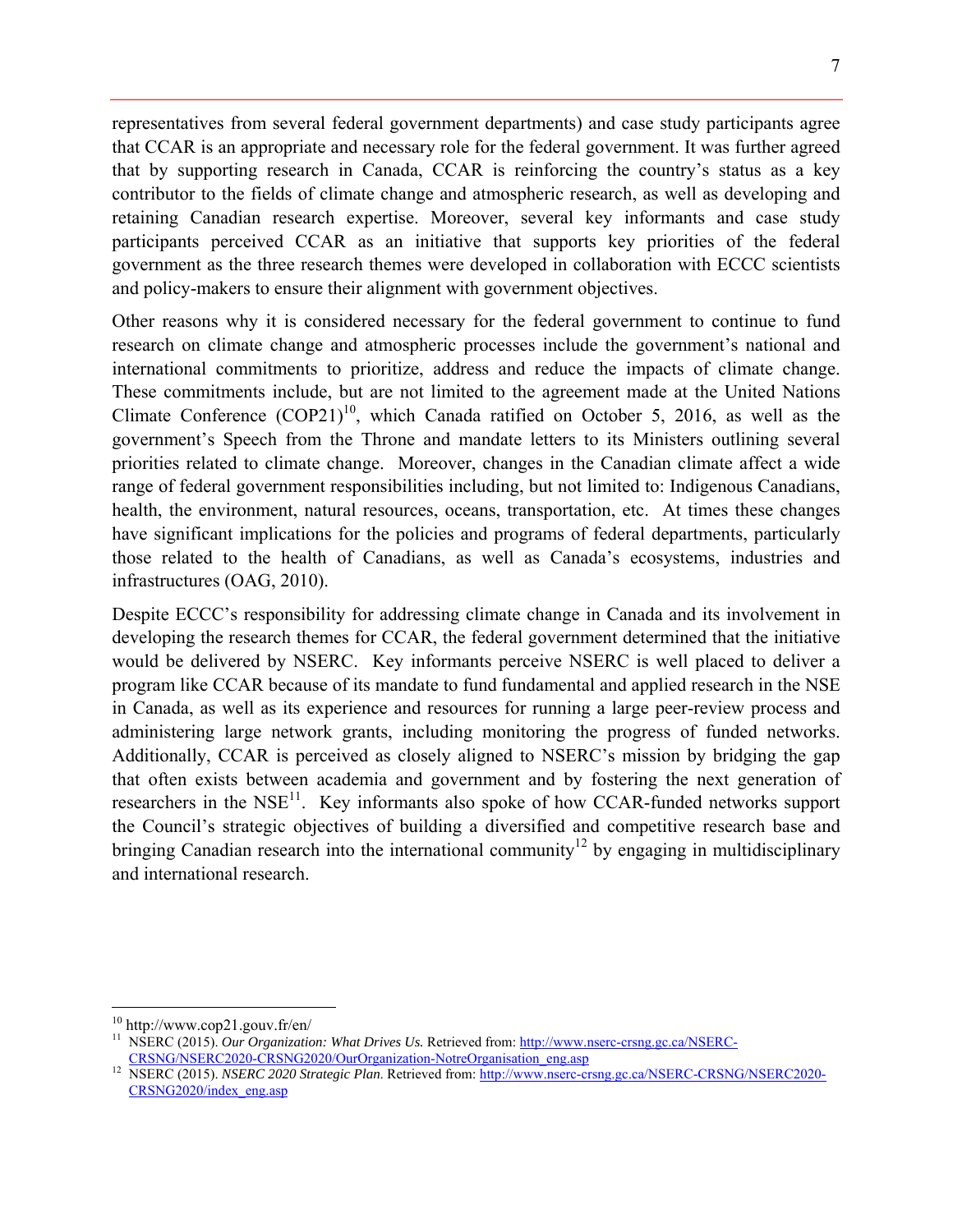# 3 Enhancing Canadian Research on Climate Change and Atmospheric Processes

*Overall there is a strong indication that CCAR-funded networks are enhancing Canadian research on climate change and atmospheric processes. In particular, networks are perceived as contributing to the development of new and/or the enhancement of existing knowledge, models, observational data sets, and/or tools, as well the linking of observational and modelling data. Additionally, there is agreement among case study participants and key informants that Canadian research on climate change and atmospheric processes would not have occurred on the same scale or with the same scope without CCAR funding. The flexibility with which NSERC allowed CCAR funds to be allocated across networks to support their activities and the use of the network approach are credited as contributing to the success of the networks and the achievement of their research contributions. The network approach, however, is not without challenges because despite the flexibility with which PIs are able to allocate CCAR funds, once the funds are allocated and the resulting activities commence the funds cannot be reallocated to address any emerging research issues that may arise during the five year funding period.* 

As the evaluation was conducted prior to the completion of the five-year funding term for CCAR networks it focused on the contribution of the CCAR funding model towards enhancing research on climate change and atmospheric processes, including perceptions of network members regarding the quality and value of what has been achieved to date. When asked about the contributions of their CCAR-funded networks the majority of respondents of the CCAR Co-Investigator Collaborator survey<sup>13</sup> (hereafter referred to as the C&C survey) noted that networks have supported: the creation of new knowledge (92%); the extension/application of existing knowledge (84%); the creation of new models, observational data sets/records (82%); the extension/application of existing models and observational data sets/records (82%); and, the extension/application of existing tools, products and/or technologies (71%). Respondents were less likely to perceive networks as contributing to research capacity with the creation of new tools, products and/or technologies (58%), or the creation of new research methodologies (58%). Almost all respondents also found their network's contributions relevant to appropriate user groups to some or a great extent.

Case study participants and some key informants echoed the findings of the survey and spoke of network contributions such as: developing new or enhancing existing knowledge; improving various climate models and systems used to help predict changes in weather and climate patterns; linking observational and modeling data; building new, contributing to or applying existing observational datasets, etc. Specific examples of the contributions of CCAR-funded networks towards an improved understanding of climate change and atmospheric processes include, but are not limited to:

<sup>&</sup>lt;sup>13</sup> The Co-Investigators and Collaborators of CCAR-funded networks include: researchers working at a Canadian university or an international university; scientists working for the Government of Canada or an international government; research scientists working for an institute or non-profit organization; and, other potential end-users of the knowledge and/or products generated by at least one of the CCAR-funded networks.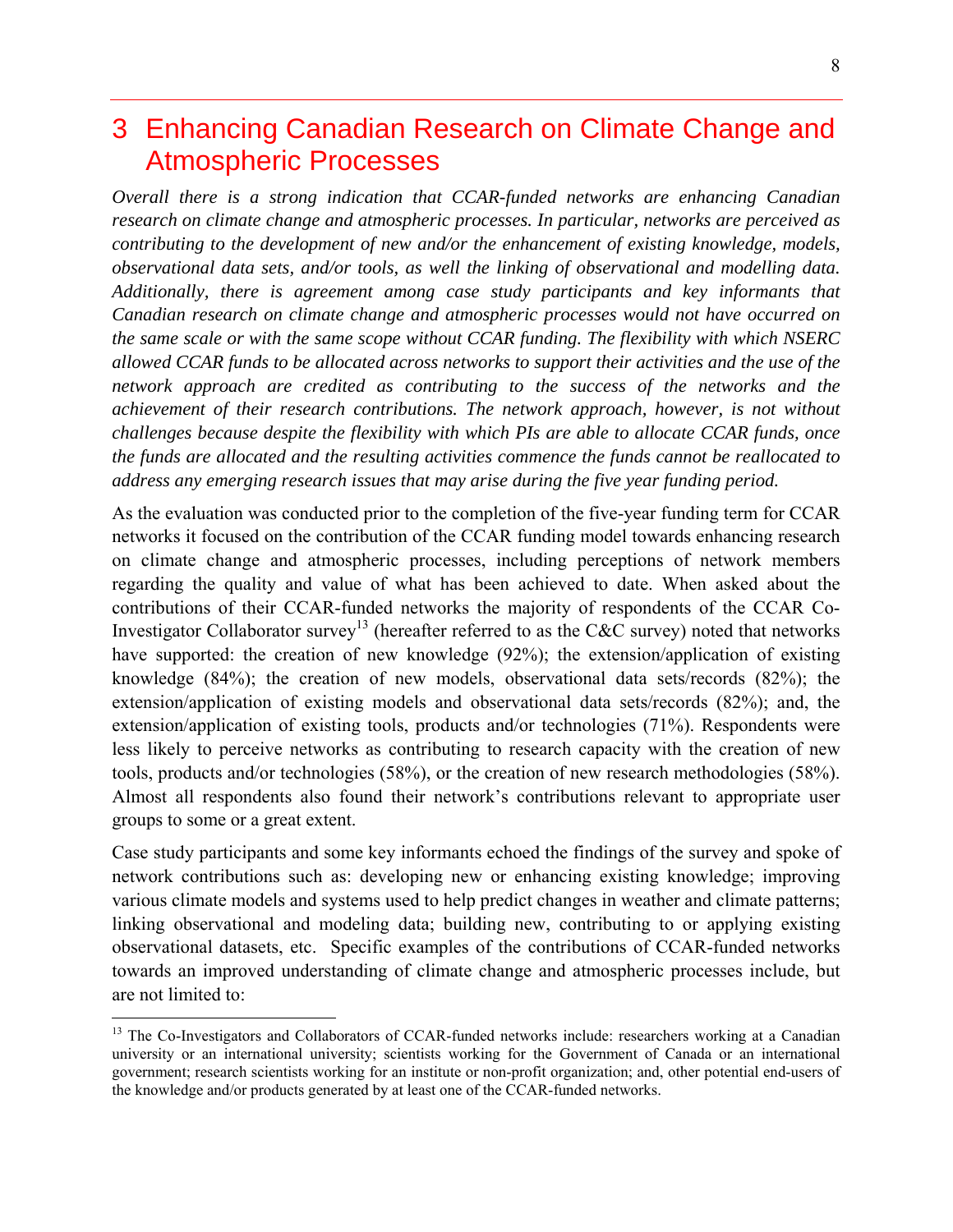- Improved understanding of how aerosols affect climate and air quality in remote Canadian environments;
- Improved ability to evaluate ECCC's earth system climate model over Canadian regions;
- Enhancements to ECCC's Canadian Land Surface Scheme (CLASS)/MEC-Surface & Hydrology (MESH) modelling capability for improved understanding and prediction of the water cycle (e.g. floods);
- Improved modelling tools for Western and Northern Canada that combine existing and new experimental data with modelling and remote sensing products to better understand and predict changes to land, water and climate;
- Improved understanding of the influence of ice formation on heat and water loss from the Upper Great Lakes;
- Explanations of atmospheric conditions that caused the 2013 Calgary floods; and,
- Supporting research agendas on wildfires in the northern boreal and taiga forest.

Several case study participants also spoke of the importance of CCAR funding in supporting field research campaigns and/or research sites in remote Canadian regions. In particular, it was noted that without these funds university researchers and/or HQP would not have been able to engage in extensive data collection and/or that certain research sites, such as the Polar Environment Atmospheric Research Laboratory, would no longer exist. Such field campaigns and research locations are considered critical to understanding and predicting changes in the climate and atmosphere as they provide opportunities to collect large amounts of data and/or continuous data that may be used for comparison with other countries and/or over time.

### Augmenting the scale and scope of network research and results

While it is likely that research on climate change and/or atmospheric processes would have occurred in the absence of CCAR funding, key informants and case study participants were unanimous that research would not have occurred on the same scale or with the same scope without CCAR funding. In particular, it was perceived that generation and/or enhancement of knowledge, tools, models, datasets, etc., would have been far less and much slower without CCAR funding. Consequently, the completion, dissemination, transfer and/or use of research findings would also have been significantly less than what is observed and/or anticipated through the CCAR-funded networks.

The ability of these networks to generate a large volume of research and significant number of findings is partially attributed to a network approach that has, to date:

 Facilitated collaborations by bringing together large numbers of Canadian and international university researchers, government scientists, other potential end-users and HQP to work together on addressing complex research questions related to climate change and/or atmospheric processes, questions that could not have been answered without a significant amount of resources. At times these collaborations provide network members with access to knowledge and/or resources that were otherwise not available; thereby, enhancing and expediting the research process.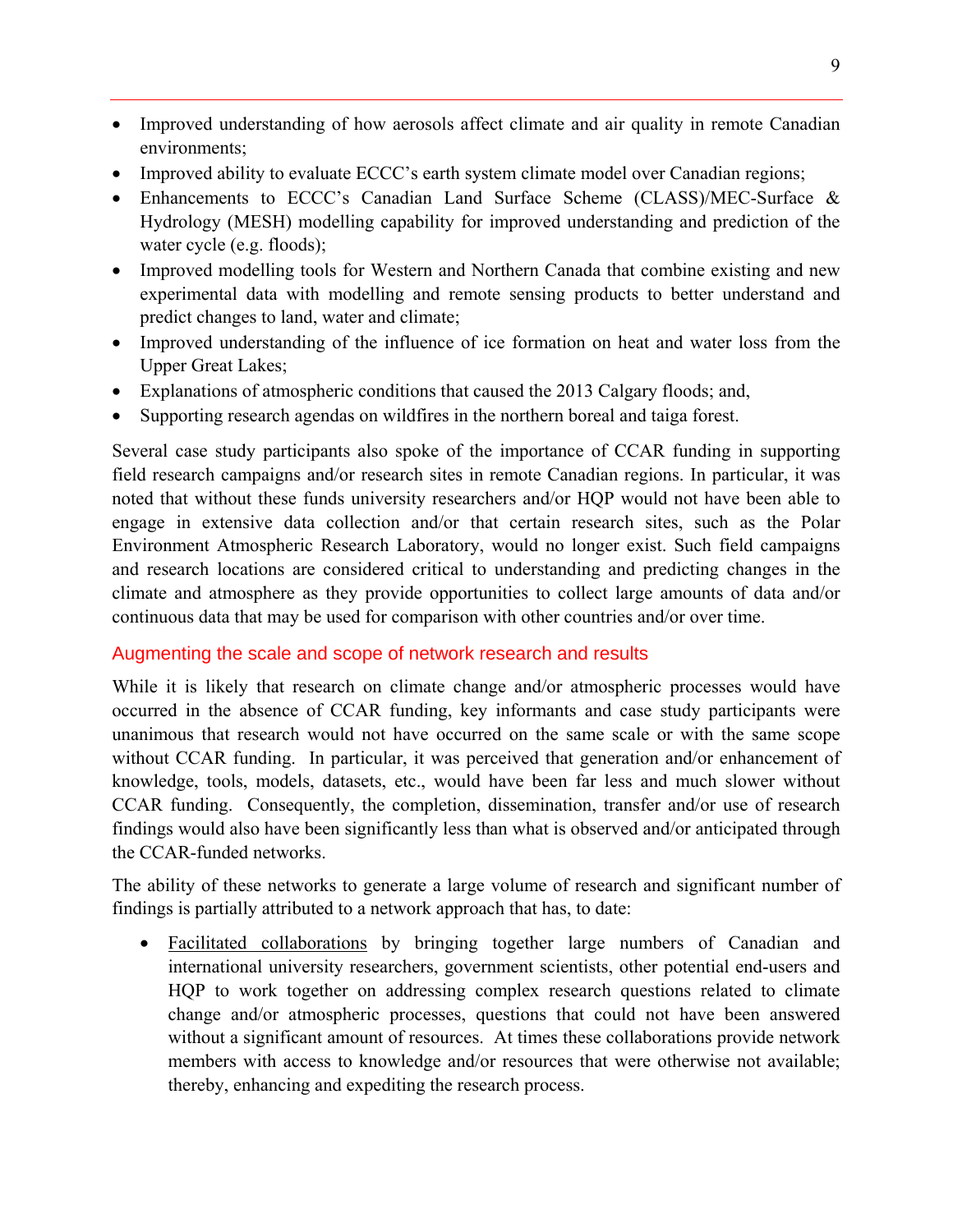- Enabled knowledge dissemination and transfer through the generation of a large number of network outputs and activities such as annual meetings, workshops and/or learning events bringing together network members to discuss their research, results, new approaches, lessons learned and/or to offer solutions to problems that had arisen in each other's work. These activities facilitated the exchange of ideas and knowledge and at times contributed to the development of collaborations, publications, presentations and/or other research outputs.
- Supported the hiring of a large number of HQP to work with university researchers and government scientists. Having access to a larger HQP research contingent allowed networks to collect and analyze larger amounts of data, to conduct much more expansive numerical modeling and simulations using historical data and data collected through the network, and to engage in more collaborative efforts with federal government scientists and/or international researchers.

Each aspect of the network approach that is credited with increasing the scale and scope of CCAR-funded networks will be examined further in the following sections of this report.

Key informants and some case study participants also credit the amount of funding and the flexibility with which NSERC allowed these funds to be allocated across networks as supporting the success of CCAR-funded networks in their contributions to the broader research community. This flexibility allowed the PI and other network members to target funds where they were needed most at different points of the network's lifecycle. For instance, some networks used funds to hire more HQP to fulfill requirements for data collection and/or analysis, while other networks allocated more funds to support attendance at a larger number of international conferences. Case study participants also indicated how important it was to be able to use CCAR funds for travel, which in turn supported collaborations within networks, especially among network members that did not live or work in the same location.

The process of having the annual reports submitted by CCAR-funded networks peer-reviewed was also perceived by some case study participants and key informants as supporting the research of the networks. The process provided networks with objective perspectives and ideas for altering and/or improving their activities, as well as addressing challenges that may have arisen. It was, however, noted that in some cases the reviewers did not appear to fully understand the research conducted by the network. As a result, they would sometimes make comments that the PI and/or other network members did not perceive as providing an accurate representation of the network's activities and/or ability to achieve expected results. In other cases it was noted that suggestions offered by the reviewers were difficult for the network to address because they did not reflect the reality of the network's situation.

While there were mixed perceptions regarding the value of the peer-review process for the annual progress reports, case study participants whose network included an advisory committee agreed that having such a committee offered important opportunities to enhance the quality of the network's research. In particular, they found that committee members provided ideas for improvement that were rooted in a clear understanding of the contextual factors that may impact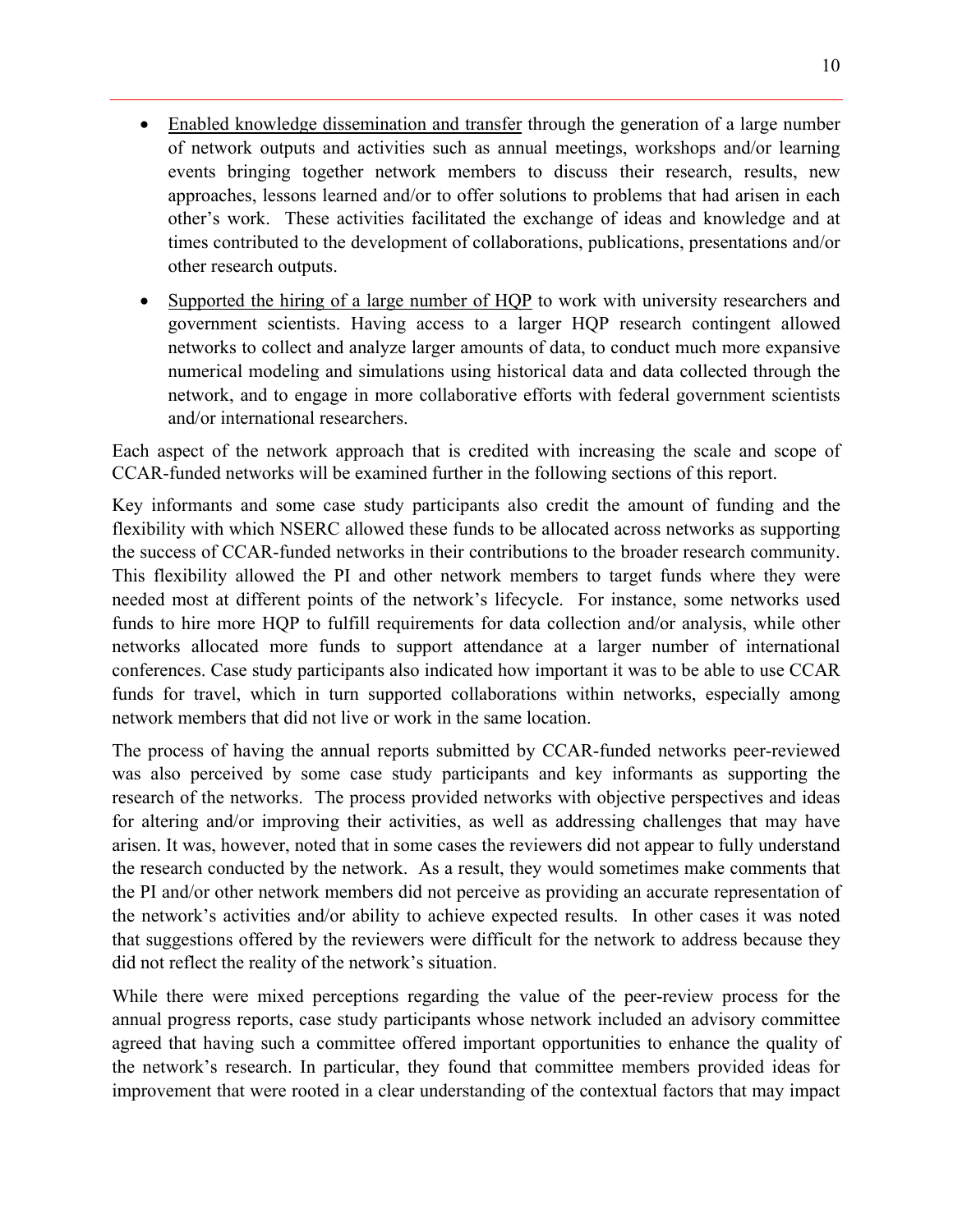research activities including financial and/or human resources. Committee members were also often able to interact with other network members on a regular basis at network meetings, workshops and/or teleconferences. As such, they generally had a comprehensive and timely understanding of the network's activities, strengths and/or challenges and as a result would be called upon by the PI for their expertise and feedback.

# 4 Collaborations

*The findings from this section of the report present evidence for the evaluation question regarding research capacity with a specific focus on building capacity through collaborations. Findings from the evaluation suggest that CCAR-funding enabled significant collaboration between many different groups of university researchers, end-users including federal government scientists and HQP working in the fields of climate change and atmospheric processes. While the nature of collaborations varied, survey respondents and case study participants overwhelmingly indicated that the collaborations that exist(ed) within CCAR-funded networks enhanced the quality of research and the pace of discovery. Consequently, they consider the collaborations to be successful, and many further indicated that they would want to continue collaborating with members of their CCAR-funded network once the funding period is ended.* 

### Nature of CCAR collaborations

Almost all of the network co-investigators or collaborators that participated in the case studies or the survey (88%) indicated that they engaged in at least one collaboration as a result of their involvement with a CCAR-funded network. The nature of these collaborations often varied based on the expertise of the individuals involved, as well as their needs and available resources. According to C&C survey respondents the main types of activities characterizing collaborations within CCAR-funded networks include: leveraging each other's expertise and skills (86%); sharing technology or information resources (82%); and, participating in regular meetings and/or consultations (74%). Just over half of collaborations (56%) involved sharing of physical resources, such as facilities or equipment, while a little less than half (48%) involved jointly identifying targets, timelines and benchmarks of progress. In general, university researchers were more likely than non-university researchers (including government scientists) to participate in collaborations that involved participating in regular meetings or consultations (84 % vs. 63%) and sharing physical resources (74% vs. 37%).

When asked if the collaborations that existed within CCAR-funded networks were successful, the majority of C&C survey respondents (89%) indicated that they were. The main reasons why these collaborations were considered to be successful include, but are not limited to:

- they brought together national, international and multidisciplinary university researchers, federal government scientists and HQP;
- they facilitated good communication within the network and opportunities to meet with collaborators face-to-face;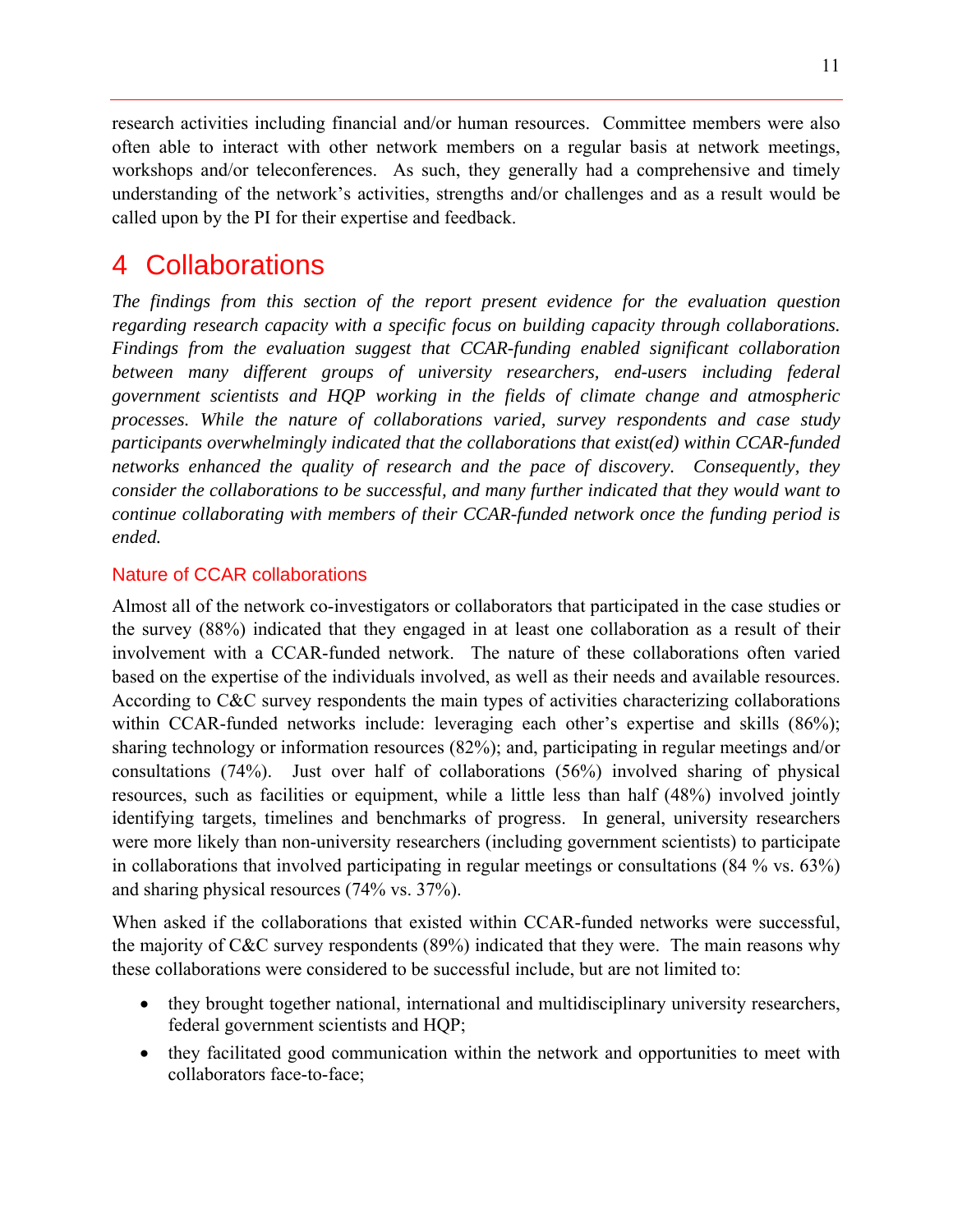- they brought together individuals with a shared scientific interest working towards a common objective; and,
- the structure and governance of CCAR-funded networks including strong leadership from the PI who had the primary responsibility for the network, and from the co-PIs and/or coinvestigators who were often responsible for individual projects within the network.

Most C&C survey respondents (87%) further identified that the CCAR-funded networks had and continue to contribute towards the development of new research collaborations within and across networks. The majority of case study participants also felt that the collaborations they participated in and/or observed throughout the network were successful and that the network was successful in developing new collaborations within the climate change and atmospheric sciences research community.

### Collaborations between university researchers and federal government scientists

Case study participants and key informants were emphatic in their assertion that collaboration among university researchers and federal government scientists is an essential

*"You never want two groups of people doing similar or complementary research without talking to each other. There are benefits to working together, whether it is new ideas, sharing of resources, etc." –* ECCC Scientist

component of the CCAR model. There is a perception that researchers often work in silos; thereby limiting their access to available knowledge and/or resources. As such, university researchers may not be familiar with advancements made by the federal government, while government scientists and/or decision-makers are not always aware of research that may support government policies, regulations, tools and/or services. By facilitating research collaborations between university researchers and government scientists, case study participants and key informants perceive CCAR as reducing the research gap between academia and the federal government. Several key informants further perceive CCAR as the key mechanism by which the federal government can influence and leverage the work of university researchers through a collaborative model.

Of the C&C survey respondents who indicated participating in a collaboration through their CCAR-funded network, two-thirds (66%) of university researchers noted collaborating with at least one federal government scientist, while 74% of federal government scientists collaborated with at least one researcher working at a Canadian university. Most of these collaborations (60%) for the university researchers and 73% for the federal government scientists) were new and developed as a result of the network. Just under one-half of university researchers (44%) and federal government scientists (42%) were also involved in collaborations with the other party that existed prior to their involvement with their CCAR-funded network<sup>14</sup>. Regardless of whether collaborations were new or existing, case study participants agreed that collaborations would not have occurred on the same scale and with the same scope without the CCAR-funded networks.

 $14$  The categories or new or existing collaborations are not mutually exclusive.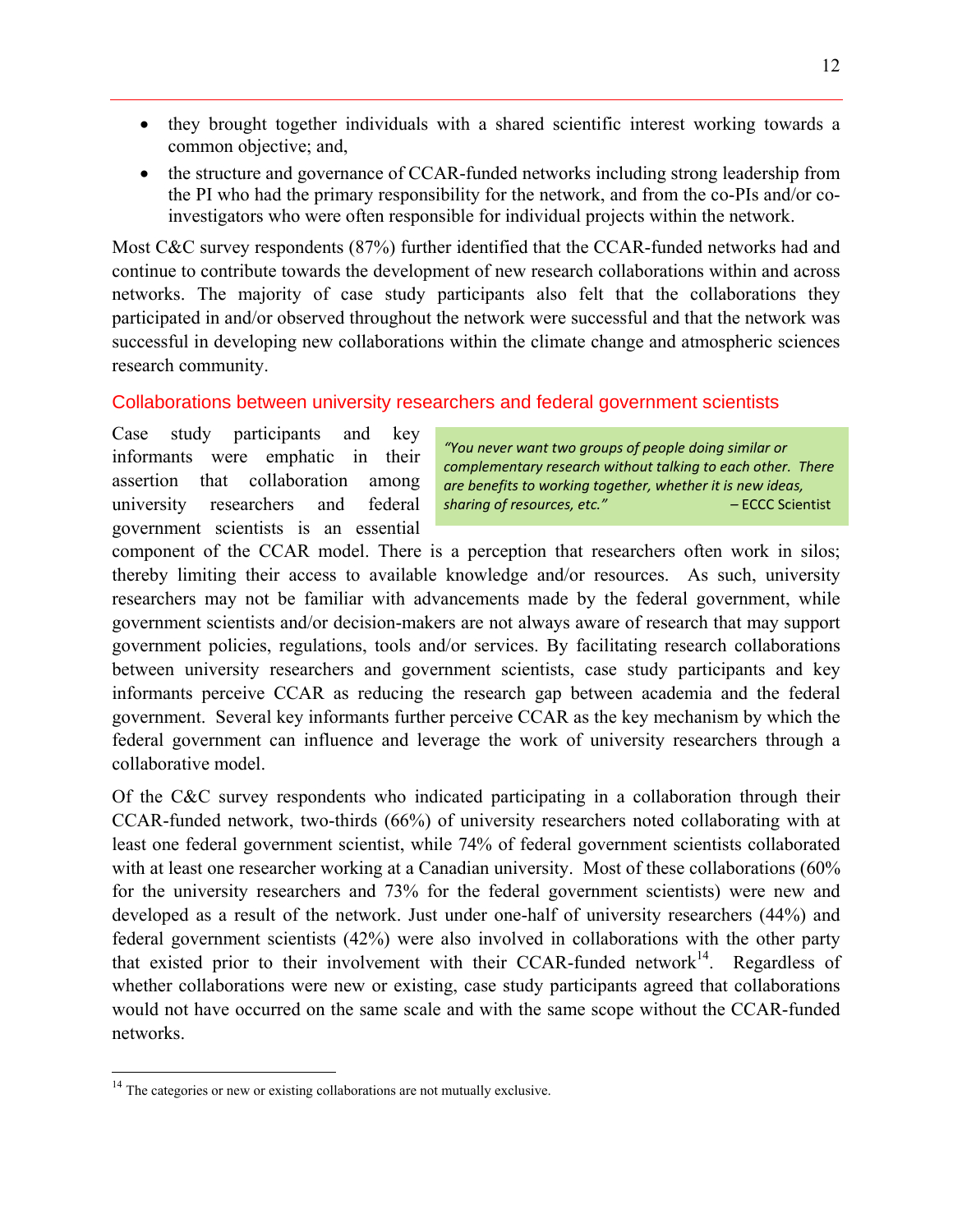By having university researchers and federal government scientists working together it was anticipated that each group would benefit from the other's expertise, as well as physical and human resources. Evidence from the case studies and key informant interviews suggests that this benefit was realized as each group provided resources that the other lacked and/or required in order to increase the pace of discovery, as well as enhance research capacity and quality. For instance, some climate models are proprietary to the federal government, but university researchers and their students were given access to these models through their collaborations. Moreover, government scientists were provided with additional human resources such as HQP. In the case of one network, university researchers working with Regional Climate Models (RCMs) were given access the federal government's Global Climate Models (GCMs) in order to "add details" to the GCM simulations. RCMs operate at a higher resolution that GCMs and therefore offer improved representation of physical processes, feedbacks and interactions, which can in turn be integrated into the GCM simulations to improve their prediction capabilities. A great deal of the work accomplished within the network to support the improvement of ECCC's GCMs was completed by HQP, and several federal government scientists indicated that the contributions of the HQP significantly increased the pace of their own work and/or ECCC's research agenda.

When asked about the extent to which their involvement in a CCAR-funded network increased their interest in collaborating with federal government scientists in the future, all university researchers that participated in the C&C survey indicated that it increased their interest at least to some extent. Just over two-thirds of these individuals (70%) report an increase in interest to a great extent. Almost all federal government scientists reciprocate this sentiment with 96% indicating an increased interest in collaborating with university researchers in the future. A little over half of these individuals (61%) further noted that this increased interest was to a great extent. Case study participants also indicated that they would like to continue collaborations between university researchers and government scientists following the end of the CCAR funding period. The existence and nature of these collaborations, however, are dependent on the availability of funding.

### Other forms of collaboration

In addition to collaborations between university researchers and federal government scientists, respondents of the C&C survey indicated that network members were also likely to collaborate with: HQP<sup>15</sup> (73%); the network principal investigator (67%); and/or researchers working at a non-Canadian university (36%). With respect to the latter group of collaborators statistical analysis indicates that researchers working at a Canadian university were more likely to collaborate with researchers working at a non-Canadian university than were federal government scientists or non-university researchers<sup>16</sup>. Almost all researchers working at a Canadian university (95%) were also likely to collaborate with at least one other researcher working at a Canadian university and the majority of these collaborations (75%) developed through the

<sup>&</sup>lt;sup>15</sup> Collaborations between HQP and other network members will be examined further in section 6 of this report. <sup>16</sup> Statistical significance at p ≤ 0.05.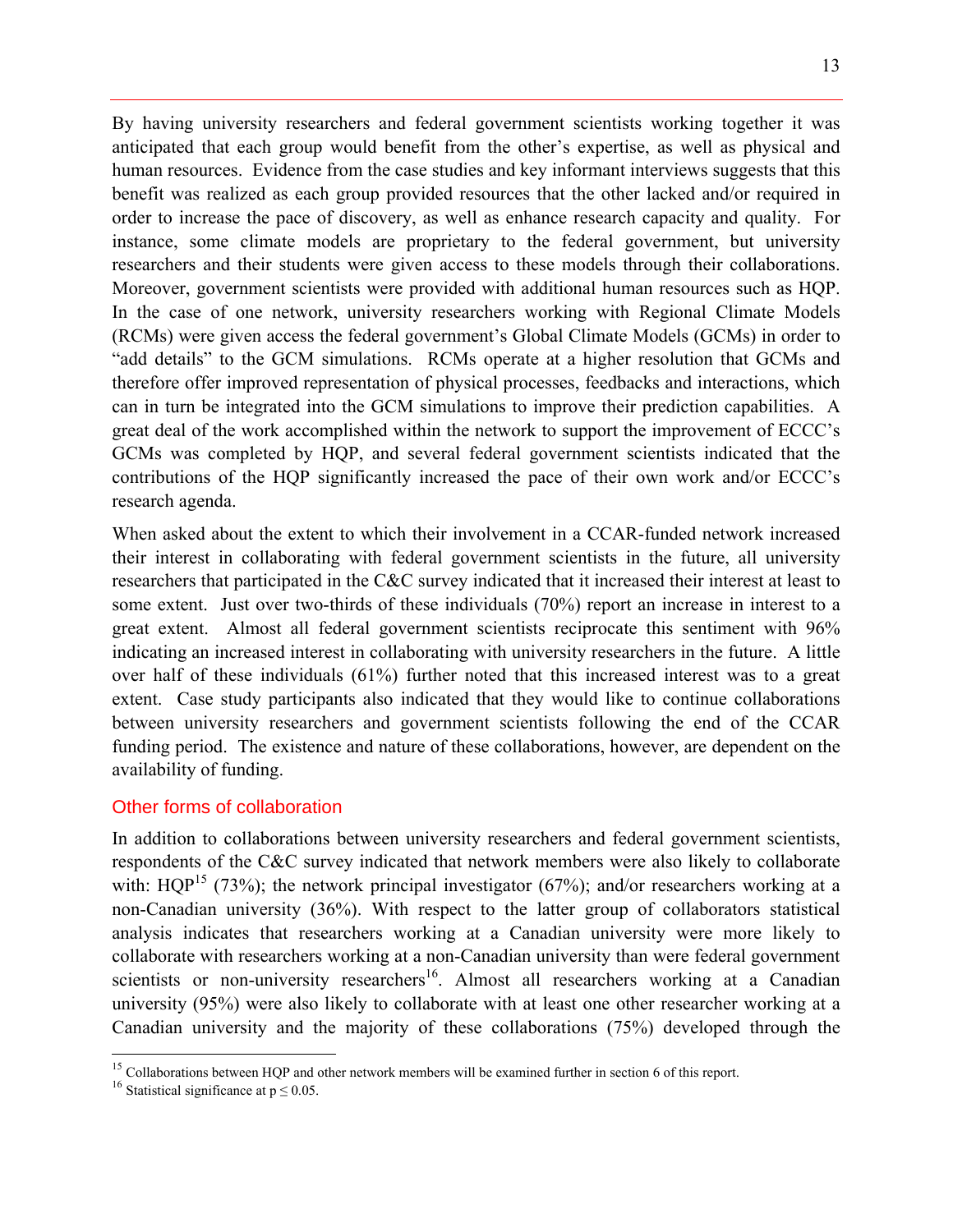network. These forms of collaborations were highlighted during the case studies, and noted as existing within all CCAR-funded networks. In particular, case study participants spoke of the value of collaborating with different groups of network members and how these collaborations greatly increased Canadian research capacity and quality, as well as Canada's presence in the international research community.

All seven CCAR-funded networks include members of the international research community on climate change and atmospheric sciences. Key informants and case study participants felt that it was important that networks include international representation as climate change is aninternational issue that cannot be addressed in isolation. Some of the countries represented in these networks include, but are not limited to: the United States, the United Kingdom; Germany; Denmark; France; Sweden; and China. The roles of international researchers and the extent to which they are involved in the networks varied with some researchers engaging directly in the data collection or analysis, while others assumed more of an advisory role for certain projects, HOP and/or the network as a whole.

Findings from the evaluation indicate that network members perceive significant benefits for Canada's research community resulting from the collaborations with members of the international research community. Not only are Canadian researchers and scientists able to draw on the knowledge and expertise of their international colleagues, but the research generated by the CCAR networks has influenced/supported contributions from Canadian universities and the federal government to the international climate and atmospheric sciences research community. Sharing data with and having access to data from international researchers and/or institutions may allow for comparison of data further validating Canadian data and/or climate models. For instance, findings from one network are being fed into international databases regarding atmospheric processes in the Arctic; while a deliverable from another network provides an overview of simulations of one of the federal government's climate models in the context of international modeling efforts. Many of the members of CCAR-funded networks also contribute to the international research community through their involvement with international research organizations, such as the National Center for Atmospheric Research (NCAR); the National Oceanic and Atmospheric Administration (NOAA); the Global Water and Energy Exchanges (GEWEX), which is a core project of the World Climate Research Programme (WCRP); and, the Network for the Detection of Atmospheric Composition Change (NDACC).

Another key form of collaboration contributing to the success of the CCAR-funded networks, as noted by case study participants and key informants, are multidisciplinary collaborations. While not explicitly required for CCAR funding, such collaborations were facilitated by the networks through the creation of teams of researchers and scientists from various disciplines working together on a common research objective. They were considered important for network success because research questions related to climate change and/or atmospheric processes are complex and rarely apply solely to one discipline. For instance, participants from one case study noted that members of one of the network's project working within a certain discipline approached a selection of physical processes with a focus on simplifying their representation in the models to make numeric modeling more feasible, whereas project members from another discipline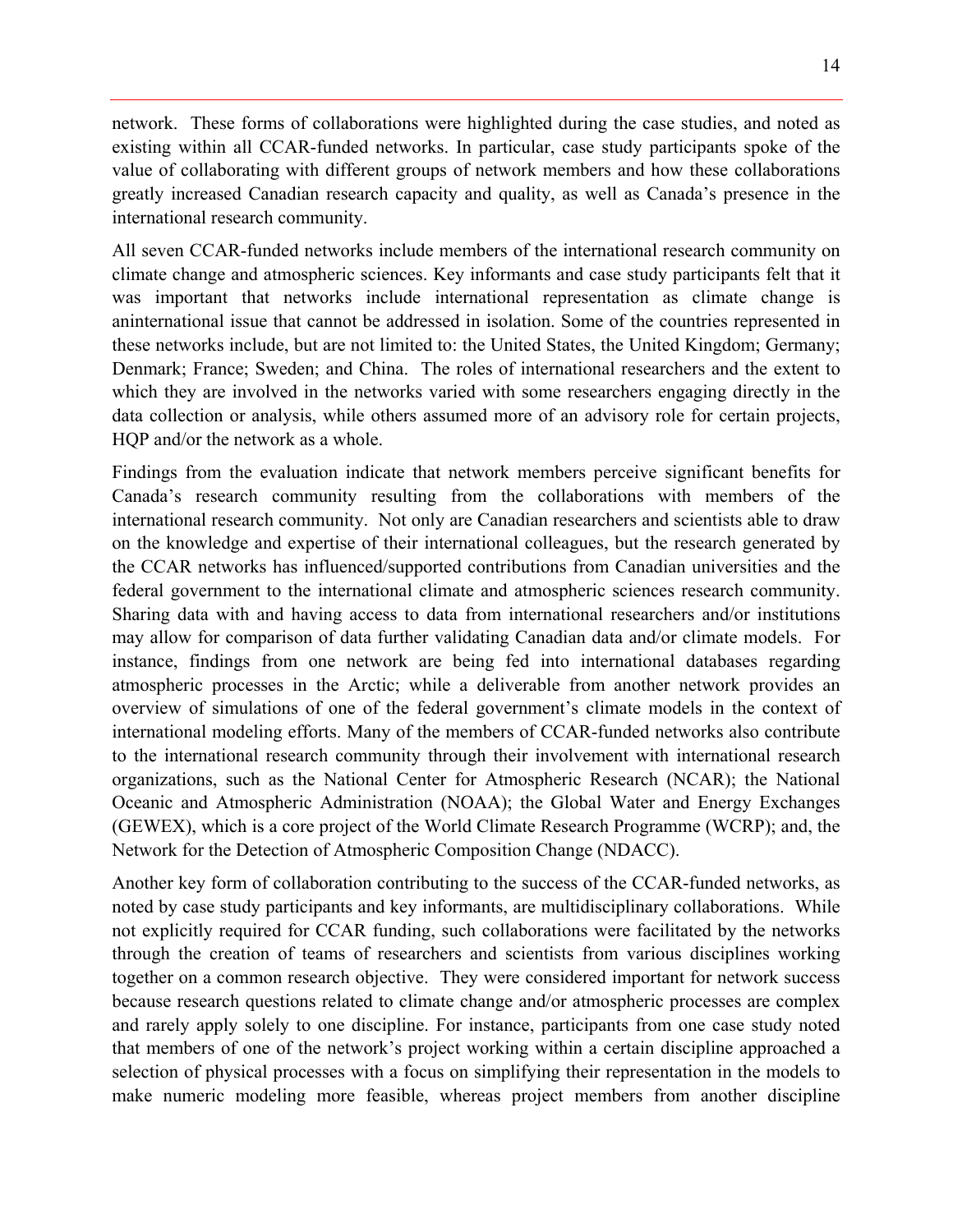approached the same processes with a focus on understanding their complexities to make numeric modeling more comprehensive. Eventually by working together both groups were able to compare their methods and provide a more accurate and fulsome picture of the processes in question. Just over half (60%) of C&C survey respondents indicated that they participated in at least one multidisciplinary collaboration, and when asked the open-ended question about what factors contributed to their networks' success several respondents noted multidisciplinary collaborations as a contributing factor.

Collaborations between climate observers (i.e. researchers/scientists who conduct field research to observe and collect data on changes in the climate and atmosphere) and climate modelers (i.e. researchers/scientists who develop computer models of the climate system to simulate climate change) were also highlighted during the evaluation. It was noted that by working together observers and modelers were able to appreciate the complementarity of their work, which in turn allowed them to understand and address each other's' needs. The results of this understanding included enhanced research capacity through the generation of new knowledge and/or products, such as observational data records and journal articles, as well as the improvement of existing climate models. While many of the initial network collaborations focused on bringing climate observers and modelers from universities and the federal government, several case study participants and key informants also noted the unexpected outcome of networks bringing together climate observers and modelers working within the same federal government division, but in different locations across the country.

# 5 Knowledge Dissemination, Transfer and Use

*During the time of the evaluation a number of members of each CCAR-funded network had started to engage in knowledge dissemination and/or transfer activities. The majority of these activities concentrated on sharing the knowledge and/or products generated by members of the network with each other and/or with the broader research community in order to receive feedback and draw on the expertise of other researchers and scientists. The most common dissemination outputs produced by the networks include conference presentations, peer-reviewed publications, as well as media and social media activities. With respect to knowledge transfer the most common activities were network meetings, network workshops, conferences and network teleconferences. In general, these dissemination and transfer activities were considered successful as they accelerated the exchange of research results among network members, as well as among members of the Canadian and international research communities. This success has in turn supported the use of the knowledge and/or products already generated by the CCARfunded networks by the federal government, particularly scientists working at ECCC, as well as other potential end-users. The extent to which the knowledge and/or products will be used to inform federal government policies, regulations and/or services is uncertain at this time. However, case study participants, key informants and just under half of survey respondents (45%) do expecte that they will be used to support evidence-based decision making by the federal government in the future.*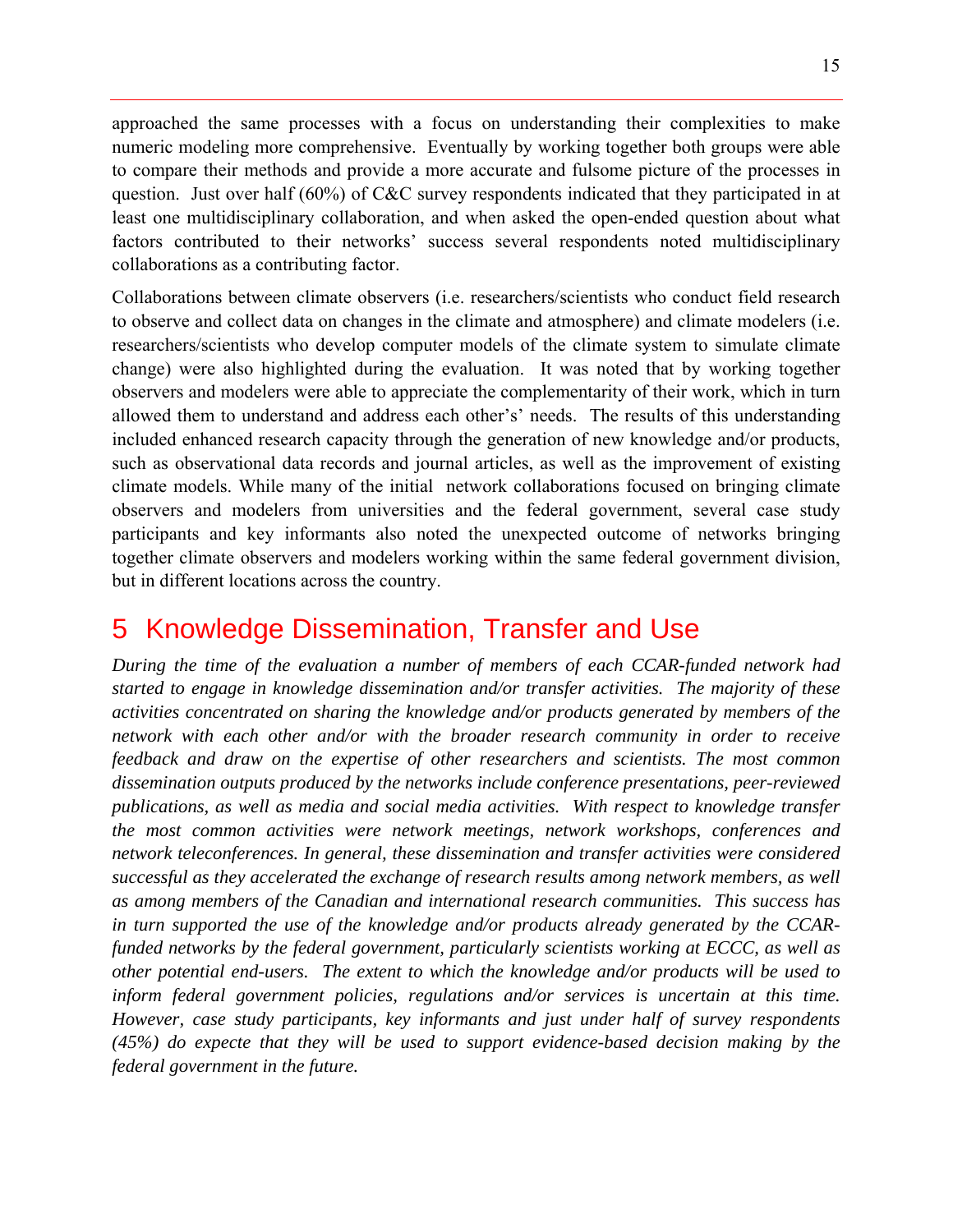#### Knowledge Dissemination and Transfer

During the time of the evaluation, members of CCAR-funded networks were concentrating on data collection and analysis, as well as generating research outputs to disseminate their findings to the broader research community (e.g. publications, conference and/or poster presentations, etc). Table 2 below illustrates some of the types and estimated<sup>17</sup> total number of dissemination outputs produced by the seven CCAR-funded networks from February, 2013 until January, 2016. Overall, there has been considerable production of outputs from the networks, particularly conference presentations and peer-reviewed publications which are the primary way that research is shared with the scientific community and contributes to overall advancement. These are also the most common outputs C&C survey respondents noted being involved in developing (75% in oral or poster conference presentations and 57% in articles published or accepted for publication in peer-reviewed journals), in addition to observational data records (55%). Statistical analysis of the survey results however, demonstrate that university researchers are more likely than government scientists and other non-university researchers to participate in the development of conference presentations (85% versus 64%) and observational data records (73% versus  $38\%$ <sup>18</sup>. Such differences may be attributed to the fact that government scientists and other non-university researchers may be constrained in the amount of time they are able to dedicate to such tasks, particularly the development of observational data records as such data is generally collected during (sometimes lengthy) field campaigns.

|  |                                     |  |  |  |  | Table 2: Examples of the type and number of outputs produced by CCAR-Funded networks from |  |
|--|-------------------------------------|--|--|--|--|-------------------------------------------------------------------------------------------|--|
|  | February, 2013 until January, 2016. |  |  |  |  |                                                                                           |  |

| <b>Type of Output</b>                  | # of Outputs |
|----------------------------------------|--------------|
| Conference presentations (non-invited) | 1037         |
| Peer-reviewed publications             | 272          |
| Media and social media activities      | 233          |
| Joint peer-reviewed publications       | 206          |
| Conference presentations (invited)     | 146          |
| Observational data records             | 50           |
| Other $^{19}$                          | 28           |
| Non peer-reviewed publications         | 8            |
| White paper                            | 1            |
| Source: CCAR Network Data              |              |

As part of the design of the CCAR initiative, funded networks were required to demonstrate how they would transfer the knowledge and/or products generated to federal government scientists and other potential end-users. It was expected that through this requirement network members, particularly the PI and other university researchers would make a concerted effort to engage, work with and/or communicate their results to federal government scientists and other potential

<sup>&</sup>lt;sup>17</sup> Networks were not required to systematically track this data. Consequently, some of the numbers provided by the networks are based on the data available to the PI at the time the data was requested.

<sup>&</sup>lt;sup>18</sup> Statistical significance at  $p \le 0.05$ 

<sup>&</sup>lt;sup>19</sup> Examples of some of the other types of outputs produced by CCAR-funded networks include: lectures and/or courses for government scientists; training sessions and/or summer courses for university students, patents, etc.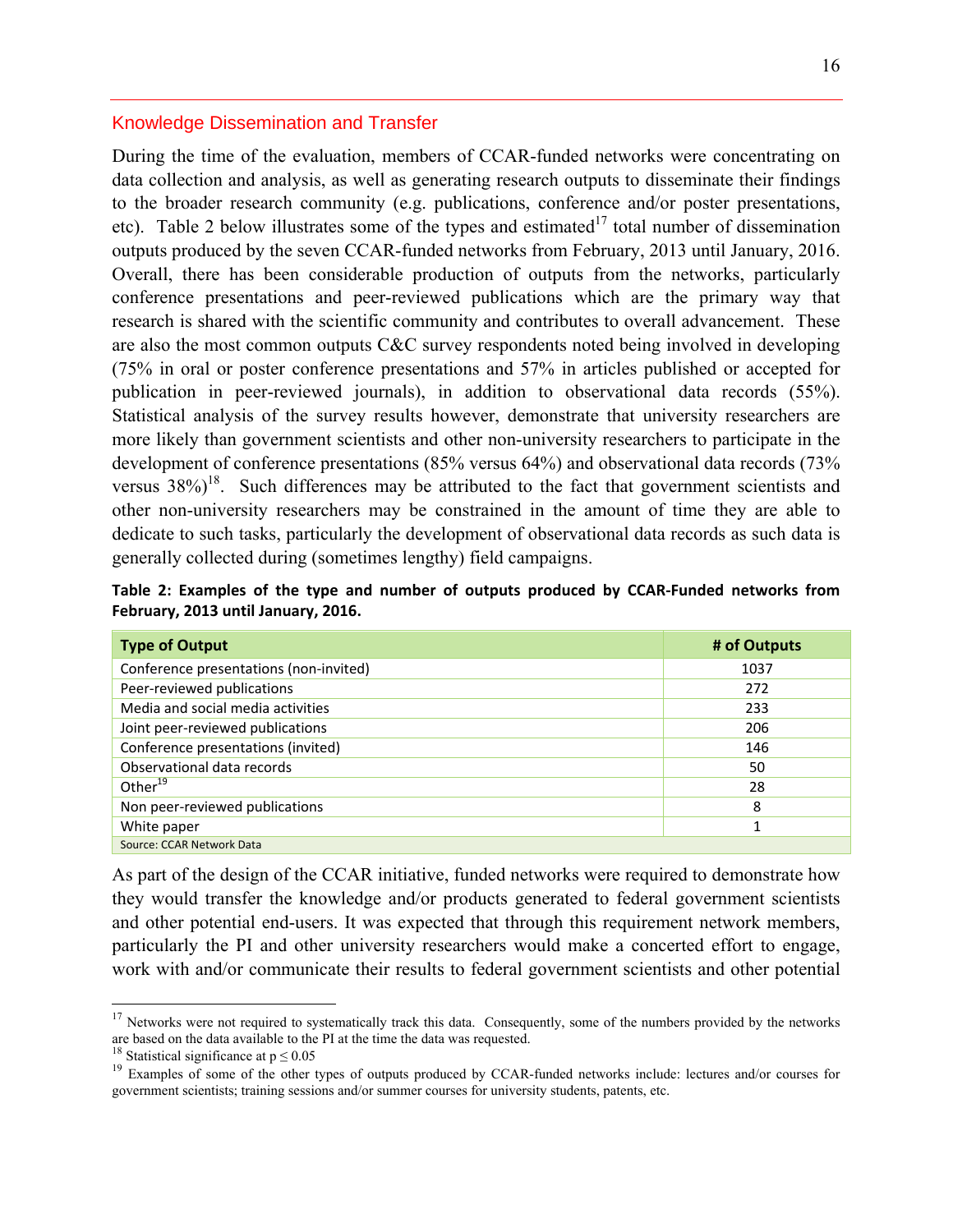end-users, which would in turn facilitate the use of the knowledge and/or products generated. To comply with this requirement, CCAR-funded networks implemented several knowledge transfer activities throughout their lifecycle.

According to C&C survey respondents, the most common knowledge transfer activities they participated in were: network meetings (77%); network workshops (72%) conferences (66%) and network teleconferences (56%). The network-specific knowledge transfer activities are considered as "active" because they require direct engagement and/or communication with endusers, while conference presentations are considered as "passive" activities because it is up to the end-user to seek out the information. Statistical analysis of the survey results demonstrate that university researchers are more likely to participate in network meetings than government scientists and other non-university researchers (85% versus 68%), as well as conference presentations (81% versus  $51\%$ )<sup>20</sup>. With respect to the latter activity, findings from the case studies suggest that government scientists had fewer opportunities to participate in conferences as they could not afford the time away from work or the cost of travelling to and/or attending the conferences.

|  |  |                                                                  |  |  | Table 3: Types of knowledge transfer activities organized by CCAR-funded networks and the |  |  |
|--|--|------------------------------------------------------------------|--|--|-------------------------------------------------------------------------------------------|--|--|
|  |  | proportion of network members participating in these activities. |  |  |                                                                                           |  |  |

| <b>Type of Knowledge Transfer (KT) Activities</b>              | % of respondents<br>participating in KT<br>activities |
|----------------------------------------------------------------|-------------------------------------------------------|
| <b>Active Activities</b>                                       |                                                       |
| Network meetings                                               | 77%                                                   |
| Network workshops                                              | 72%                                                   |
| Network teleconferences                                        | 56%                                                   |
| Sharing results directly with federal government collaborators | 27%                                                   |
| Community forums                                               | 11 %                                                  |
| Developing educational toolkits or modules                     | 7%                                                    |
| Delivering training courses                                    | 6%                                                    |
| Developing knowledge exchange tools                            | 4%                                                    |
| <b>Passive Activities</b>                                      |                                                       |
| Conference presentations                                       | 66%                                                   |
| Panel discussions                                              | 21%                                                   |
| Social media                                                   | 9%                                                    |
| Source: CCAR C&C Survey                                        |                                                       |

Collaborations between university researchers and federal government scientists were also expected to facilitate knowledge transfer to and across government departments. Because of their involvement in generating the research it was expected that government scientists would be more likely to bring network findings back to their department and share them with their colleagues, including policy analysts. In turn, it was expected that having access to such findings would enhance the department's capacity for research and evidence-based decision-making. Case study participants indicated that these expectations were achieved as government scientists

 $\overline{a}$ <sup>20</sup> Statistical significance at  $p \le 0.05$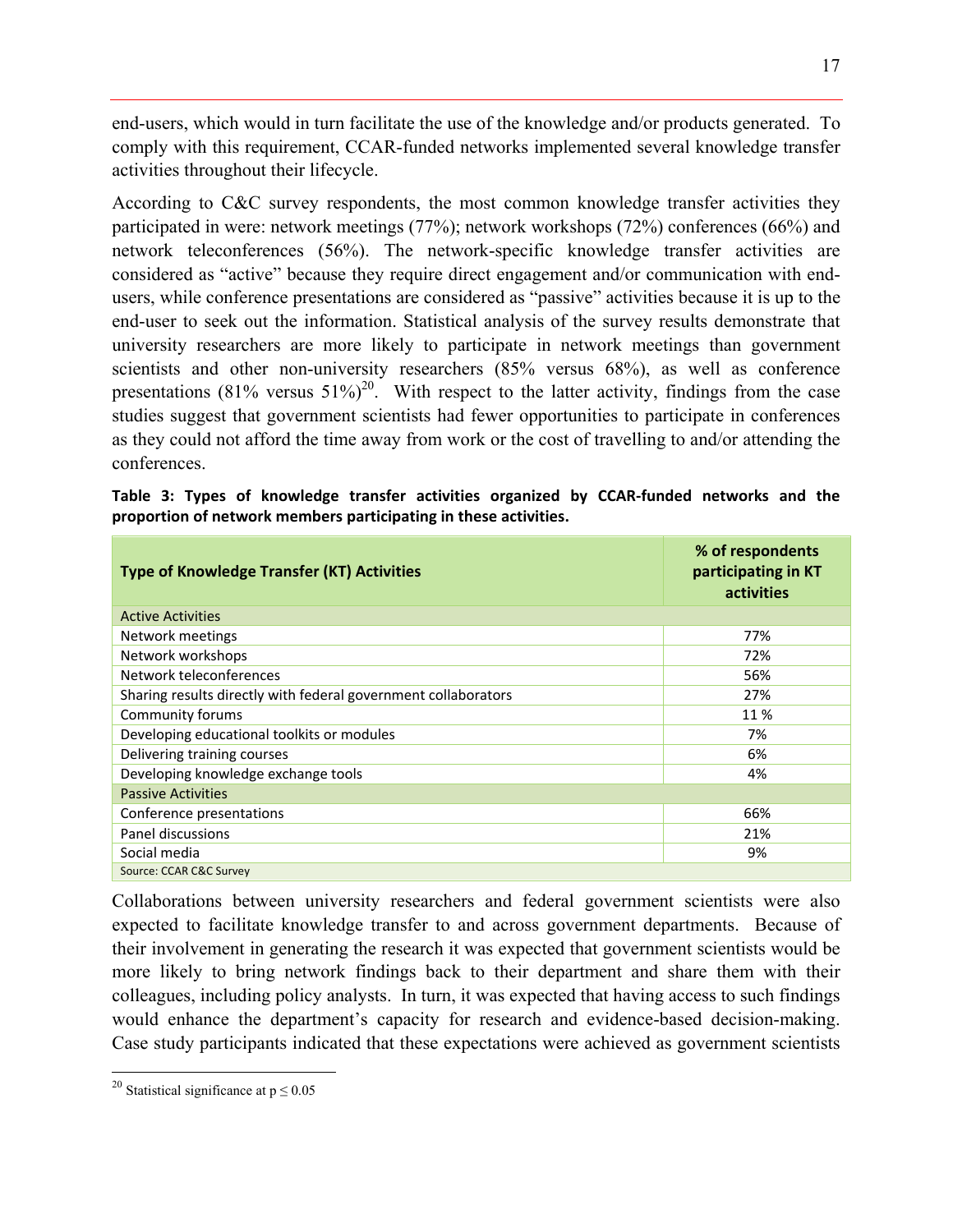from all networks brought findings back from the projects they collaborated on to their departments to share with their colleagues. For example, one network conducted a project regarding the Calgary floods, which was a collaboration between university researchers and several ECCC scientists. The government scientists were heavily involved in this project including writing several joint publications with their network collaborators. Once the research was concluded and the publications written the scientists shared the findings of their research with their colleagues at ECCC in anticipation that it would be used to inform their ongoing work. Because of their familiarity with the research and its findings it was easy for the ECCC sciebtists to share this information and to support their colleagues in the use of the findings within the context of the work they were conducting at ECCC.

While primarily focused on ensuring that network findings were shared with the federal government and other potential end-users, the knowledge transfer activities of CCAR-funded networks were also designed to encourage network members to share their research progress and findings with one another. This sharing of information between network members was considered important by key informants and case study participants as each network was comprised of several small projects, some of which included members in different locations across Canada and/or the world. Consequently, network members were not always familiar with the work of their colleagues as their efforts were concentrated on their own project. Case study participants noted that the network meetings, workshops and teleconferences were particularly useful in terms of providing opportunities for network members to learn about the vast amount of research generated by their colleagues throughout the networks. Such knowledge transfer activities were also perceived as important vehicles for members to encourage the use of these findings to enhance ongoing research within the network and to support each other by sharing knowledge and/or resources.

During the time of the evaluation, other knowledge transfer activities that are less traditional in academic circles, such as sharing results directly to government collaborators, panel discussions, community information sessions, social media, developing educational toolkits or modules, delivering training courses and developing knowledge exchange tools are less evident among CCAR-funded networks. This is in part because those types of knowledge transfer activities are better suited to findings that have been synthesized and analyzed with end-users in mind, and networks were concentrating on producing outputs designed to report on findings with the purpose of advancing science and to invite constructive criticism from the research community. As CCAR-funded networks move closer towards the end of their grant period they are now at the stage where they are actively synthesizing and analyzing results with a greater focus on transferring results to the federal government and other end-users.

While not necessarily the main focus of CCAR-funded networks at the time of the evaluation, the knowledge transfer activities they had already undertaken are generally considered to have been successful. The majority of C&C survey respondents agree that the knowledge transfer activities of the networks have accelerated the exchange of research results among members of the network (80%), as well as members of the Canadian (72%) and international research communities (70%). Also, when asked if the knowledge transfer activities they participated in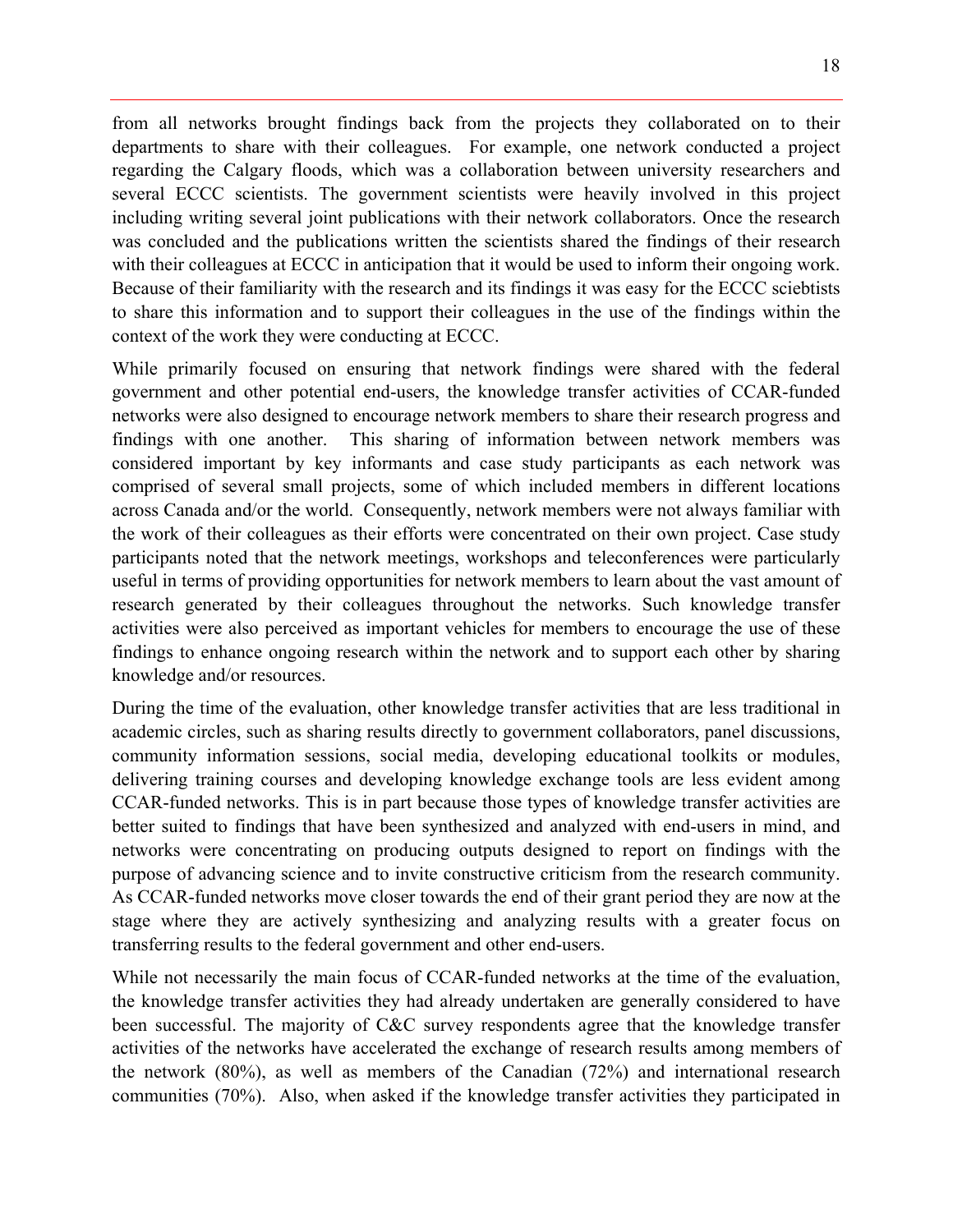raised their awareness of network results, 90% of C&C survey respondents who are government scientists or other end-users indicated that they had, with 62% indicating to a great extent.

### Use

Findings from the evaluation suggest that the success of the knowledge transfer activities of funded networks has in turn supported the use of the knowledge and products generated by the networks. In particular, almost all C&C survey respondents representing the federal government and other potential end-users (90%) indicated that participating in the networks' knowledge transfer activities raised their awareness of their network's results at least to some extent, with 62% indicating to a great extent. Two-thirds (67%) of this same group of respondents further indicated that the network has contributed towards the use of research knowledge and/or products by federal government scientists, while only one third of this group of respondents (36%) noted that the same has happened with other potential end-users.

Findings from the case studies suggest that it is expected that federal government scientists would be the primary end-users of the results of CCAR-funded networks, particularly until the networks have completed all their activities. This is because federal government scientists represent the majority of potential end-users involved with the networks, have often been involved with networks since they began, and/or are heavily involved in the research and output production. Other expected end-users include nor-profit organizations that have also been active in one or more CCAR-funded network. In some cases networks are making efforts to raise awareness of their research and findings with several other end-user groups including local communities that are or may benefit from the findings of the research, as well as non-profit organizations whose work is closely aligned with the network's research and/or findings.

C&C survey respondents representing the federal government and other potential end-users overwhelmingly noted using the knowledge or products generated by the networks now and/or plan on using them in the future as demonstrated in Table 4 below. Only two-thirds of respondents, however, indicated that they would use new research methodologies generated by the networks. This smaller proportion of respondents may be attributed to the fact that networks were generally not focused on developing new methodologies.

**Table 4: The proportion of federal government scientists and other potential end‐users that are using and/or plan on using the knowledge and/or products generated by CCAR‐funded networks.**

|                                                                      | % of end-users |
|----------------------------------------------------------------------|----------------|
| New knowledge                                                        | 92%            |
| New models, observational data sets and/or records                   | 91%            |
| Extension of existing knowledge                                      | 89%            |
| Extension of existing models, observational data sets and/or records | 89%            |
| New tools, products and/or technologies                              | 83%            |
| Extension of existing tools, products and/or technologies            | 79%            |
| New research methodologies                                           | 67%            |
| Source: CCAR C&C Survey                                              |                |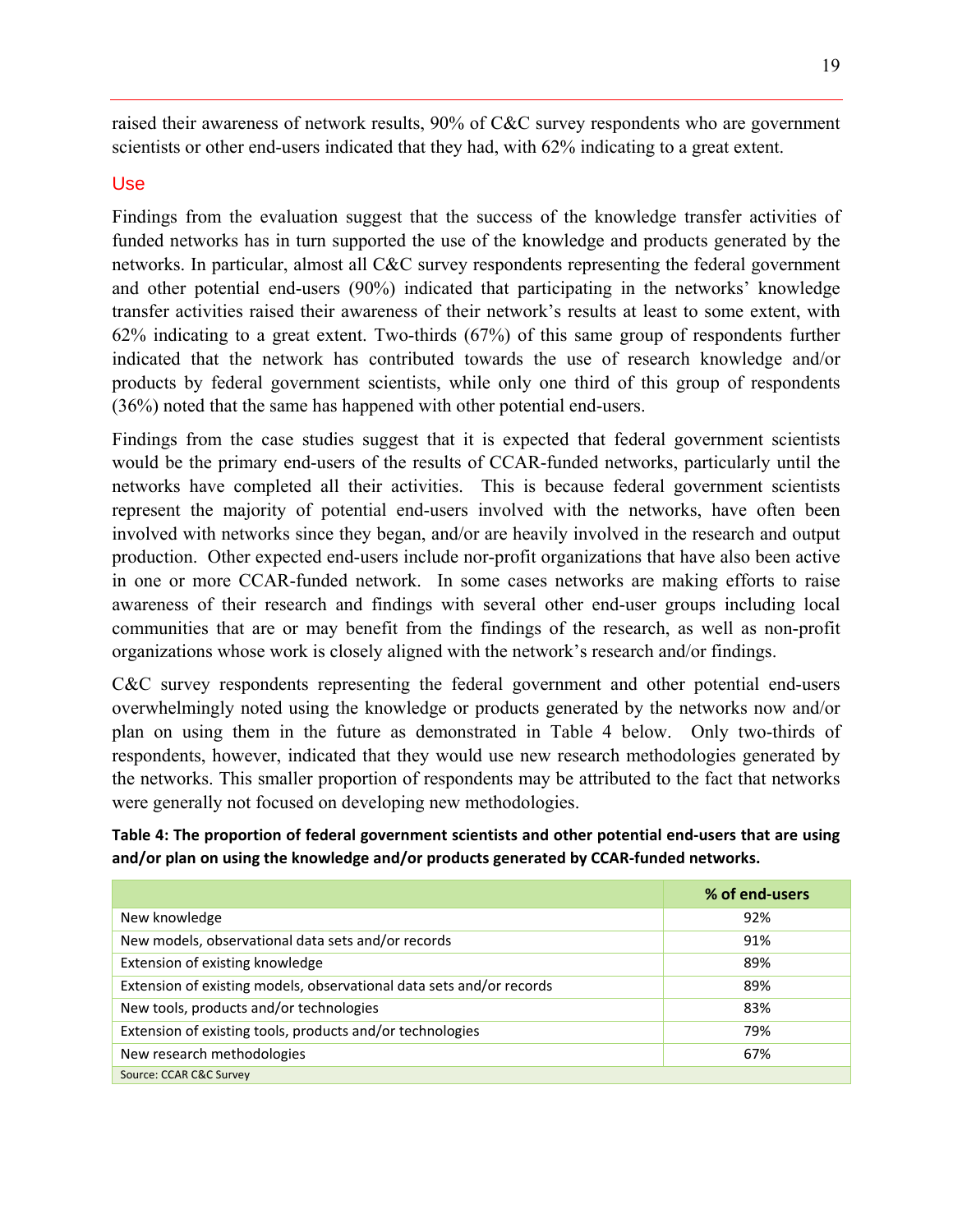Case study interviewees from all CCAR-funded networks agreed that the knowledge and/or products generated by the networks are contributing to the work of several federal government departments, particularly ECCC and Fisheries and Oceans (DFO). For instance, the work conducted by several networks on regional climate and/or global climate models has generated knowledge that is being fed into ECCC's climate models to improve their quality and accuracy. Observational data collected by certain networks is also used for the same purposes, particularly with respect to improving the manner in which the Arctic is represented in and understood through these models. Network contributions to federal government departments may also have an international scope, such as the results of one CCAR network which were developed through collaborations between federal government scientists, university researchers and HQP and are currently being used as the foundation for Canada's next contribution to the Intergovernmental Panel on Climate Change (IPCC).<sup>21</sup>

While none of the key informants or case study participants could provide examples regarding if and/or how the knowledge and/or products generated by the CCAR-funded networks have influenced federal government policies, regulations and/or services, several of them expect that the findings from CCAR-funded networks will eventually influence and/or find their way into these government outcomes. A few case study participants were uncertain about whether their network's findings would influence government policies, regulations and/or services because they were unfamiliar with the processes for developing these outcomes. They were hopeful, however, that their work would eventually be used to support decisions by federal departments. Findings from the C&C survey echo those of the case studies with almost half of respondents (45%) indicating that they believe that their network's findings will eventually contribute towards informing government policies, regulations and/or services, with another third of respondents (30%) indicating that they do not know if this will occur. Respondents were, however, more aware and/or optimistic about their network's contributions towards an increased capacity to predict and adapt to changes in the climate and/or in atmospheric processes with 35% of respondents indicating that their network has already made such contributions and another 41% confident that their network will make such contributions in the future. In addition to supporting the work of the federal government divisions whose scientists are currently involved with CCAR-funded networks, some key informants noted that the findings generated by the networks may also be used to inform other government work and/or initiatives including the Federal Sustainable Development Strategy, as well as green infrastructure and infrastructure resilience, hazard mitigation and disaster risk reduction vis-à-vis the Emergency Management Plan, and the science and innovation agenda.

1

<sup>&</sup>lt;sup>21</sup> The IPCC is an international body that compiles climate change research and enables scientists to share findings, learn form advances in other countries and identify remaining knowledge gaps in the research.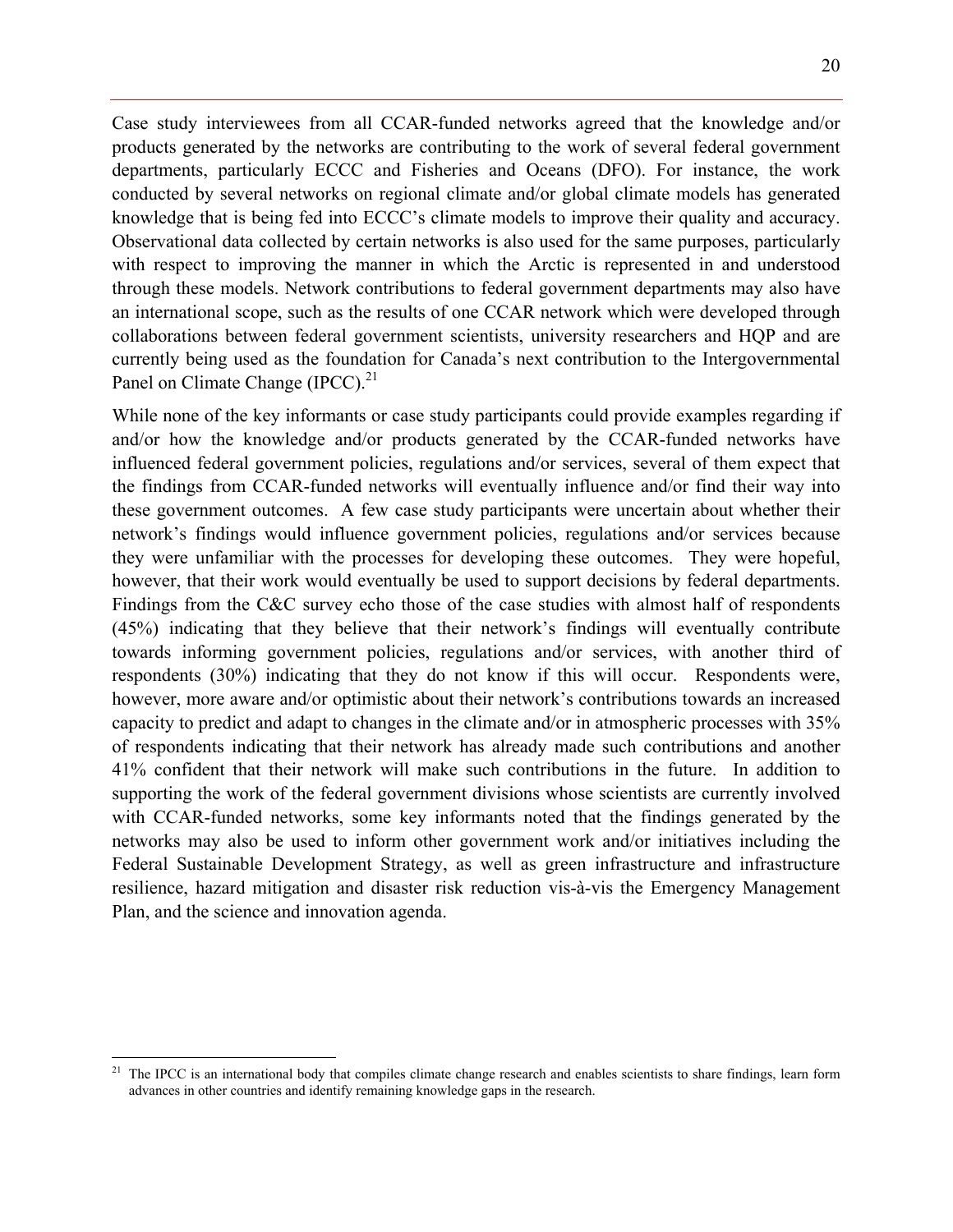# 6 The Next Generation of Researchers in Climate Change and Atmospheric Processes

*A central pillar of NSERC's mandate is to develop the next generation of scientists and to help generate scientific capacity by supporting graduate students and post-doctoral fellows in their academic and employment pursuits (NSERC, 2016). CCAR promotes this mandate by encouraging funded networks to train HQP in the fields of climate change and atmospheric processes. Findings from the evaluation suggest that HQP were heavily involved in supporting data collection, analysis and/or reporting for all seven CCAR networks. There is also a strong indication that HQP received significant opportunities that supported their skills, knowledge and professional development and that these opportunities encouraged, supported and/or aligned with future academic and/or employment pursuits. As compared to other network members; however, HQP were less likely to engage in collaborations and/or knowledge dissemination or transfer activities.* 

#### Engaging HQP in CCAR-funded networks

All seven CCAR-funded networks engaged HQP to participate in data collection, analysis and/or reporting on one or more network projects. Over 400 HQP participated in CCAR-funded networks. The number of HQP that participated in each network varied based on the needs of the network and available funding. For instance, a smaller number of HQP may participate in networks with field research campaigns because of the costs associated with travel and/or conducting research in a remote location. Not all HQP that participated in a network; however, were funded using money received from CCAR. Some HQP were funded from other financial sources, such as their institution, their thesis supervisor, etc.

*It is gratifying to see the number of HQP involved with the networks. They are being exposed to research activities, tools and the expertise of senior researchers. Many are also participating in field research and/or go to conferences. Furthermore, I appreciate how some networks have HQP specific activities, such as conferences or networking opportunities.* 

 *–* Key Informant (paraphrase)

The majority of case study participants and key informants, as well as some C&C survey respondents, credited CCAR funding with the ability to engage such a large number of HQP to support network activities. They

also credited research objectives and activities of funded networks as contributing to the recruitment of HQP as the training and professional development opportunities afforded to these HQP may not have been possible without involvement in a large network. Network coinvestigators and collaborators, as well as key informants were generally pleased with the number of HQP trained through the networks. They were also pleased with the exposure HQP received to research knowledge and products, as well as to other researchers in the fields of climate change and atmospheric processes through conferences and other networking opportunities.

In addition to investing in Canada's future scientists, NSERC is also committed to increasing the diversity of this the country's scientific base, particularly the number of women pursuing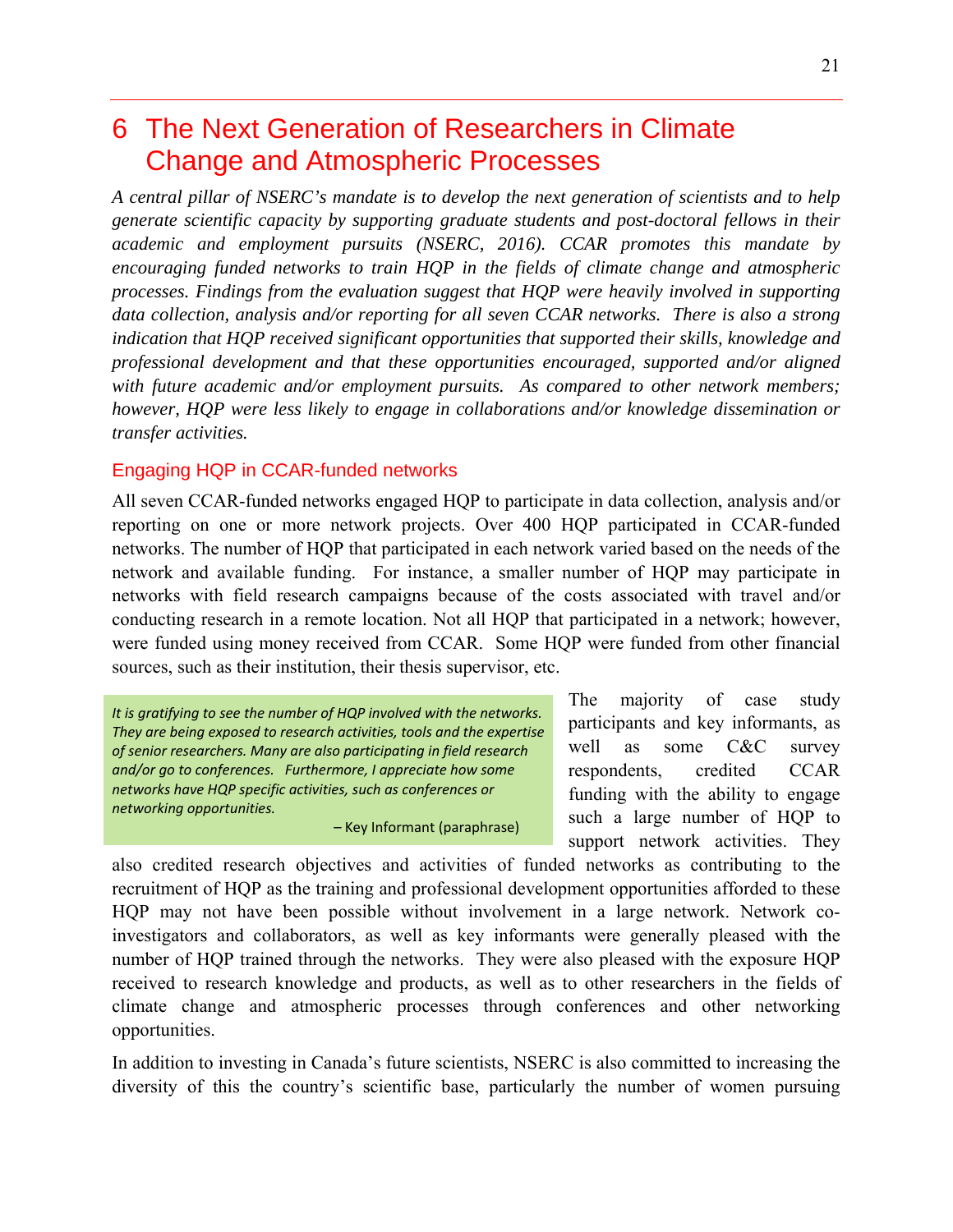education and careers in  $STEM^{22}$ . Currently, women represent just over one-third of the HQP involved in CCAR-funded networks with 39% of HQP survey respondents (56 of 144 total respondents) identifying as female. Table 5 below demonstrates the distribution of disciplines among female HQP involved in a CCAR-funded network.

| <b>Discipline</b>                                                        | <b>Distribution of Disciplines</b><br>among Female Respondents<br>$(n=56)$ | <b>Distribution of Disciplines</b><br>for Female Respondents as a %<br>of Total Respondents (n=144) |
|--------------------------------------------------------------------------|----------------------------------------------------------------------------|-----------------------------------------------------------------------------------------------------|
| Other (e.g. Geochemistry, Earth<br>Sciences, Atmospheric Sciences, etc.) | 58.9%                                                                      | 22.9%                                                                                               |
| <b>Mathematics and Computer Science</b>                                  | 12.5%                                                                      | 4.8%                                                                                                |
| <b>Physical Sciences</b>                                                 | 10.7%                                                                      | 4.1%                                                                                                |
| Engineering                                                              | 8.9%                                                                       | 3.4%                                                                                                |
| Oceanography                                                             | 5.3%                                                                       | 2.0%                                                                                                |
| Life Sciences                                                            | 3.5%                                                                       | 1.3%                                                                                                |
| Total                                                                    | 99.8%                                                                      | 38.5%                                                                                               |
| Source: CCAR HQP Survey                                                  |                                                                            |                                                                                                     |

**Table 5: Academic discipline of female HQP survey respondents**

#### Developing research knowledge and skills

The HQP that participated in the case studies spoke highly of their experiences with their respective CCAR-funded network(s) and of the training they received with respect to conducting research in climate change and atmospheric processes. Overall, they appeared to appreciate opportunities to: engage in

 $\overline{a}$ 

*"For the most part [the network] represents the best of how science should work. There is an openness, collegiality and commitment to getting the science right and collaborating and looking for those opportunities for efficiency and innovation. It has been a really valuable training experience for me…. I just hope it continues because I think it is necessary."* ‐ HQP

various stages of the research process; work with national and international university researchers and/or government scientists; build their network of potential future colleagues and collaborators; contribute to research publications; present their findings at national and international conferences; and, participate in network activities that allowed them to share their findings and learn about the research of their fellow network members.

In five networks, many HQP also received opportunities to participate in field research, often in Canada's North, which required and contributed to the development of unique knowledge and skills. For instance, some HQP had to learn how to work and cohabitate with university researchers and/or government scientists from various disciplines in confined and/or remote locations. Conducting research in remote locations also often meant that HQP would have to learn skills such as instrument automation, as well as fixing and/or rebuilding equipment onsite or at a distance with few resources. Some of the HQP that participated in field research referred

<sup>&</sup>lt;sup>22</sup> NSERC (2015). *NSERC 2020 Strategic Plan*. Retrieved from: http://www.nserc-crsng.gc.ca/NSERC-CRSNG/NSERC2020-CRSNG2020/index\_eng.asp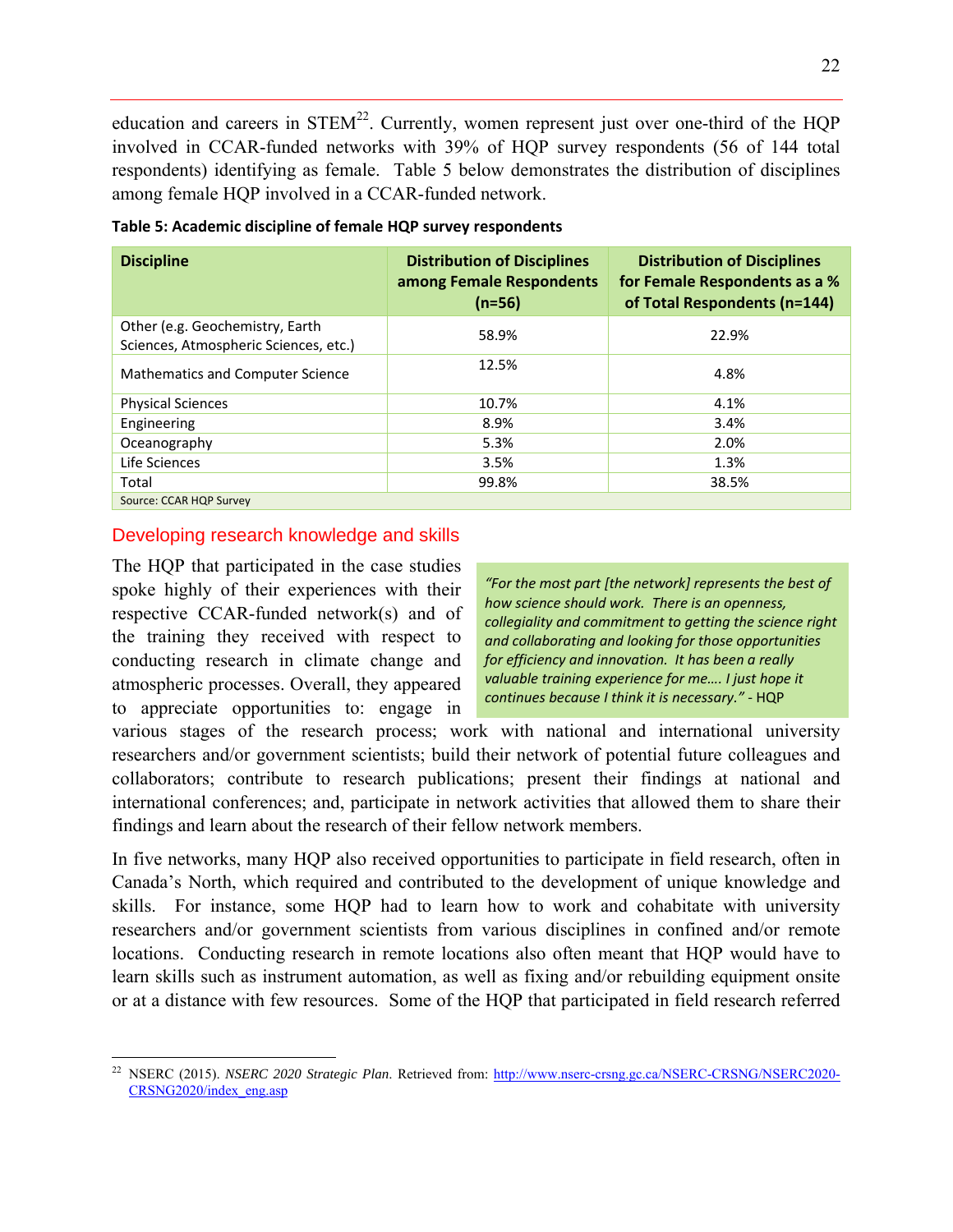to such opportunities as "once in a lifetime" and recognize that they may not have been possible without the existence of CCAR-funded networks.

According to case study participants, knowledge and skill development were two of the most important outcomes for HQP involved in CCAR-funded networks. In order to assess the impact of these networks on such development HQP survey respondents were asked to rate the extent to which the network allowed them to gain a variety of skills using a seven-point Likert scale. As demonstrated in Figure 1 HQP perceive their involvement in a CCAR-funded network as significantly contributing to their: knowledge of research methods and/or tools; data analysis skills; and, technical skills, (e.g. field work, modeling, etc.). HQP are slightly less likely to perceive the network as a significant contributing factor to the development of their: writing skills; soft skills, e.g. communication, time management, etc.; data collection skills; project management skills; and/or data management skills. Such perceptions may reflect the fact that the main network activities HQP survey respondents noted being involved with include: analyzing/interpreting research findings, which may include reporting of these findings (83%); data collection (51%); and, developing research ideas/questions (50%).



Figure 1: HQP rate the extent to which their involvement in a network allowed them to gain research and professional skills

Just under one-third of HQP survey respondents (30%) indicated developing other knowledge or skills as a result of their involvement in a CCAR-funded network. When asked to elaborate several respondents indicated that they developed knowledge and skills related to networking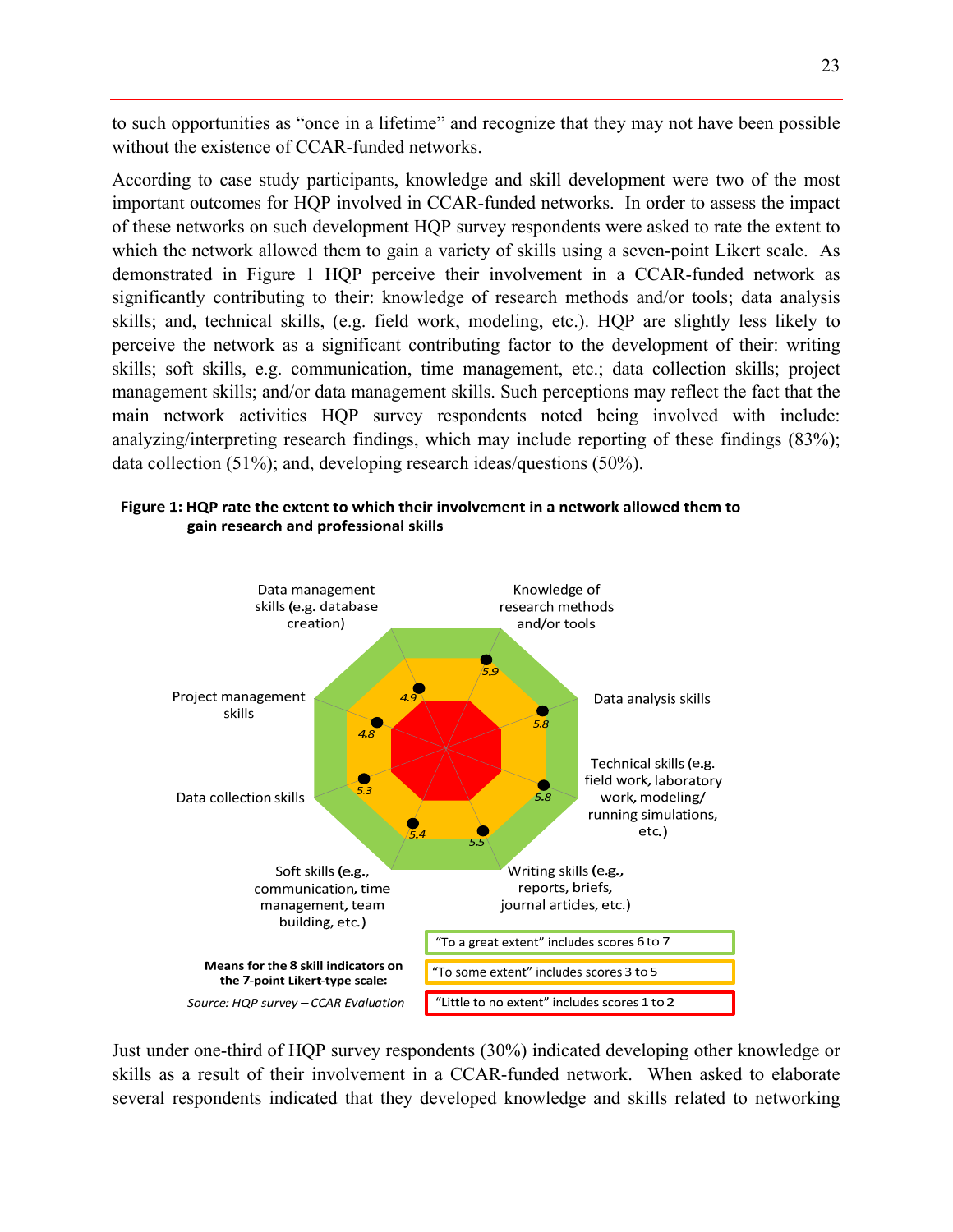and collaborations. HQP, however, were less likely to have engaged in collaborations as compared to other network members. While many HQP were able to establish new connections and develop their professional networks, only two thirds of the HQP surveyed (66%) indicated engaging in a collaboration. Statistical analysis of the HQP survey results suggest that postdoctoral fellows, Master's students and research staff were more likely to engage in collaborations through a CCAR-funded network than PhD students.<sup>23</sup> Of the 66% of respondents who reported participating in a collaboration through their CCAR-funded network the majority collaborated with other HQP (80%) and/or with researchers working at a Canadian university (67%). Just over half of these respondents collaborated with the network's principal investigator (56%) and/or government scientists working in Canada (51%),<sup>24</sup> while a smaller proportion had opportunities to participate in multidisciplinary collaborations (38%) and/or collaborations with international researchers (26%).

HQP involved in CCAR-funded networks were also provided opportunities to develop their skills in reporting and disseminating the findings of their network by producing and contributing to various research outputs, as well as transferring the findings to other network members and potential end-users of the research. In terms of disseminating network findings HQP were more likely to develop or contribute to oral or poster conference presentations. Survey respondents reported producing an average of 4 presentations, the majority of which occurred at international conferences. Another research output HQP often contributed to were articles that have been published or accepted in peer review journals. As for knowledge transfer activities, HQP survey respondents noted strong participation in network meetings (76%) and network workshops (74%), with just under half of respondents participated in network teleconferences (48%). A third of HQP are using social media (31%), while only 16% participated in a panel discussion and 15% contributed to transmitting the results of the network to government collaborators. It is anticipated that as the networks finish their analysis and get ready to report their findings in the next year (i.e. by 2018), HQP in conjunction with other network members will have more opportunities to engage in knowledge dissemination and transfer activities.

### Academic and professional development

To gauge the longer-term impacts of CCAR-funded networks on participating HQP, survey respondents were asked to describe the extent to which their involvement in a network contributed to their current academic and/or employment status. Of the 135 HQP that responded to this question 91% indicated that being involved in a CCAR-funded network contributed to their academic/or employment status to some extent with 62% indicating that it contributed to a great extent. As illustrated in Table 6 the majority of survey respondents further indicated that the opportunities provided to them through their involvement in a CCAR-funded network contributed significantly to their academic and/or professional development.

 $\overline{a}$ <sup>23</sup> The correlations between these three groups of HQP and engagement in a collaboration were statistically significant ( $p =$ 0.05).<br><sup>24</sup> These statistics include collaborations where the HQP interacted with the collaborator from a period of at least once a day to at

least once a month.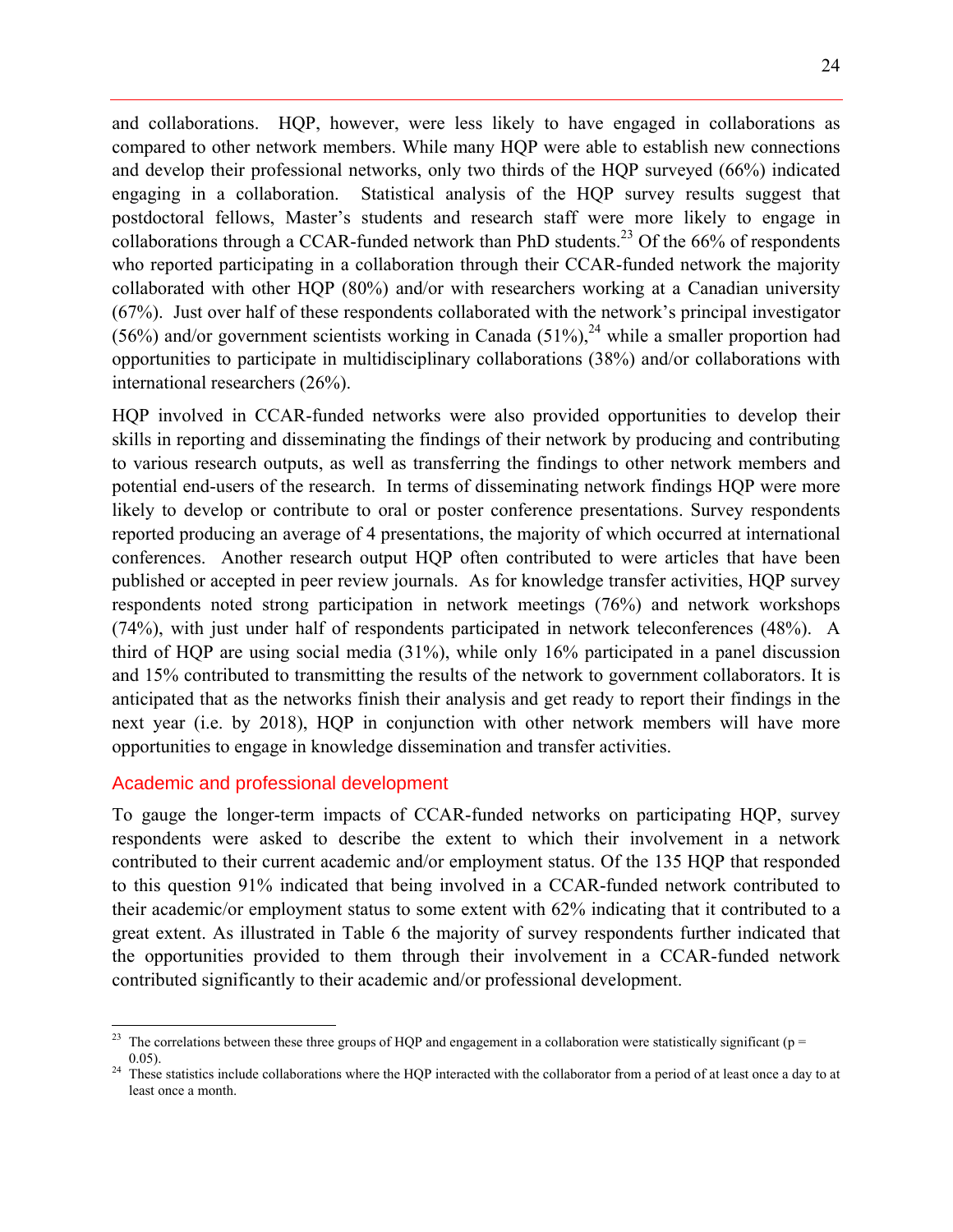|                                                   | <b>Contributed to HQP Development</b> |                   |  |  |  |  |  |
|---------------------------------------------------|---------------------------------------|-------------------|--|--|--|--|--|
| <b>Opportunities</b>                              | To some extent                        | To a great extent |  |  |  |  |  |
| To collaborate with other HQP                     | 32%                                   | 68%               |  |  |  |  |  |
| To participate in a quality research experience   | 26%                                   | 72%               |  |  |  |  |  |
| To attend/present at conferences                  | 28%                                   | 70%               |  |  |  |  |  |
| To receive quality training                       | 37%                                   | 58%               |  |  |  |  |  |
| To author/co-author research publications         | 14%                                   | 81%               |  |  |  |  |  |
| To work with researchers at a Canadian university | 18%                                   | 77%               |  |  |  |  |  |
| To work with Canadian government scientists       | 28%                                   | 64%               |  |  |  |  |  |
| To work with international researchers            | 35%                                   | 52%               |  |  |  |  |  |
| Source: CCAR HQP Survey                           |                                       |                   |  |  |  |  |  |

**Table 6: Extent to which HQP survey respondents perceive opportunities provided by CCAR‐funded networks as contributing to their academic and/or professional development.**

Findings from the case studies support those from the HQP survey, as many of the HQP interviewed spoke about how the opportunities provided to them through the networks support

*"I talk to my friends from university, and they can't believe how lucky I am to have these opportunities." –* HQP

 $\overline{a}$ 

their academic and/or professional development. In particular, they mentioned that the training they received from and opportunities to work with university researchers and/or government scientists helped them to develop their

research knowledge and skills and provided opportunities to contribute to research publications and/or present at national and/or international conferences. Several HQP also spoke about the opportunities they received to work with international researchers, in some cases abroad at the researcher's university, which allowed them to learn about and/or contribute to new and ongoing research in other countries. Overall, the HQP that participated in the case studies were positive and thankful for the opportunities afforded to them through the networks.

The academic or employment status of most HQP involved with CCAR-funded networks remained static throughout the evaluation period. A small proportion of HQP, however, advanced to the next stage of their academic career (e.g. from a Master's to a PhD student), including part-time or full-time employment within or outside of the network. In some cases employment was found with the federal government or with international institutions, such as the National Aeronautics and Space Administration (NASA) and the Royal Netherlands Meteorological Institute. Case study participants credit the quality of the training they received and the connections they made through the networks with such opportunities for advancement. Of the 39 HQP survey respondents currently employed within or outside the network,  $2^5$  the majority indicated that there is a good match between their field of study and current position (81%), and/or that they use the skills they acquired through the network in this position (80%). A slightly smaller proportion of respondents felt that they work in a field or sector targeted by the network (69%) in that the knowledge and/or products generated by the network directly

<sup>&</sup>lt;sup>25</sup> Some of these HQP may have been employed when they became members of a CCAR-funded network, while others transitioned to employment during and/or as a result of their involvement with a network.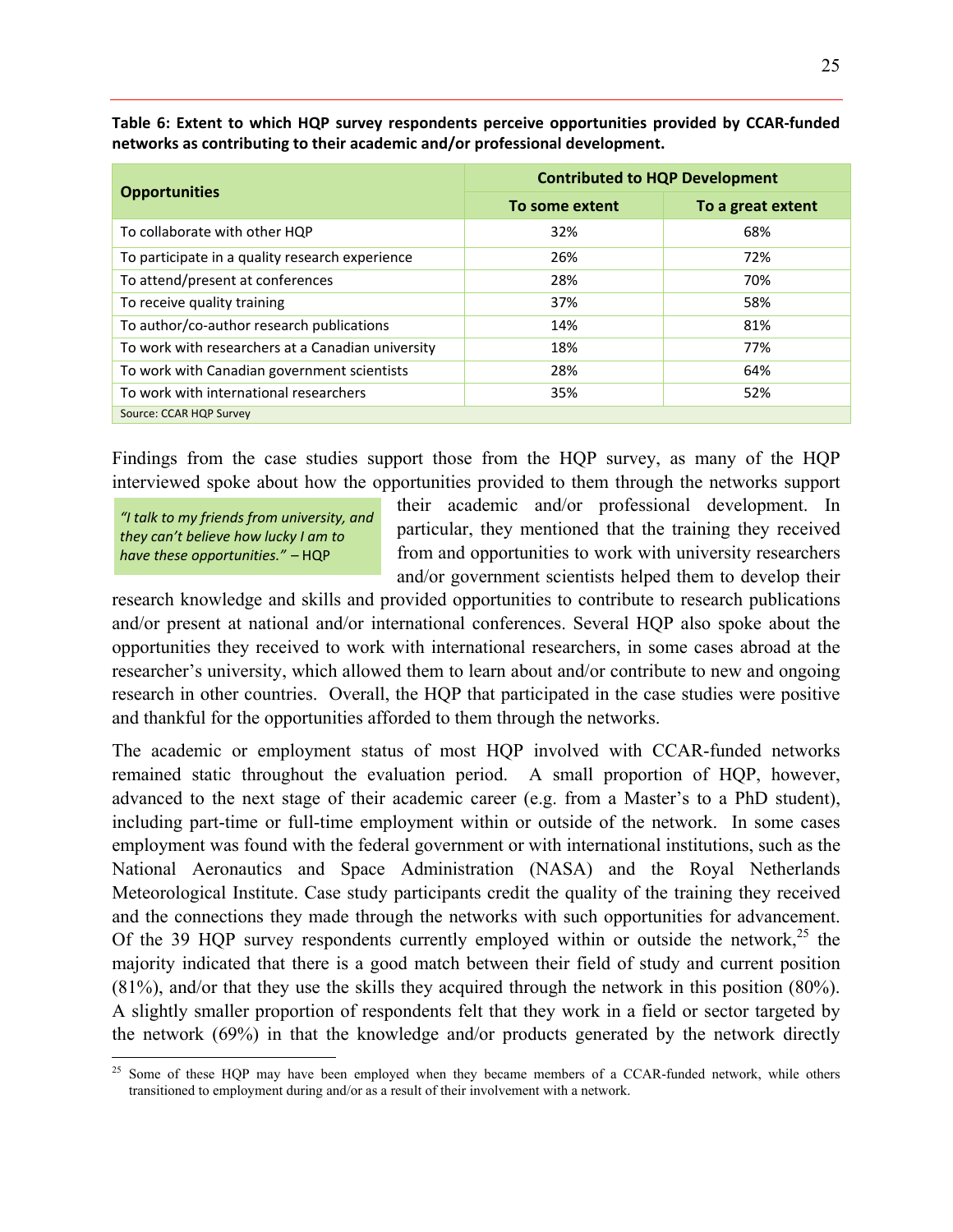apply to their current employment. Consequently, there appears to be a strong alignment between the opportunities provided to HQP through CCAR networks and potential employment opportunities in the fields of climate change and atmospheric sciences.

# 7 CCAR's Operational Efficiency

 $\overline{a}$ 

Overall, it appears that the CCAR initiative is delivered in an efficient manner. A common measure of the operational efficiency of NSERC's grant programs is to assess the ratio of administrative expenditures<sup>26</sup> in relation to the total amount of grant expenditures (i.e. funds awarded). This ratio represents the cost to NSERC of administering \$1 of grant funds. A funding opportunity's operational efficiency may also be presented as the percentage of administrative expenditures within the total expenditures for the funding opportunity.

Between the 2012-2013 and 2015-2016 fiscal years the total annual grant expenditures for the CCAR initiative almost doubled from \$4,373,568 to \$7,934,992. The increase in grant expenditures is partially a result of the fact that the first installment of CCAR funds was not awarded to the networks until February, 2013 and was split between the 2012-2013 and 2013- 2014 fiscal years. This was done to facilitate cash flow management as the networks required fewer funds until they were established and ready to begin their projects. Once established the networks required more funds to: hire HQP; collect data including possible field campaigns; host network meetings including the cost of travel for some network members; and travel to and/or attendance at conferences to present findings generated by the networks. In certain cases, however, it took longer than anticipated for networks to establish themselves due to unforeseen factors, such as hiring delays and/or challenges mounting field campaigns. Consequently, some of the grant funds were deferred to another fiscal year to ensure their availability when the network was ready and able to use them. In other words, the grants expenditures were not consistent each fiscal year, but coincided with the needs of the networks. As such, it is anticipated that the amount of grant expenditures will decrease for 2016-2017 and 2017-2018 as the networks wind down their activities during the last two years of the grant period.

Over the same period the administrative expenditures of the CCAR initiative also increased on an annual basis. These increases are a reflection of the costs required to manage the CCAR grants, particularly travel to and participation in annual network meetings to support the funded networks as they worked towards achieving their objectives. Despite this increase in administrative expenditures, the ratio of administrative expenditures steadily declined between 2012-13 and 2015-16. Consequently, there is evidence that CCAR is delivered in an efficient manner and that economy is achieved as the program delivers more grant funds for a lower administrative cost.

<sup>&</sup>lt;sup>26</sup> Administrative expenditures include the direct and indirect costs of administering the program. Direct costs include salary and non-salary expenditures, which relate to the adjudication of the award, post-award management, corporate representation and general administration of the Research Grants and Scholarships Directorate. Indirect costs include common administrative services for NSERC, such as Human Resources, Finance and Awards, IT, etc. Both direct and indirect costs are included in the total calculation of costs and estimated using the ratio of total CCAR awards to total NSERC grant funds.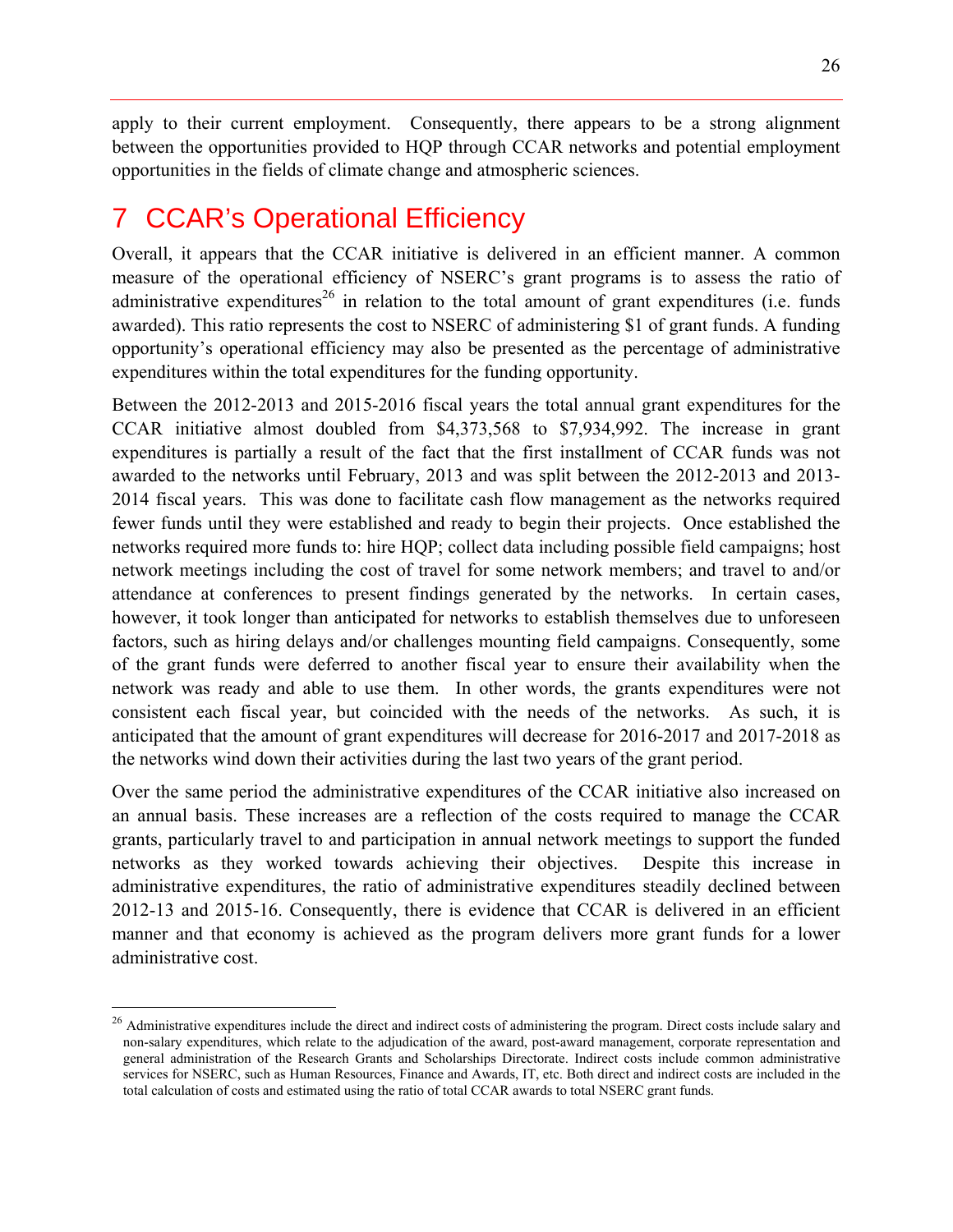As per Table 7, the average ratio of administrative expenditures for every \$1 of grants expenditures between fiscal years 2012-13 to 2015-16 was 4.45 cents. This is slightly lower than the ratio of administrative expenditures for NSERC's Research Grants and Scholarships (RGS) Directorate<sup>27</sup>, which was 4.93 cents for every dollar spent during the same period. The lower ratio of administrative expenditures for CCAR may be attributed to the size of the grants (i.e. approximately \$5 million per grant), which is higher than the average grant distributed by the RGS Directorate

| <b>Fiscal Year</b> | Grant<br><b>Expenditures</b>                              | <b>Administrative</b><br><b>Expenditures</b> | <b>Total</b><br><b>Administrative</b><br>and Grant<br><b>Expenditures</b> | <b>Administrative</b><br><b>Expenditures per</b><br>\$1 of Grant<br><b>Expenditures</b> | <b>Administrative</b><br><b>Expenditures</b><br>(% of Total<br>Cost) |
|--------------------|-----------------------------------------------------------|----------------------------------------------|---------------------------------------------------------------------------|-----------------------------------------------------------------------------------------|----------------------------------------------------------------------|
| 2012-13            | \$4,373,568                                               | \$235,307                                    | \$4,599,446                                                               | C5.38                                                                                   | 5.1%                                                                 |
| 2013-14            | \$5,251,544                                               | \$247.107                                    | \$5,485,499                                                               | C4.71                                                                                   | 4.5%                                                                 |
| 2014-15            | \$6,636,934                                               | \$269,579                                    | \$6,894,714                                                               | c4.06                                                                                   | 3.9%                                                                 |
| 2015-16            | \$7,934,992                                               | \$291,228                                    | \$8,219,172                                                               | c3.67                                                                                   | 3.5%                                                                 |
| Total              | \$24,197,038                                              | \$1,043,220                                  | \$25,240,258                                                              | C4.45                                                                                   | 4.3%                                                                 |
|                    | Source: Finance and Awards Administration Division, NSERC |                                              |                                                                           |                                                                                         |                                                                      |

**Table 7. Operating expenditures for CCAR grants between 2012‐13 to 2015‐16**

### 7.1 Areas for Improvement

### Network Approach

Overall, network PIs and members appear to be satisfied with CCAR including: the size and duration of the grants; the flexibility with which funds may be allocated across the network; and, the requirement of collaborations between university researchers and federal government scientists. The majority of case study participants and C&C survey respondents also support the CCAR model of funding large-scale research networks as they facilitate large volumes of research and significant contributions to the broader research community. There is, however, concern among network members that by only funding large-scale networks the CCAR initiative will miss opportunities to support fundamental research regarding new or emerging issues that arise after the networks are in place. In particular, it was noted that despite the flexibility with which CCAR funds may be allocated across networks to support the achievement of expected results, once the funds are allocated and the resulting activities commence the funds cannot be reallocated to address any emerging research issues and/or events that may arise during the five year funding period. This poses a challenge for researchers working in the dynamic fields of climate change and atmospheric processes as situations may arise that require immediate

 $27$  CCAR is housed within the RGS Directorate.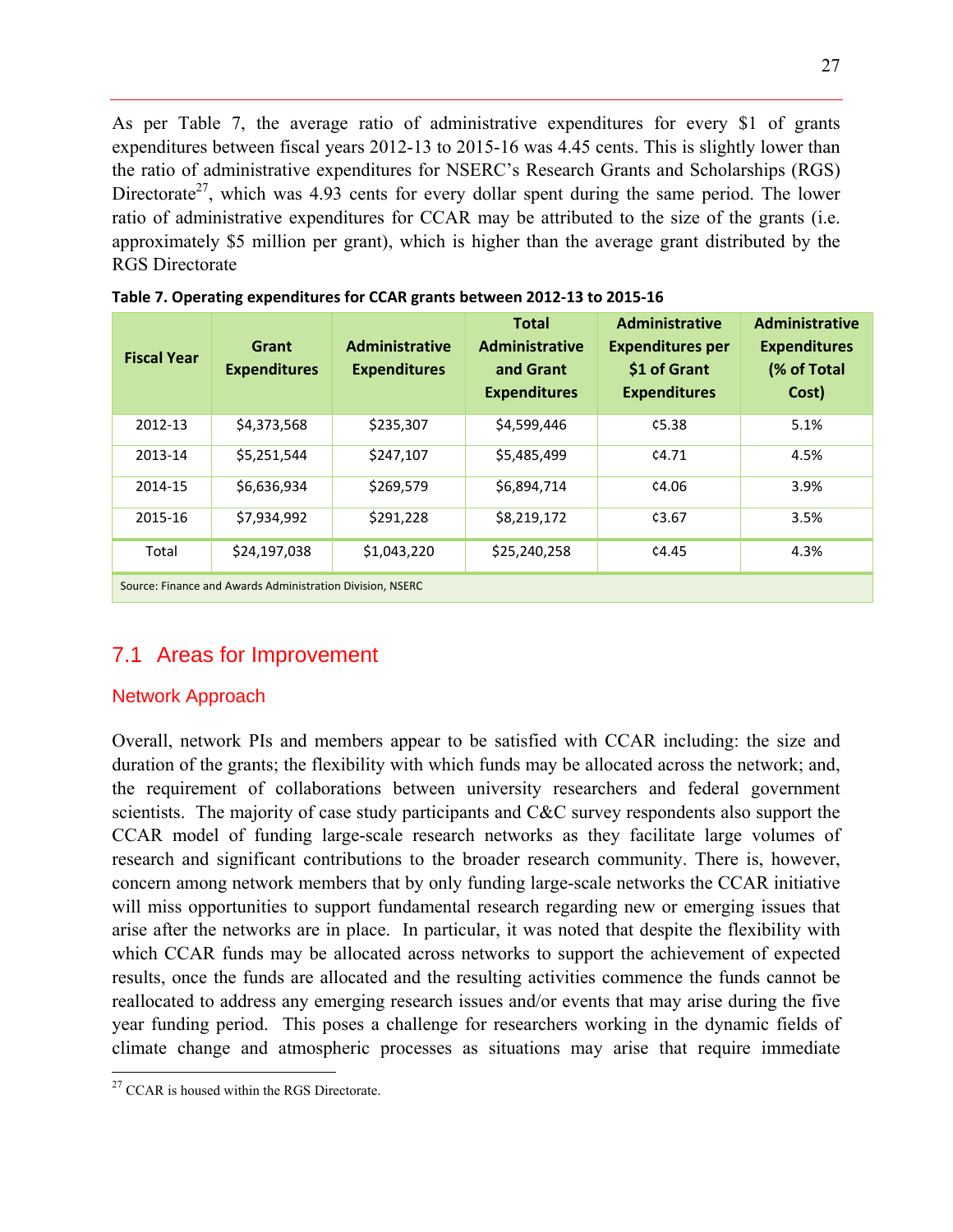attention because they may have significant and even possibly negative impacts on the environment and/or society.

To address this challenge it was suggested by case study participants that NSERC consider funding small research projects in addition to large-scale networks<sup>28</sup> by applying a staggered call for proposals. They anticipate that expanding the funding model to include small projects will enable researchers to quickly engage in short-term and targeted research to address new/emerging issues and/or events that may arise in the fields of climate change and atmospheric processes. Additionally, having a staggered call for proposals was perceived important for the climate change and atmospheric research community as it would provide researchers with opportunities to improve their proposals and re-apply and/or for new researchers in the field to apply. It was further suggested that these projects could involve collaborations with federal government scientists and/or other appropriate end-users to facilitate the use of the knowledge and/or products generated by these projects. The majority of C&C survey respondents (87%) support the notion of funding smaller, collaborative research projects in addition to networks.

### Performance Data

 $\overline{a}$ 

There were some issues with the consistency of performance information provided by CCARfunded networks through their annual progress reports. While all networks provided the required performance information, the amount of information and manner in which it was presented varied from one network to another. Additionally, it was challenging to draw out specific, quantitative information from these reports, such as the number of outputs produced or HQP trained by the network. This difficulty is primarily a result of the format of the reports, which are solely comprised of open-ended questions.

# 8 Recommendations

**1. The federal government continues to fund fundamental research in climate change and atmospheric processes through NSERC's CCAR initiative, as long as these areas remain priorities for the federal government.** CCAR is currently the only source of largescale research funding available to academic climate change and atmospheric researchers working in Canada. Continued CCAR funding would reinforce a Canada's capacity to conduct important research in these areas, and continued opportunities to train the next generation of highly qualified personnel in the fields of climate change and atmospheric processes. Sustained support for CCAR will build on the science base to inform decisionmaking, protect the health and well-being of Canadians, build resilience particularly in Northern and Indigenous communities, and enhance competitiveness in key economic

<sup>&</sup>lt;sup>28</sup> Many case study participants specifically mentioned that they would like NSERC to consider adopting the funding model used by the Canadian Foundation for Climate and Atmospheric Sciences (CFCAS), which was the main funding body for university-based research on climate change from 2000 until 2010. The CFCAS funded both networks and projects and was considered by some members of CCAR-funded networks as a successful funding model.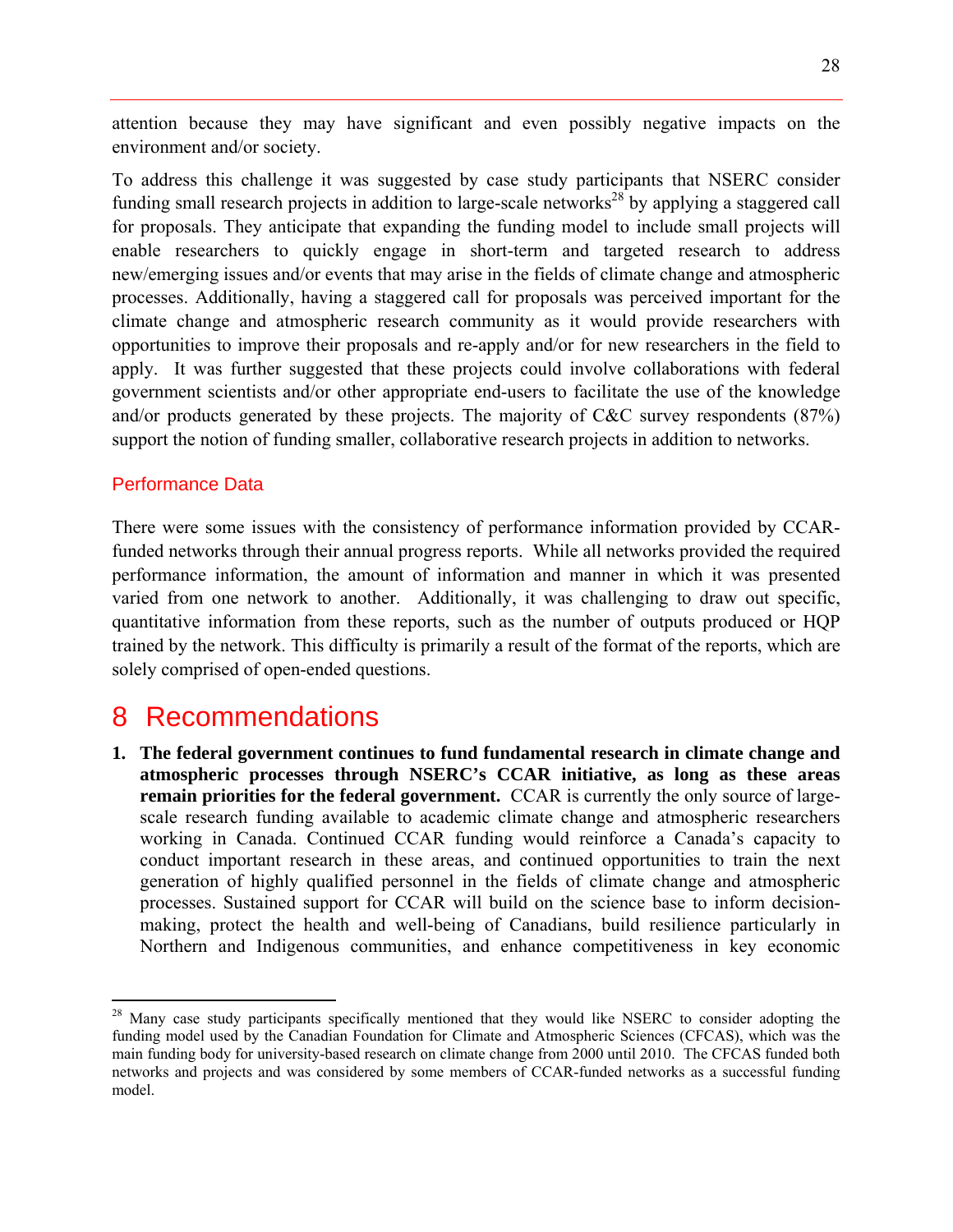sectors. It will also allow movement into new climate-related research areas, as well as maintenance and enhancement of long-term research initiatives.

- **2. Maintain the requirement that collaborations involve active research participation of scientists from at least one federal government department.** Collaboration among university researchers and federal government scientists is an essential component of the CCAR initiative and a key factor contributing to network success. By requiring such collaborations the CCAR initiative is perceived as reducing the research gap between academia and the federal government and supporting the sharing of expertise, as well as physical and human resources. Moreover, it is anticipated that these collaborations will facilitate the transfer of knowledge to and within federal government departments. In addition to the collaborations between university researchers and federal government scientists it is important to recognize the positive impact of other forms of collaborations within the CCAR-funded networks, particularly multidisciplinary collaborations and collaborations with international researchers. Such collaborations are important as research questions related to climate change and/or atmospheric processes are complex and rarely apply solely to one discipline or country. Consequently, the CCAR initiative should also continue to encourage these other forms of collaboration within funded networks.
- **3. Consider expanding the funding model of the CCAR initiative to include large networks and small research projects.** Large networks are valuable to address "big science" research questions with a focused objective as they increase the scale and scope of the outputs produced. There are, however, drawbacks to large networks including a lack of flexibility to respond to emerging research questions and difficulties adapting to changing needs within the research community. This is primarily because network financial and human resources are already committed to ongoing research projects. Funding small projects is anticipated to mitigate some of these challenges by enabling researchers to quickly engage in short-term and targeted research to address new/emerging issues and/or events that may arise. It is anticipated that these research projects will also support national research priorities and generate knowledge that will be transferred to the federal government and other potential end-users for the benefit of Canada. The expansion of the CCAR initiative's funding model is supported by the majority of members of the current CCAR-funded networks.
- **CCAR management may want to consider developing a performance measurement strategy, as well as revising to their reporting templates.** As outlined in the new Policy on Results, federal government departments must demonstrate the achievement of results including outputs and outcomes. Defining and measuring the long-term scientific outcomes of the CCAR initiative and their indicators is a challenge; however, as funded networks are examining complex issues and these outcomes are not anticipated to transpire for many years. This process may be facilitated by using a working group approach and engaging federal government scientists involved with CCAR-funded networks to think strategically in terms of defining the key scientific outcomes of CCAR and how to measure the achievement of these outcomes. Moreover, adding closed-ended questions to the reporting templates will help increase the clarity and availability of performance information regarding the CCAR initiative, while still allowing the Principal Investigators (PIs) to highlight some of the unique attributes of and research generated by their network in response to the open-ended questions.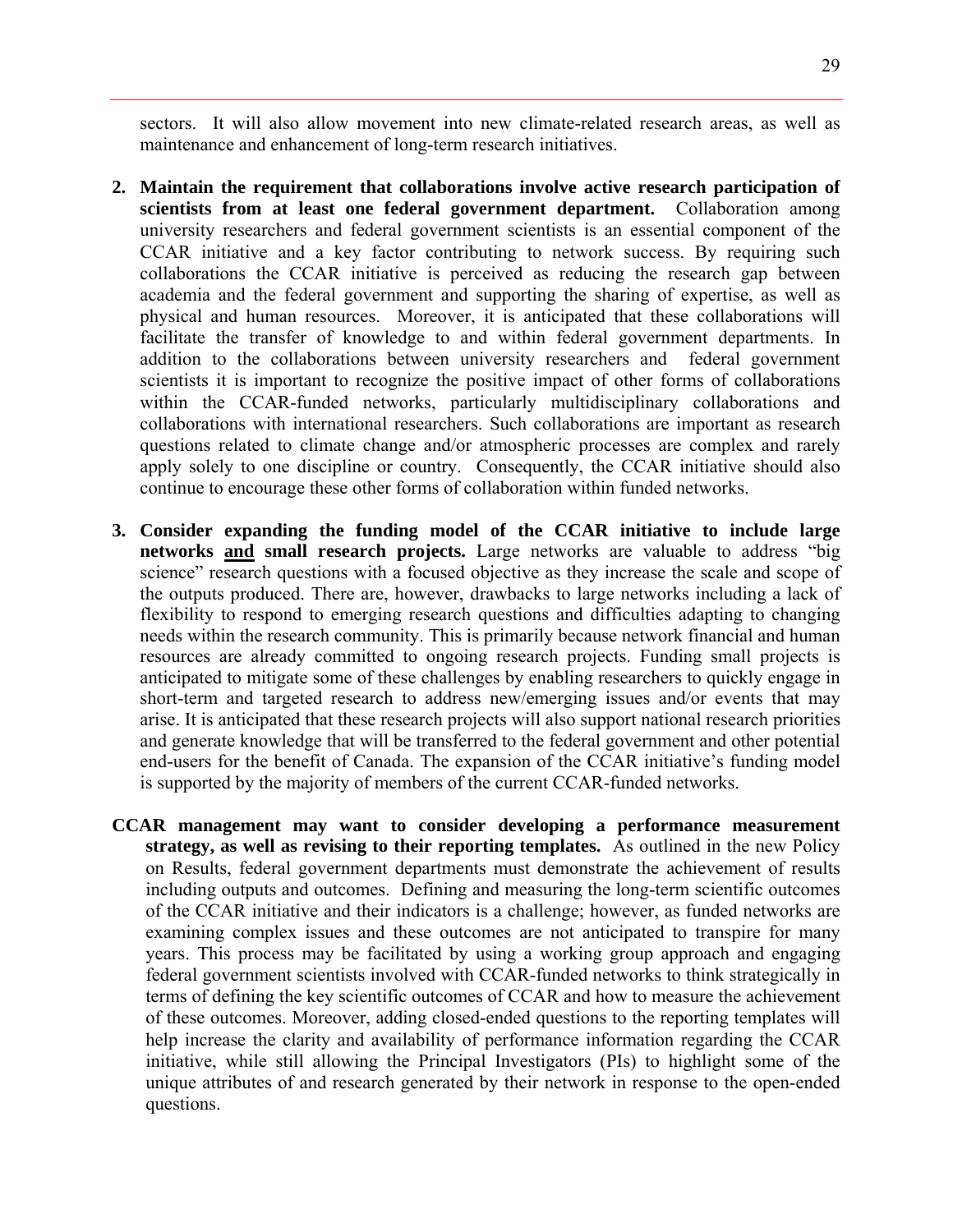# Appendix A: Location of CCAR-Funded Networks Across Canada

### **CCAR Networks distribution in Canada**

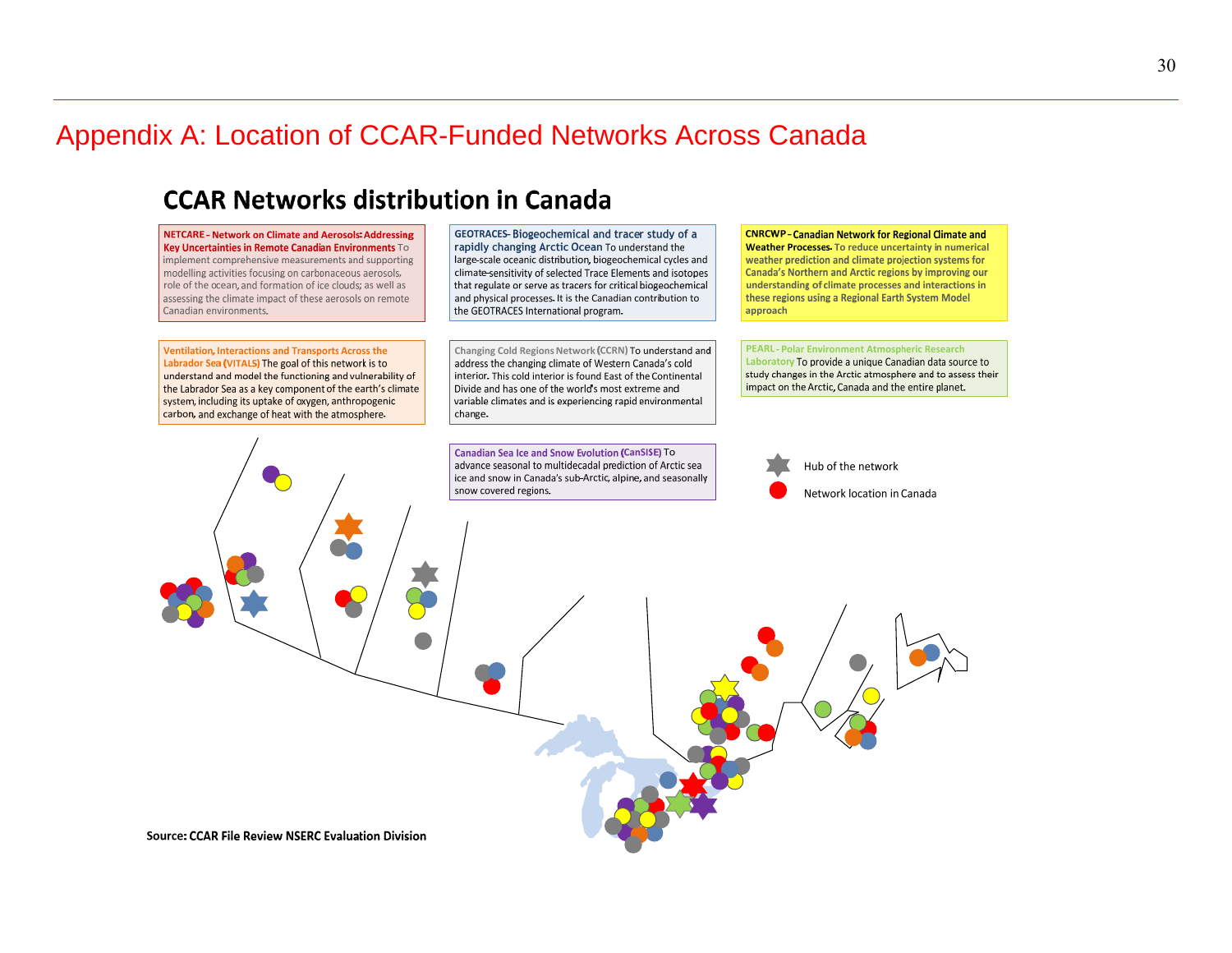# Appendix B: Location of International Collaborations

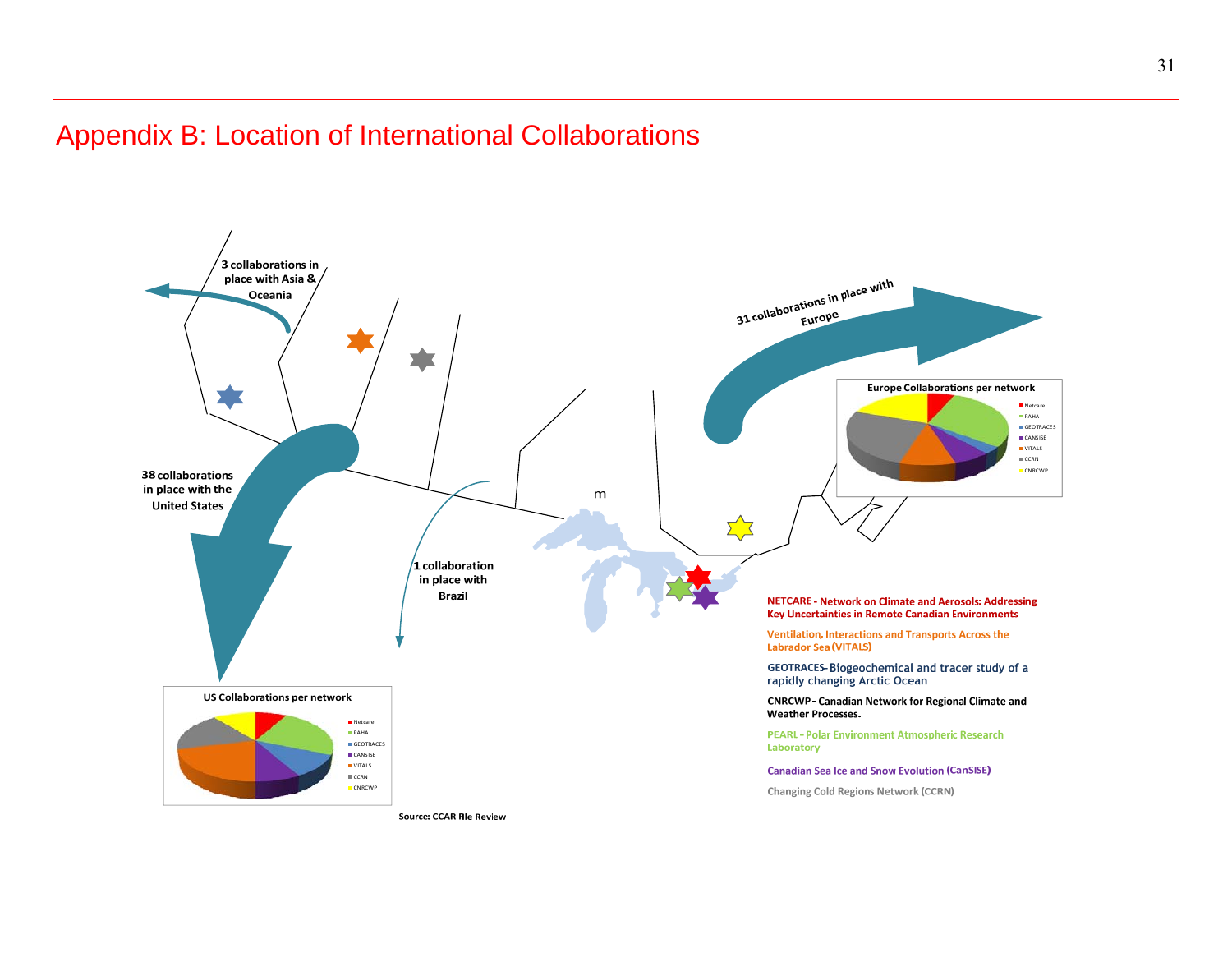# Appendix C: CCAR Logic Model

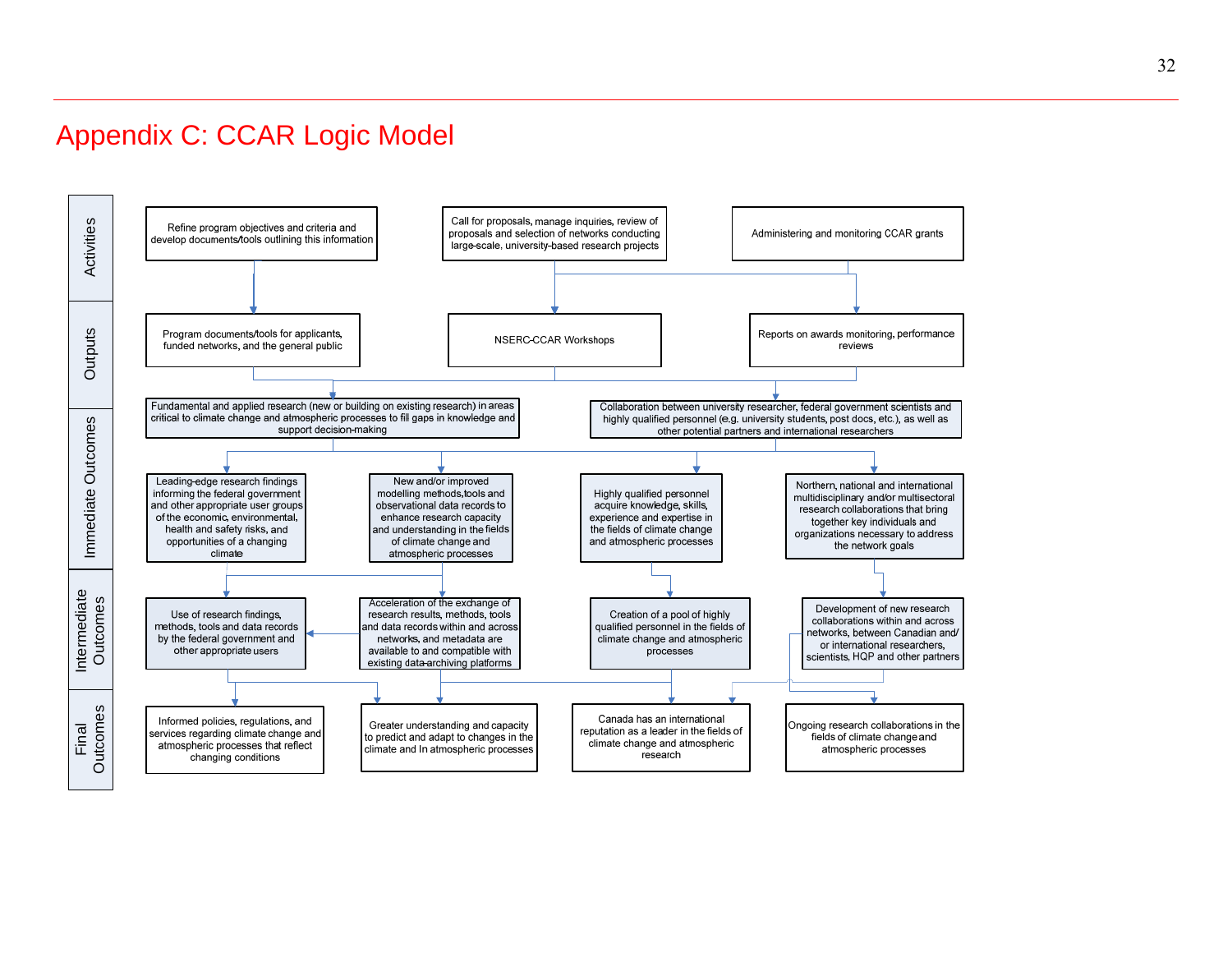# Appendix D: CCAR Evaluation Matrix

| <b>Question</b>                                                                                                | <b>Indicator</b>                                                                                                                                                                       | <b>Team</b> | Admin data | Lit/Doc review | File review  | Case studies | Survey | KI interviews |
|----------------------------------------------------------------------------------------------------------------|----------------------------------------------------------------------------------------------------------------------------------------------------------------------------------------|-------------|------------|----------------|--------------|--------------|--------|---------------|
| Relevance                                                                                                      |                                                                                                                                                                                        |             |            |                |              |              |        |               |
| 1. Is there a continued<br>need for the CCAR                                                                   | Evidence that there is a need for research in the fields of climate<br>change and atmospheric processes                                                                                |             |            | ✓              | ✓            |              |        | $\checkmark$  |
| initiative in light of the<br>current context?                                                                 | Extent of alignment between the objectives of the CCAR initiative<br>and perceived knowledge production/research needs of the federal<br>government and/or other appropriate end-users |             |            |                | ✓            |              |        | $\checkmark$  |
|                                                                                                                | Extent to which the network would exist in the absence of CCAR<br>funding (i.e. which elements of the network would not be possible<br>without CCAR funding).                          |             |            | ✓              | ✓            | ✓            |        |               |
|                                                                                                                | Description of similar funding sources available for research in the<br>fields of climate change and atmospheric processes                                                             |             |            | $\checkmark$   | $\checkmark$ | $\checkmark$ |        | $\checkmark$  |
| 2. To what extent are<br>the objectives of the                                                                 | Extent of alignment between the objectives of the CCAR initiative<br>and federal government priorities                                                                                 |             |            | $\checkmark$   |              |              |        | $\checkmark$  |
| <b>CCAR</b> initiative<br>consistent with federal<br>government priorities<br>and NSERC strategic<br>outcomes? | Extent of alignment between the objectives of the CCAR initiative<br>and NSERC's strategic outcomes                                                                                    |             |            | ✓              |              |              |        | $\checkmark$  |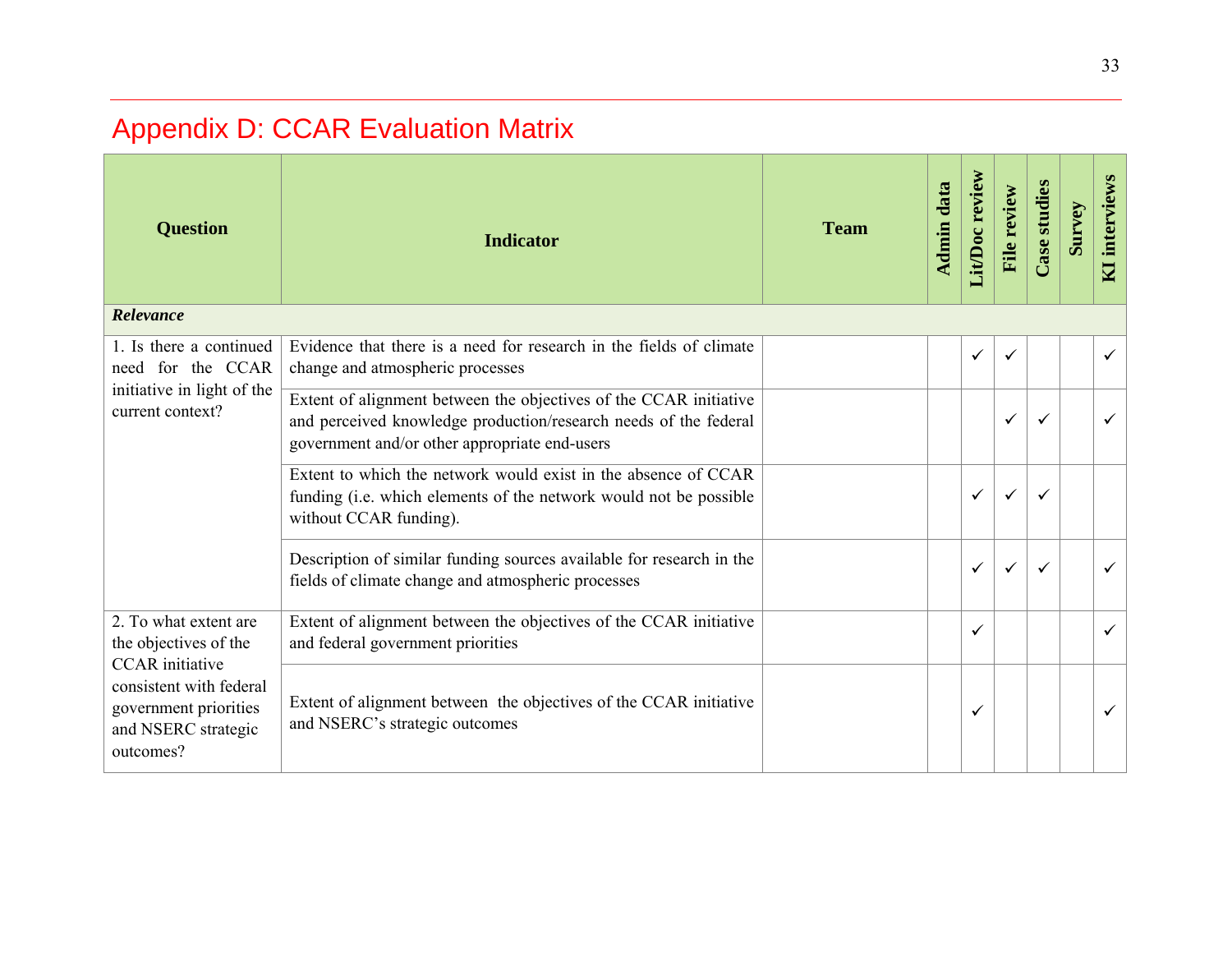| <b>Question</b>                                                                                 | <b>Indicator</b>                                                                                                                                                                                                                              | <b>Team</b> | <b>Admin data</b> | Lit/Doc review | File review  | Case studies | Survey       | <b>KI</b> interviews |
|-------------------------------------------------------------------------------------------------|-----------------------------------------------------------------------------------------------------------------------------------------------------------------------------------------------------------------------------------------------|-------------|-------------------|----------------|--------------|--------------|--------------|----------------------|
| 3. To what extent is<br>providing the CCAR<br>initiative funding an<br>appropriate role for the | Description of the federal government's responsibility for<br>providing funding (including division between federal and<br>provincial/territorial responsibilities) for research in the fields of<br>climate change and atmospheric processes |             |                   | $\checkmark$   |              |              |              |                      |
| federal government?                                                                             | Description of federal government's historical involvement in<br>funding research in the fields of climate change and atmospheric<br>processes                                                                                                |             |                   | $\checkmark$   |              |              |              |                      |
| <b>Performance: Progress towards outcomes</b>                                                   |                                                                                                                                                                                                                                               |             |                   |                |              |              |              |                      |
| 4. To what extent is<br>the CCAR initiative                                                     | # and description of research outputs produced by the networks (by<br>type of output and each network)                                                                                                                                        |             |                   |                | $\checkmark$ | $\checkmark$ |              |                      |
| contributing to<br>knowledge transfer and<br>the use of research<br>findings, methods,          | Perceptions on the quality of the research outputs generated by the<br>networks (i.e. what is the value-added).                                                                                                                               |             |                   |                | $\checkmark$ | $\checkmark$ | $\checkmark$ |                      |
| tools and/or data<br>records by the federal<br>government and other                             | # and description of knowledge transfer strategies used by the<br>networks currently and planned for the future (i.e. are there steps in<br>place for KT and/or to support future KT).                                                        |             |                   |                | ✓            | $\checkmark$ | ✓            |                      |
| appropriate end-users?                                                                          | Perceptions regarding the quality of the knowledge transfer<br>strategies used by networks, including which are working well and<br>which require improvement.                                                                                |             |                   |                | ✓            | $\checkmark$ | ✓            |                      |
|                                                                                                 | Description of the ways in which the knowledge and/or products<br>produced by the networks are being used and/or are expected to be<br>used by the federal government and other end-users.                                                    |             |                   |                | ✓            | $\checkmark$ | ✓            |                      |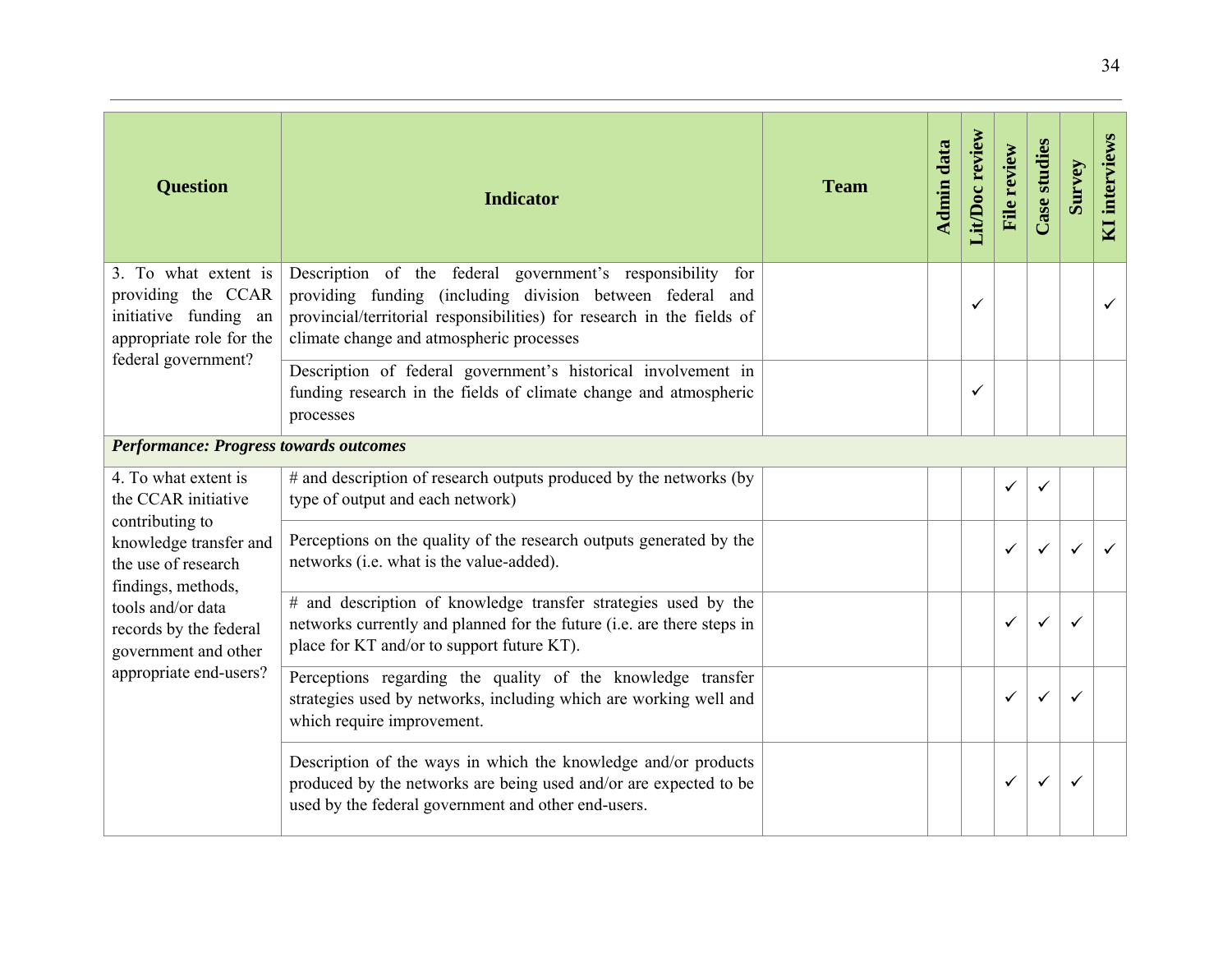| <b>Question</b>                                                | <b>Indicator</b>                                                                                                                                                                    | <b>Team</b> | <b>Admin data</b> | Lit/Doc review | File review  | Case studies | Survey       | KI interviews |
|----------------------------------------------------------------|-------------------------------------------------------------------------------------------------------------------------------------------------------------------------------------|-------------|-------------------|----------------|--------------|--------------|--------------|---------------|
|                                                                | Description of knowledge transfer success/hindrance factors<br>(lessons learned)                                                                                                    |             |                   |                | $\checkmark$ | ✓            | $\checkmark$ |               |
| 5. To what extent is<br>the CCAR initiative<br>contributing to | # and description of new and/or improved knowledge and/or<br>products (i.e. methods, tools and/or observational records, etc.)<br>produced by the networks                          |             |                   |                | $\checkmark$ | $\checkmark$ | ✓            |               |
| strengthened research<br>capacity?                             | Perceptions on the quality of the knowledge and/or products, i.e.<br>methods, tools and/or observational records, etc., produced by the<br>networks (i.e. what is the value-added). |             |                   |                | $\checkmark$ | ✓            | $\checkmark$ |               |
|                                                                | # of northern, national, international, multidisciplinary and/or<br>multi-sectoral collaborations (by network).                                                                     |             |                   |                | $\checkmark$ | $\checkmark$ | ✓            |               |
|                                                                | Description of the nature of collaborations, including whether they<br>existed prior to the CCAR network                                                                            |             |                   |                | $\checkmark$ | ✓            | ✓            |               |
|                                                                | Perceptions regarding the extent to which capacity development is<br>not/would not be possible without the CCAR initiative                                                          |             |                   |                | $\checkmark$ | $\checkmark$ |              |               |
|                                                                | Description of research capacity development success/hindrance<br>factors                                                                                                           |             |                   |                | $\checkmark$ | $\checkmark$ | ✓            |               |
| 6. To what extent is<br>the CCAR initiative                    | # of HQP involved in the CCAR initiative (by HQP type and<br>network)                                                                                                               |             |                   |                | $\checkmark$ |              |              |               |
| contributing to<br>developing a pool of<br>highly qualified    | % of funds spent on HQP (by type) by each network and the CCAR<br>initiative as a whole.                                                                                            |             | ✓                 |                | $\checkmark$ |              |              |               |
| personnel in the fields                                        | Description of training/experience provided to the HQP                                                                                                                              |             |                   |                | $\checkmark$ | ✓            | ✓            |               |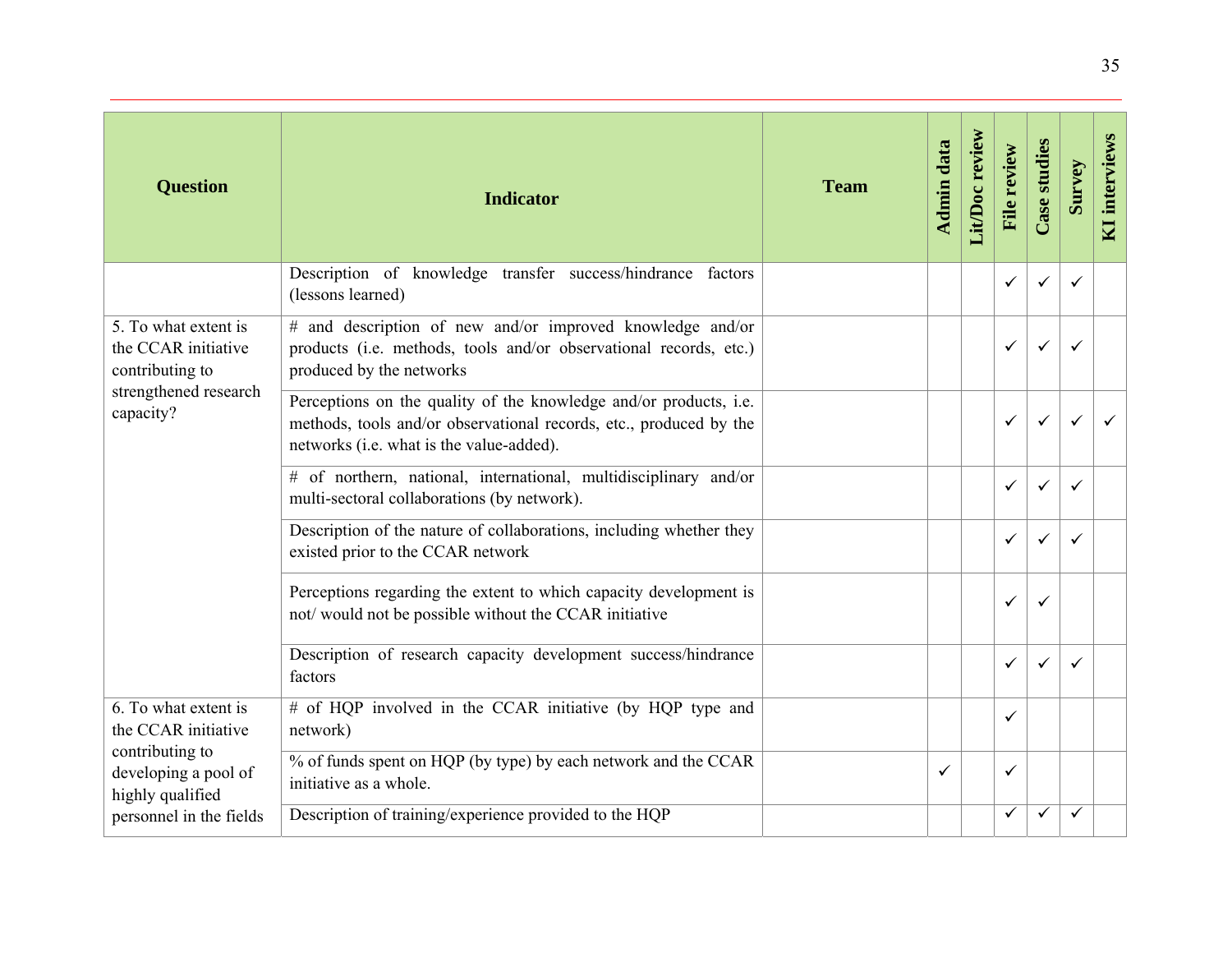| <b>Question</b>                                  | <b>Indicator</b>                                                                                                                        | <b>Team</b> | Admin data | Lit/Doc review | File review  | Case studies | Survey | <b>KI</b> interviews |
|--------------------------------------------------|-----------------------------------------------------------------------------------------------------------------------------------------|-------------|------------|----------------|--------------|--------------|--------|----------------------|
| of climate change and<br>atmospheric processes   | # and type of HQP research outputs (e.g., publications, conference<br>presentations, etc.)                                              |             |            |                | $\checkmark$ | $\checkmark$ | ✓      |                      |
|                                                  | Perceptions of the extent of knowledge and skill development                                                                            |             |            |                | $\checkmark$ | $\checkmark$ | ✓      |                      |
|                                                  | Perceptions of quality of training experience                                                                                           |             |            |                |              | ✓            | ✓      |                      |
|                                                  | #/% of HQP pursuing further education during/following their<br>involvement with a network                                              |             |            |                | $\checkmark$ | $\checkmark$ | ✓      |                      |
|                                                  | $\frac{\text{H}}{\text{9}}$ of HQP pursuing employed<br>during/following<br>their<br>involvement with a network (by sector)             |             |            |                | $\checkmark$ | ✓            | ✓      |                      |
|                                                  | Perceptions of the extent to which working for a network<br>contributed to further opportunities (i.e. education and/or<br>employment). |             |            |                |              | $\checkmark$ |        |                      |
|                                                  | Description of student employment success/hindrance factors                                                                             |             |            |                |              | ✓            |        |                      |
| <b>Design &amp; Delivery</b>                     |                                                                                                                                         |             |            |                |              |              |        |                      |
| 7. To what extent are<br>efficient and effective | Aspects of the CCAR initiative that support the achievement of<br>expected outcomes                                                     |             |            |                | $\checkmark$ | $\checkmark$ |        | $\checkmark$         |
| means being used to<br>deliver the program?      | Aspects of the CCAR initiative that are barriers to the achievement<br>of expected outcomes                                             |             |            |                | $\checkmark$ | $\checkmark$ |        | ✓                    |
|                                                  | Extent to which the network approach supports the achievement of<br>the CCAR objectives                                                 |             |            | ✓              | $\checkmark$ | $\checkmark$ |        |                      |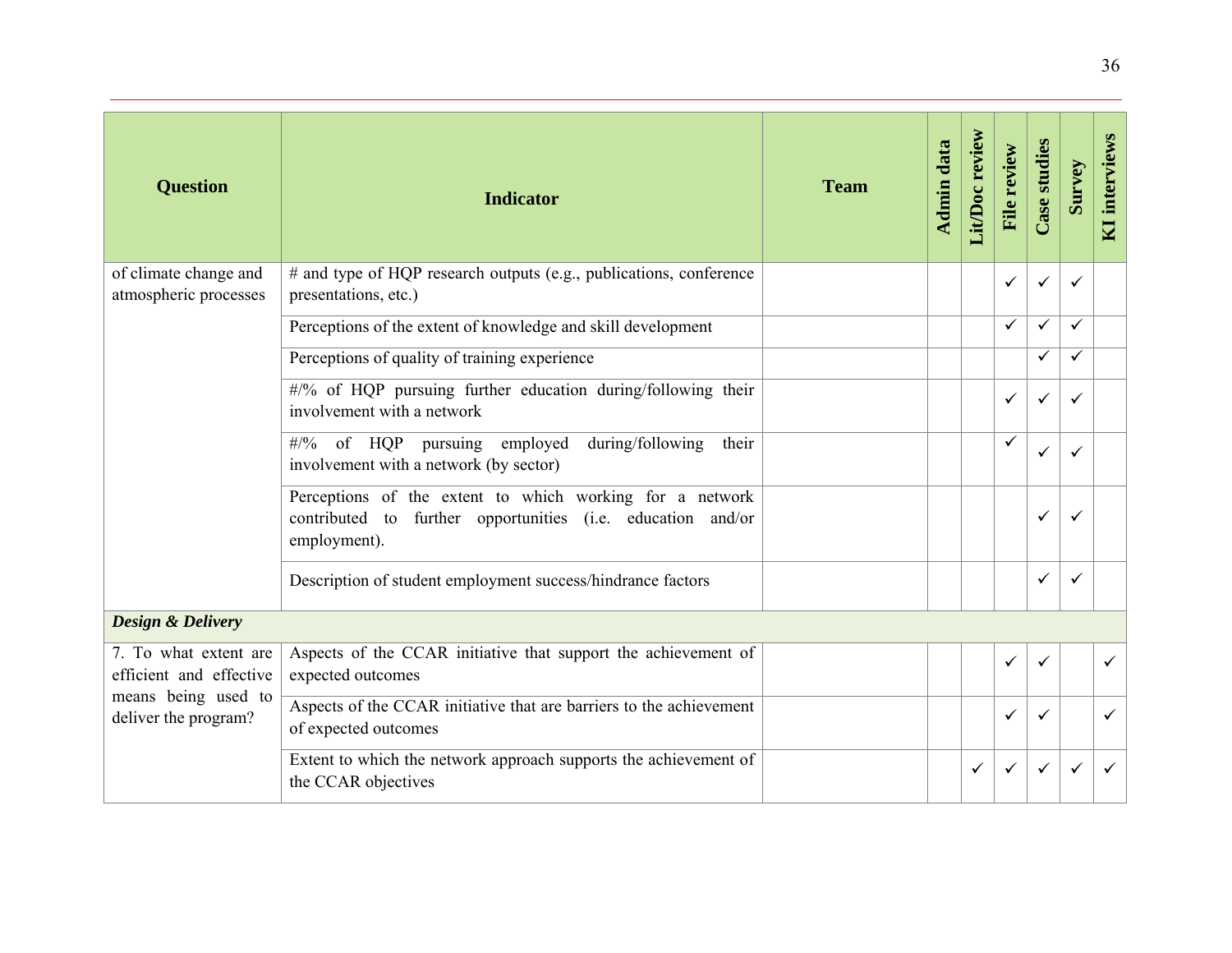| <b>Question</b>                                                        | <b>Indicator</b>                                                                                                                          | <b>Team</b> | data<br>Admin | Lit/Doc review | File review  | Case studies | Survey | interviews<br>$\overline{\mathbf{M}}$ |
|------------------------------------------------------------------------|-------------------------------------------------------------------------------------------------------------------------------------------|-------------|---------------|----------------|--------------|--------------|--------|---------------------------------------|
|                                                                        | Extent to which networks are implementing/implemented effective<br>practices to achieve expected outcomes                                 |             |               |                | $\checkmark$ | $\checkmark$ |        | $\checkmark$                          |
|                                                                        | Performance – Efficiency and Economy: Resource utilization in relation to the production of outputs and progress toward expected outcomes |             |               |                |              |              |        |                                       |
| 8. To what extent is<br>CCAR initiative<br>the<br>delivered in a cost- | Ratio of administrative costs to grant funding for the CCAR<br>initiative and comparable programs                                         |             | √             |                |              |              |        |                                       |
| efficient manner?                                                      | Ratio of non-monetary costs (e.g., volunteer and applicant time) to<br>grant funding for the CCAR initiative and comparable programs      |             | ✓             |                |              |              |        |                                       |
|                                                                        | Opportunities to minimize cost to stakeholders (money and time)<br>while maintaining quality                                              |             | ✓             |                |              |              |        | $\checkmark$                          |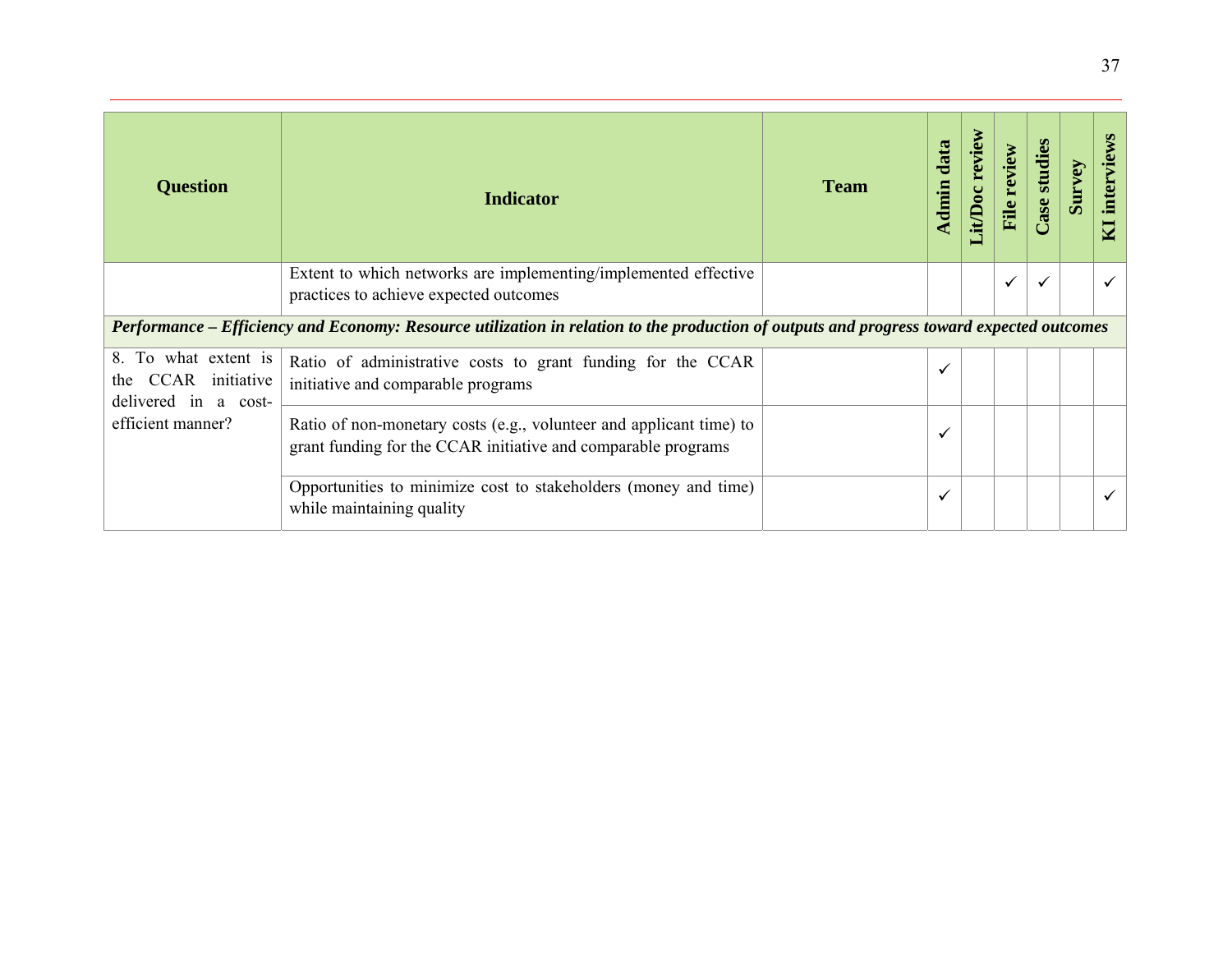# Appendix E: Methodology

The seven lines of inquiry used to conduct the evaluation of the CCAR initiative, and the team members involved in each one are described in the table below.

| Line of Inquiry <sup>29</sup>                                                                                                                                                                                                                                                                                                                                                                                                                                                                                                                                                                                                                                                                     | <b>Team</b><br><b>Members</b>                                   |
|---------------------------------------------------------------------------------------------------------------------------------------------------------------------------------------------------------------------------------------------------------------------------------------------------------------------------------------------------------------------------------------------------------------------------------------------------------------------------------------------------------------------------------------------------------------------------------------------------------------------------------------------------------------------------------------------------|-----------------------------------------------------------------|
| Literature & Document Review (32 documents)                                                                                                                                                                                                                                                                                                                                                                                                                                                                                                                                                                                                                                                       |                                                                 |
| The literature review provided context for the evaluation and contributed to answering<br>evaluation questions pertaining to relevance, as well as design and delivery. The review<br>included 18 internal government documents and 14 external documents, regarding the<br>impact of changes in the climate and atmosphere, the importance of conducting research<br>regarding climate change and atmospheric processes and other sources of federal<br>government funding for research and/or activities related to climate change.                                                                                                                                                             | Evaluation<br>Division                                          |
| <b>File Review</b>                                                                                                                                                                                                                                                                                                                                                                                                                                                                                                                                                                                                                                                                                |                                                                 |
| The file review provided evidence regarding the design and delivery of the CCAR<br>initiative and the progress of funded networks. The review focused on the applications<br>for funding and annual progress reports, as well as the feedback received from the peer-<br>review of the progress reports.                                                                                                                                                                                                                                                                                                                                                                                          | Evaluation<br>Division                                          |
| Case Studies with all CCAR-funded networks                                                                                                                                                                                                                                                                                                                                                                                                                                                                                                                                                                                                                                                        |                                                                 |
| The case studies gathered in-depth evidence regarding the relevance, as well as the<br>design and delivery of the CCAR initiative. The case studies also provided evidence and<br>examples of the performance of the seven CCAR-funded networks.<br>Each case study included a document review, as well as interviews with a minimum of<br>seven network members including the PI, university researchers, federal government<br>scientist, HQP and when possible other end-users of the knowledge and/or products<br>generated by the network. The evaluation team also conducted site visits for all seven<br>case studies, several of which included attendance at a network meeting or event. | Evaluation<br>Division/<br>Alderson-<br>Gill $\&$<br>Associates |
| Survey of Co-Investigators and Collaborators ( $n = 83$ ; 45% response rate)                                                                                                                                                                                                                                                                                                                                                                                                                                                                                                                                                                                                                      |                                                                 |
| The survey of co-investigators and collaborators involved with CCAR-funded networks<br>provided a broader range of network members, including university researchers, federal<br>government scientists and other end-users with the opportunity to provide information<br>about their experience with CCAR and their network, including design, delivery and<br>perceived impact. It was determined that the survey sample would include all of the co-<br>investigators and collaborators for each network, with the exception of those individuals                                                                                                                                              | Evaluation<br>Division                                          |

 $\overline{a}$  $^{29}$  For more information on the methodology for each line of inquiry please consult the respective technical reports.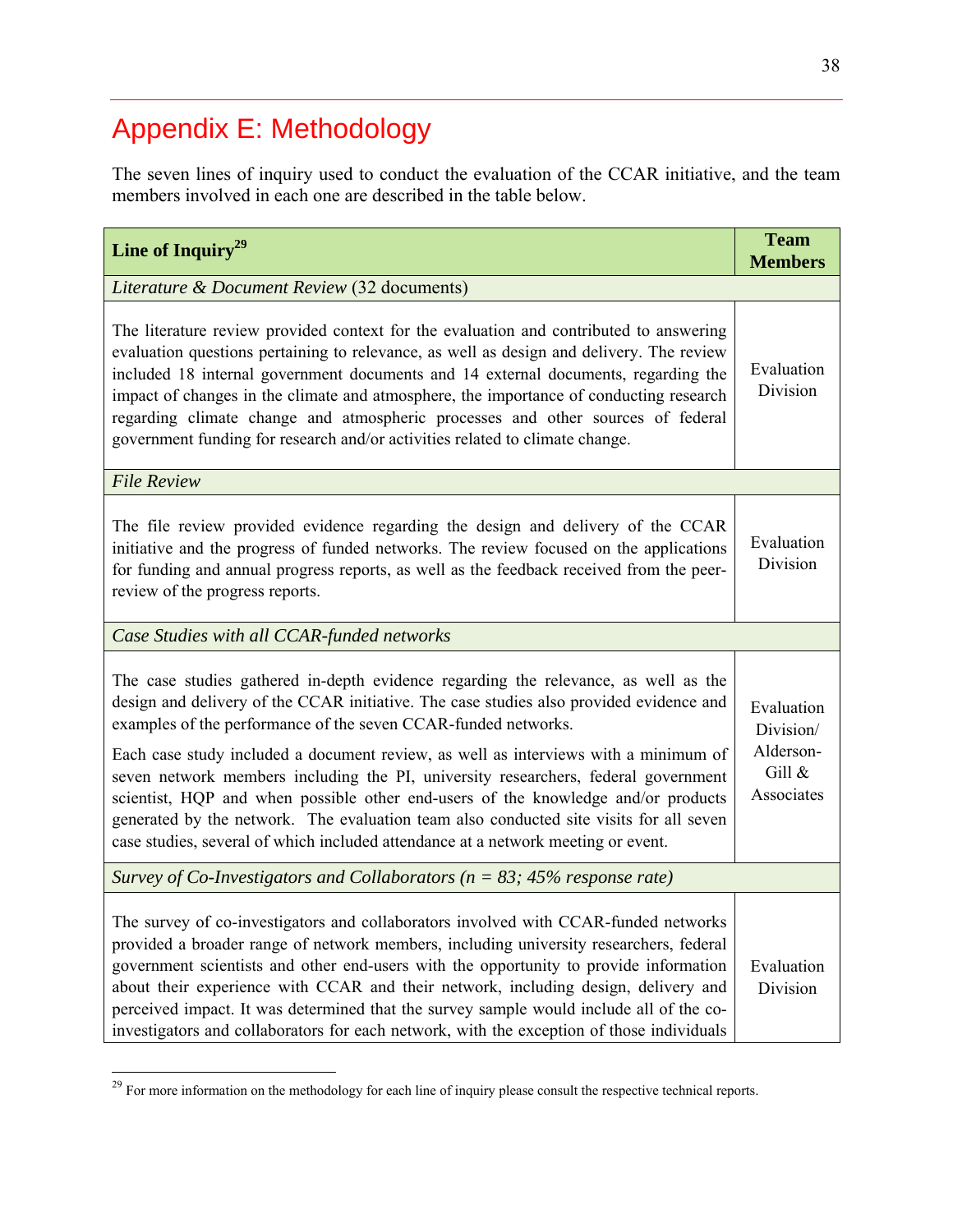| that participated in the case studies.                                                                                                                                                                                                                                                                                                                                                                                                                                                                                                                                                                                                                         |                        |
|----------------------------------------------------------------------------------------------------------------------------------------------------------------------------------------------------------------------------------------------------------------------------------------------------------------------------------------------------------------------------------------------------------------------------------------------------------------------------------------------------------------------------------------------------------------------------------------------------------------------------------------------------------------|------------------------|
| Ultimately, 184 co-investigators and collaborators were invited to participate in the<br>survey and 83 responded.                                                                                                                                                                                                                                                                                                                                                                                                                                                                                                                                              |                        |
| Surveys with Highly Qualified Personnel ( $n = 139$ ; 38% response rate)                                                                                                                                                                                                                                                                                                                                                                                                                                                                                                                                                                                       |                        |
| Results from the surveys with HQP provided information regarding their experience with<br>the networks and helped answer the evaluation questions regarding the design and<br>delivery, as well as the performance of the CCAR initiative. It was determined that the<br>survey sample would include all of the HQP for each network, with the exception of<br>those individuals that participated in the case studies.<br>Ultimately, 370 HQP were invited to participate in the survey and 139 responded.                                                                                                                                                    | Evaluation<br>Division |
| Key Informant Interviews ( $n = 10$ ; 83% response rate)                                                                                                                                                                                                                                                                                                                                                                                                                                                                                                                                                                                                       |                        |
| The purpose of the key informant interviews was to acquire a strategic perspective<br>regarding the relevance of CCAR funding in Canada including the importance of funding<br>fundamental research in the fields of climate change and atmospheric processes and of<br>collaborations between academia and the public sector. These interviews also provided<br>information regarding the design and delivery of CCAR and of the networks funded.<br>Ten interviews were conducted with three stakeholder groups including: NSERC<br>management and staff; selection committee members and representatives from other<br>federal government departments.      | Evaluation<br>Division |
| Cost-Efficiency Analysis                                                                                                                                                                                                                                                                                                                                                                                                                                                                                                                                                                                                                                       |                        |
| This line of inquiry determined if CCAR was delivered efficiently and whether economy<br>was achieved. Given the timing of the evaluation, the most recent complete set of<br>financial data covered the fiscal years 2012-2013 until 2015-2016. The data for this<br>analysis were provided by the NSERC-SSHRC Finance and Awards Administration<br>Division.<br>The analysis examined total administrative expenditures relative to grant expenditures for<br>the PromoScience funding opportunity and results were compared to the cost-efficiency<br>analyses for the NSERC's Research Partnerships, and Research Grants and Scholarships<br>Directorates. | Evaluation<br>Division |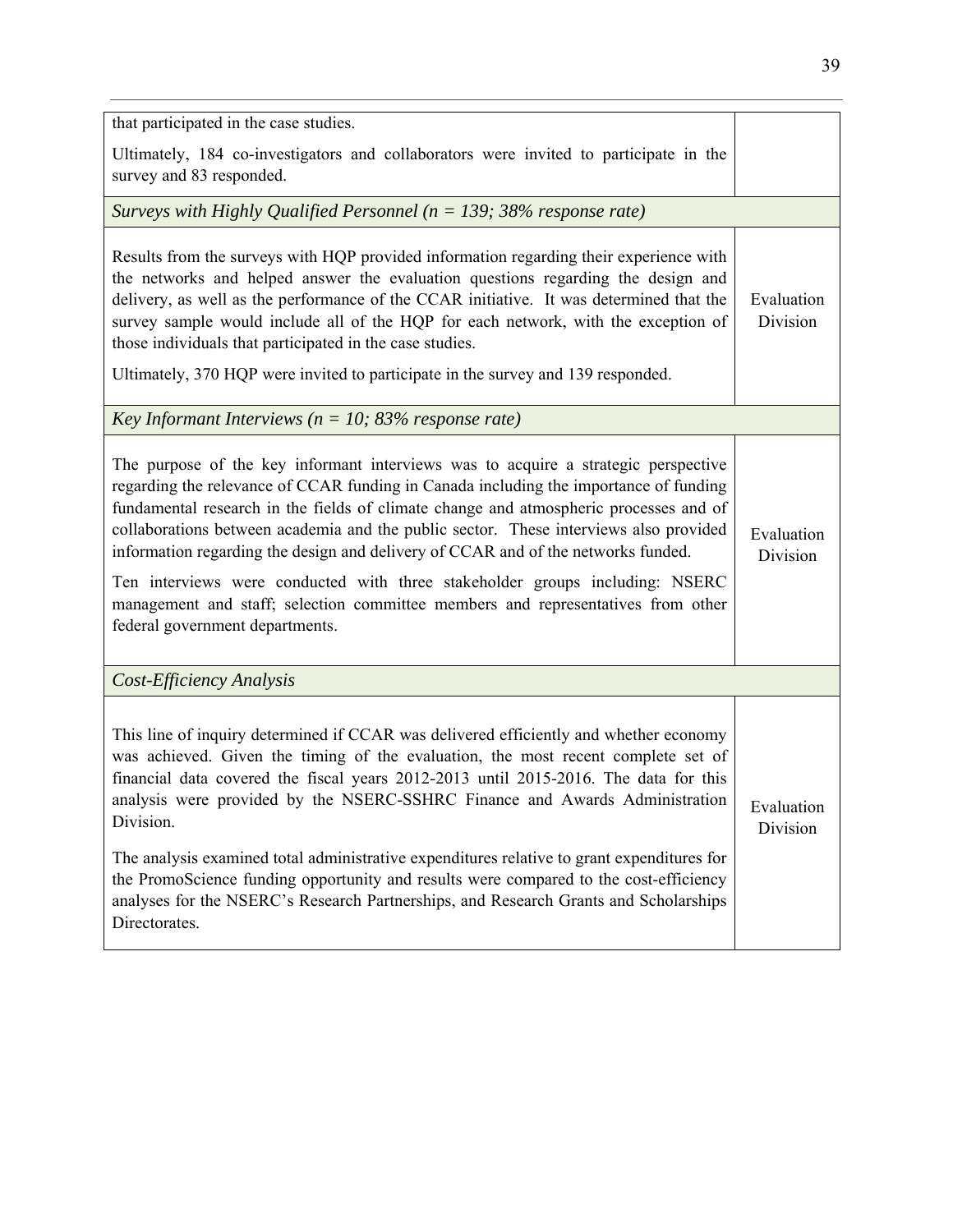# Appendix F: Other Federal Government Funding Programs/Initiatives to Address Climate Change

ECCC and NRCan are the main federal government departments tasked with addressing climate change in Canada. The table below identifies existing funding programs and initiatives delivered by these departments to support research and other efforts towards this end. ECCC's Clean Air Agenda however, is not included in this list as the initiative ended in March,  $2016$ .<sup>3031</sup>

| <b>Funding</b><br><b>Program/Initiative</b>                     | <b>Description</b>                                                                                                                                                                                                                                                                                                                                                                                                                                                                                                                                                                                                                                                                             |  |  |  |  |  |
|-----------------------------------------------------------------|------------------------------------------------------------------------------------------------------------------------------------------------------------------------------------------------------------------------------------------------------------------------------------------------------------------------------------------------------------------------------------------------------------------------------------------------------------------------------------------------------------------------------------------------------------------------------------------------------------------------------------------------------------------------------------------------|--|--|--|--|--|
| <b>Environment and Climate Change Canada (ECCC)</b>             |                                                                                                                                                                                                                                                                                                                                                                                                                                                                                                                                                                                                                                                                                                |  |  |  |  |  |
| 2016-2019 Federal<br>Sustainable<br><b>Development Strategy</b> | The 2016–2019 Federal Sustainable Development Strategy outlines federal<br>government action to create a sustainable economy, protect the<br>environment and enhance Canadians' well-being for the next three years.<br>Its main intent is to support engaging Canadians on their views on what a<br>sustainable Canada looks like, what environmental sustainability targets<br>we should aim for, and how we can best measure and report on them.<br>The Strategy aims to make environmental decision-making more<br>٠<br>transparent and accountable to Parliament.<br>http://fsds-sfdd.ca/index.html#/en/intro/                                                                            |  |  |  |  |  |
| Clean Air Agenda                                                | A \$1.9 billion federal government initiative from 2007–2016 to fund over<br>$\bullet$<br>40 federal programs to reduce greenhouse gas emissions and air pollutants.<br>Out of this total funding amount, \$85.9 million was allocated to six<br>programs to help Canadians increase their capacity to adapt to a changing<br>climate.<br>The federal partners are: Environment and Climate Change Canada,<br>Fisheries and Oceans Canada, Global Affairs Canada, Health Canada,<br>Indigenous and Northern Affairs Canada, National Research Council<br>Canada, Natural Resources Canada, Parks Canada, Public Health Agency<br>of Canada, Standards Council of Canada, and Transport Canada. |  |  |  |  |  |
| Research Activities on<br>climate system and<br>climate change  | https://www.ec.gc.ca/ae-ve/default.asp?lang=En&n=DD5BE1B8-1#sec5<br>Environment Canada is a national focal point for Canadian research on the<br>$\bullet$<br>climate system and the science of climate change. Our scientists<br>investigate Canada's past, present and future climate to determine how our<br>climate is changing, as well as the causes and effects of this change. In<br>addition, we develop the science needed to understand the impacts of<br>climate change on Canada, and how we can adapt to these changes.                                                                                                                                                          |  |  |  |  |  |

 $30\,$ 30 The Clean Air Agenda: Lead department: Environment Canada, Lead department program activity: PA3.2 and PA2.1 Start date: Announced in Budget 2011, End date: March 31<sup>st</sup>, 2016. Total federal funding allocation (start to end date): \$ 1,519.62

million, https://www.tbs-sct.gc.ca/hidb-bdih/initiative-eng.aspx?Hi=12<br><sup>31</sup> Environment and Climate Change Canada (2016). Evaluation of Canada's Clean Air Regulatory Agenda (CARA), https://www.ec.gc.ca/ae-ve/default.asp?lang=En&n=DD5BE1B8-1#sec5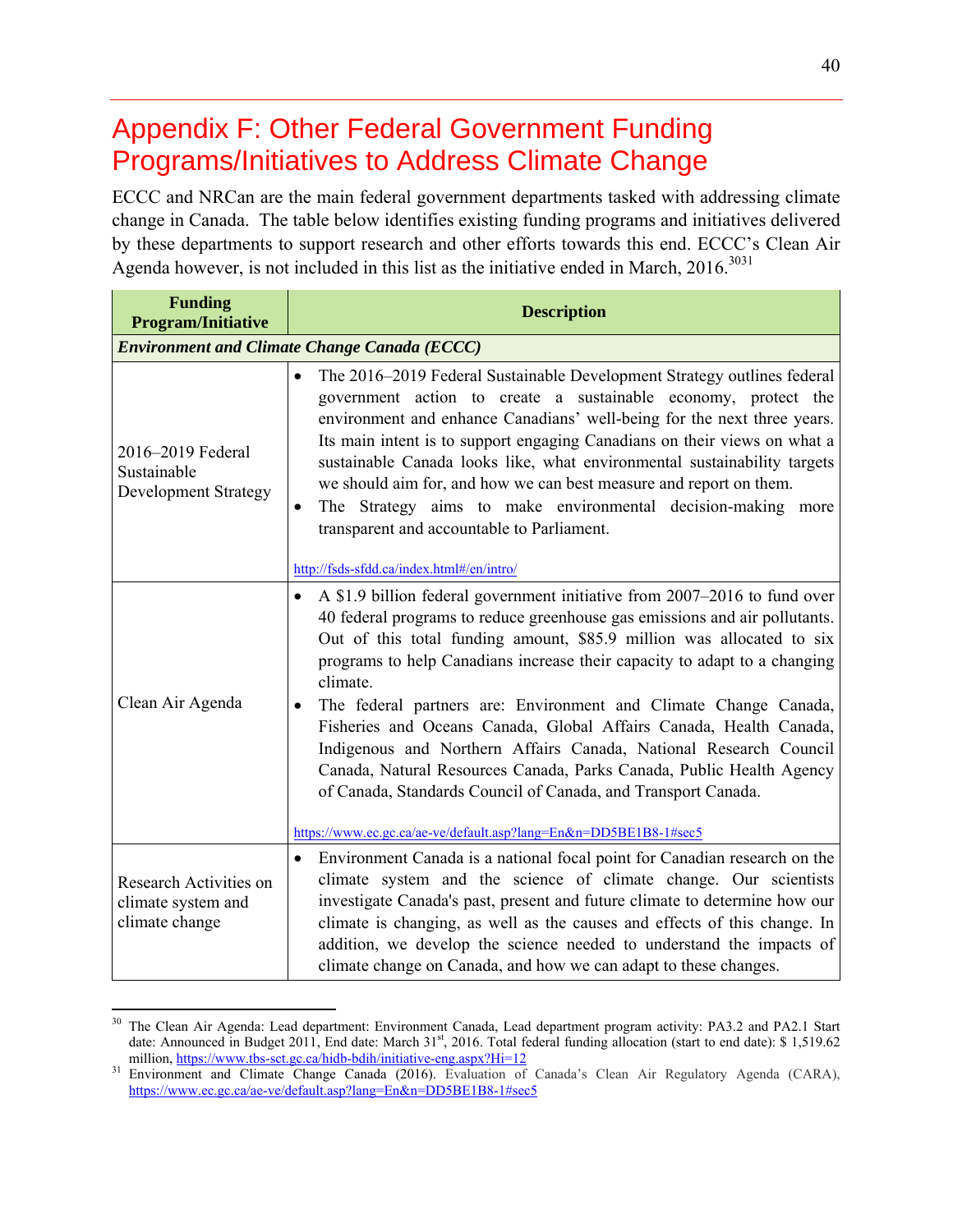|                              | Canadian Greenhouse Gas Measurement Program                 |
|------------------------------|-------------------------------------------------------------|
|                              | Adjusted and Homogenized Canadian Climate Data (AHCCD)      |
| -                            | Canadian Centre for Climate Modeling and Analysis (CCCma)   |
|                              | Climate Trends and Variations Bulletin (CTVB)               |
|                              | Intergovernmental Panel on Climate Change (IPCC)            |
| $\overline{\phantom{0}}$     | Literature Reviews for Climate Change Science               |
| -                            | Cold Climate Processes and Cryosphere                       |
|                              |                                                             |
|                              | https://www.ec.gc.ca/sc-cs/default.asp?lang=En&n=DE007646-1 |
|                              | Community Action Programs for the Environment               |
|                              | Aboriginal Fund for Species at Risk                         |
| -                            | Community Interaction Program - St. Lawrence Action Plan    |
| $\qquad \qquad \blacksquare$ | <b>EcoAction Community Funding Program</b>                  |
|                              | <b>Environmental Damages Fund</b>                           |
|                              | Great Lakes Sustainability Fund                             |
|                              | Holaitet Charmondalain Dua anam fan Guaeaige at Diale       |

- Various Funding Programs ‐ Habitat Stewardship Program for Species at Risk ‐ Lake Simcoe/South-eastern Georgian Bay Clean-Up Fund ‐ Lake Winnipeg Basin Stewardship Fund ‐ National Wetland Conservation Fund
	- ‐ Gulf of Maine Initiative ‐ Atlantic Ecosystems Initiatives ‐ Employment Programs ‐ Science Horizons Youth Internship Program https://www.ec.gc.ca/financement-funding/default.asp?lang=En&n=923047A0-1

### *Natural Resources Canada (NRCan)*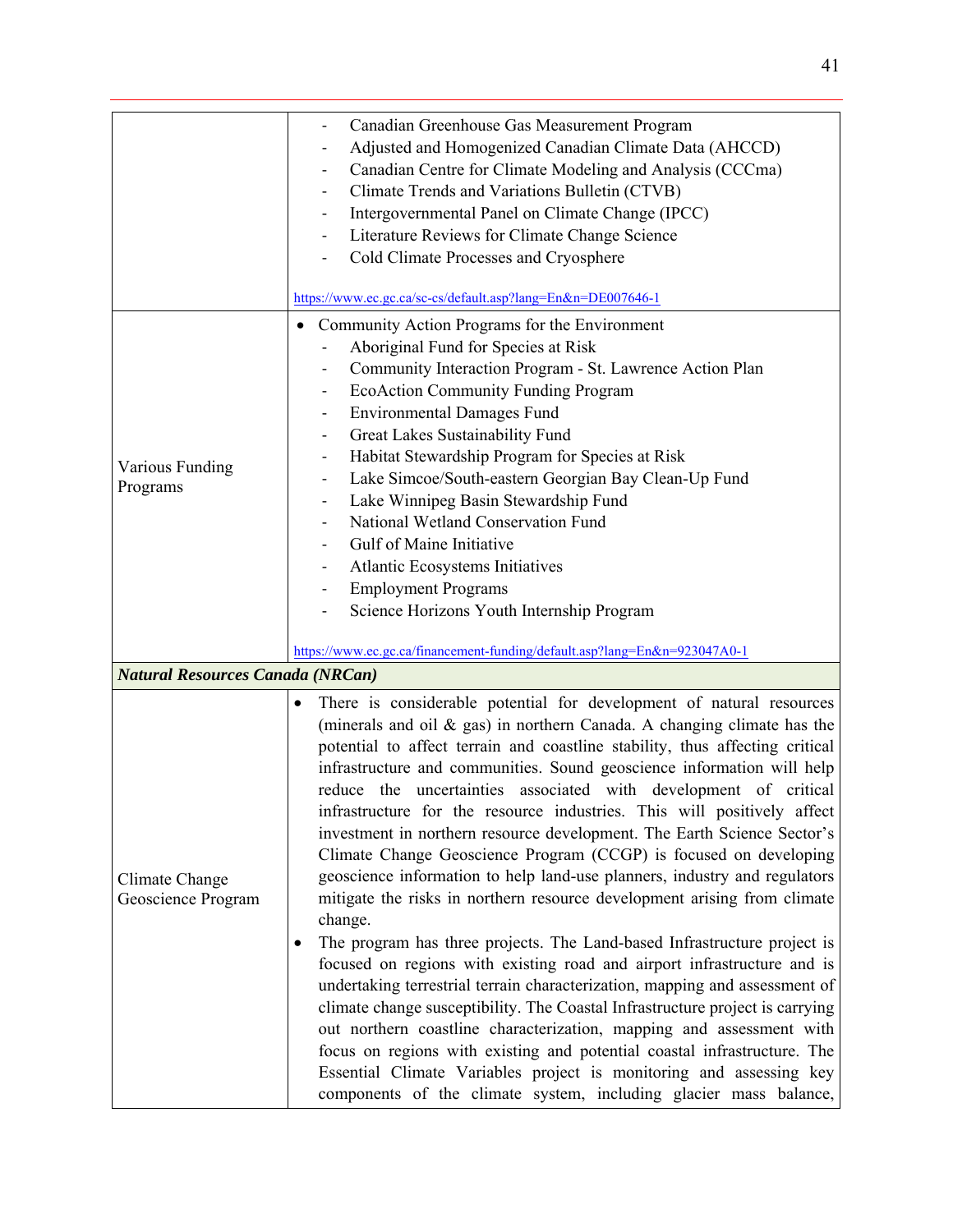|                                     | permafrost, and snow cover.<br>Researchers in the program collaborate nationally and internationally with<br>other federal government departments, provincial and territorial agencies,<br>academia and industry to improve geoscience knowledge and ensure that it<br>is used to mitigate the risks to responsible northern resource development<br>that arise from climate change. Through its monitoring of selected<br>components of the climate system, the program also contributes to<br>international initiatives to understand the Earth's changing climate.                                                                                                                                                                                                                                                                                                                                                                                                                                                                                                                                                                                                                                                                                                                                                                                                                                                                                                                                                                                                                                                                                                                                                                                                                                                                                                                                                                                                                                                                                                                                                                                                                                                                                                                                                      |
|-------------------------------------|----------------------------------------------------------------------------------------------------------------------------------------------------------------------------------------------------------------------------------------------------------------------------------------------------------------------------------------------------------------------------------------------------------------------------------------------------------------------------------------------------------------------------------------------------------------------------------------------------------------------------------------------------------------------------------------------------------------------------------------------------------------------------------------------------------------------------------------------------------------------------------------------------------------------------------------------------------------------------------------------------------------------------------------------------------------------------------------------------------------------------------------------------------------------------------------------------------------------------------------------------------------------------------------------------------------------------------------------------------------------------------------------------------------------------------------------------------------------------------------------------------------------------------------------------------------------------------------------------------------------------------------------------------------------------------------------------------------------------------------------------------------------------------------------------------------------------------------------------------------------------------------------------------------------------------------------------------------------------------------------------------------------------------------------------------------------------------------------------------------------------------------------------------------------------------------------------------------------------------------------------------------------------------------------------------------------------|
|                                     | http://www.nrcan.gc.ca/earth-sciences/resources/federal-programs/climate-change-geoscience-<br>program/10900                                                                                                                                                                                                                                                                                                                                                                                                                                                                                                                                                                                                                                                                                                                                                                                                                                                                                                                                                                                                                                                                                                                                                                                                                                                                                                                                                                                                                                                                                                                                                                                                                                                                                                                                                                                                                                                                                                                                                                                                                                                                                                                                                                                                               |
| Environmental<br>Geoscience Program | The ESS Environmental Geoscience Program (2009-2014) generates<br>innovative geoscience knowledge and remote sensing applications to<br>address the environmental risks, impacts and constraints associated with<br>the development of Canada's conventional and emerging energy and<br>mineral resources. Research activities focus on issues of strategic<br>importance to Canadians, including the oil sands, shale gas, metal mines,<br>northern pipelines, offshore renewable energy, and carbon capture and<br>storage.<br>These studies support responsible resource development by providing<br>geoenvironmental baseline data and new geoscience information to<br>strengthen<br>environmental assessments and stewardship.<br>Improved<br>understanding of baseline conditions and processes allows decision-makers<br>to assess the incremental or cumulative risks from proposed resource<br>development projects, and to specify fair and appropriate standards for<br>final site restoration. Research under the Environmental Geoscience<br>Program also leads to the development of new tools to distinguish between<br>natural and industry-related sources of metals and organic contaminants,<br>and provides novel methods to monitor and manage the environmental<br>effects of natural resource development. These tools will result in more<br>robust characterization of the true risks associated with mineral and energy<br>development, and lead to more efficient and cost-effective environmental<br>management.<br>Environmental geoscience research at ESS is conducted in close<br>٠<br>collaboration with partners from NRCan, academia, industry, and other<br>federal, provincial, and territorial government departments. These<br>interdisciplinary and multi-stakeholder partnerships lead to a more<br>comprehensive understanding of complex environmental systems, and help<br>to ensure that project results are shared directly with risk assessors,<br>environmental managers, and government regulators. Studies carried out<br>through the Environmental Geoscience Program are helping to improve the<br>quality of Canada's environmental regulations and performance, and are<br>providing publically accessible geoscience information in support of<br>decision-making. |
|                                     | evaluation<br>of<br>the<br>conducted<br>2011<br>An<br>program<br>in<br>was<br>http://www.nrcan.gc.ca/evaluation/reports/2011/820                                                                                                                                                                                                                                                                                                                                                                                                                                                                                                                                                                                                                                                                                                                                                                                                                                                                                                                                                                                                                                                                                                                                                                                                                                                                                                                                                                                                                                                                                                                                                                                                                                                                                                                                                                                                                                                                                                                                                                                                                                                                                                                                                                                           |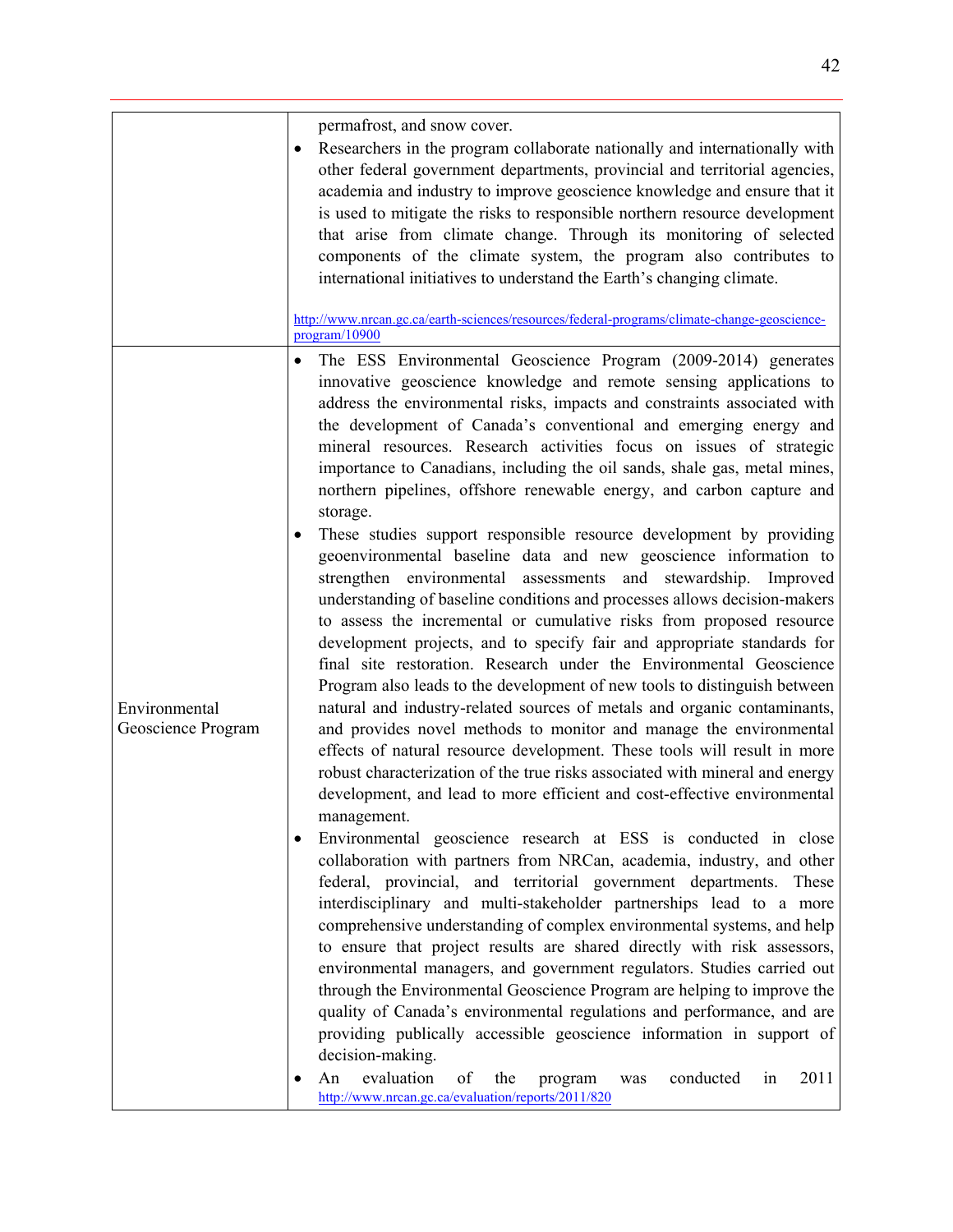|                                                        | http://www.nrcan.gc.ca/earth-sciences/resources/federal-programs/environmental-                                                                                                                                                                                                                                                                                                                                                                                                                                                                                                                                                                                                                                                                                                                                                                                                                                                                                                                                                                                                                                                                                                                                                                                                                                                                                                                                                                                                                                                                                                                                                                                                                                             |
|--------------------------------------------------------|-----------------------------------------------------------------------------------------------------------------------------------------------------------------------------------------------------------------------------------------------------------------------------------------------------------------------------------------------------------------------------------------------------------------------------------------------------------------------------------------------------------------------------------------------------------------------------------------------------------------------------------------------------------------------------------------------------------------------------------------------------------------------------------------------------------------------------------------------------------------------------------------------------------------------------------------------------------------------------------------------------------------------------------------------------------------------------------------------------------------------------------------------------------------------------------------------------------------------------------------------------------------------------------------------------------------------------------------------------------------------------------------------------------------------------------------------------------------------------------------------------------------------------------------------------------------------------------------------------------------------------------------------------------------------------------------------------------------------------|
| <b>Helping Canadians</b><br>Adapt to Climate<br>Change | geoscience/10902<br>The Government of Canada is helping Canadians adapt to the challenges<br>$\bullet$<br>posed by climate change. Adaptation involves making adjustments in our<br>decisions, activities, and thinking because of observed or expected changes<br>in climate, in order to reduce harm or take advantage of new opportunities.<br>Adaptation actions can be in anticipation of, or in response to the impacts<br>of a changing climate. Examples of adaptation measures include the<br>development of more stringent building standards for areas where heavier<br>snowfall is expected, or limiting development in coastal areas where sea<br>level is projected to rise. By making informed decisions, we will be able to<br>avoid certain costs associated with climate change.<br>Canada has invested significantly in federal adaptation programs. This<br>funding will allow the Government of Canada to provide credible,<br>scientifically-sound information to support adaptation planning and<br>decision-making.<br>In addition, the Federal Adaptation Policy Framework will help the<br>Government take account of climate risks as decisions are made on a wide<br>range of programs and activities that support the well-being of Canadians.<br>It will help bring climate change issues into the mainstream of federal<br>decision-making and help guide federal priorities to address climate risks<br>in the future.<br>Evaluation released in 2015: Evaluation Report: Climate Change<br>Adaptation Sub-Program confirm the need for knowledge production<br>http://www.nrcan.gc.ca/evaluation/reports/2015/18140#a31<br>http://www.climatechange.gc.ca/default.asp?lang=En&n=2B2A953E-1 |
| <b>Remote Sensing</b><br>Science Program               | The Remote Sensing Science program provides a foundation of scientific<br>٠<br>expertise that is key to rendering satellite data useful to the Government of<br>Canada.<br>The program encompasses experts in remote sensing technology, satellite<br>signals, data methodologies, and the development of value-added image<br>products, information, applications and services. Canada Centre for<br>Remote Sensing scientists within RSS work in partnership with many<br>other departments, as well as with academia, private sector and<br>international collaborators.<br>In addition to transforming data from existing satellite sensors, the RSS<br>program also focuses on the development of next-generation satellite<br>sensors, and the scientific preparations for effectively and immediate use<br>of data from sensors that will be launched shortly.<br>http://www.nrcan.gc.ca/earth-sciences/geomatics/satellite-imagery-air-photos/federal-<br>programs/10986                                                                                                                                                                                                                                                                                                                                                                                                                                                                                                                                                                                                                                                                                                                                            |